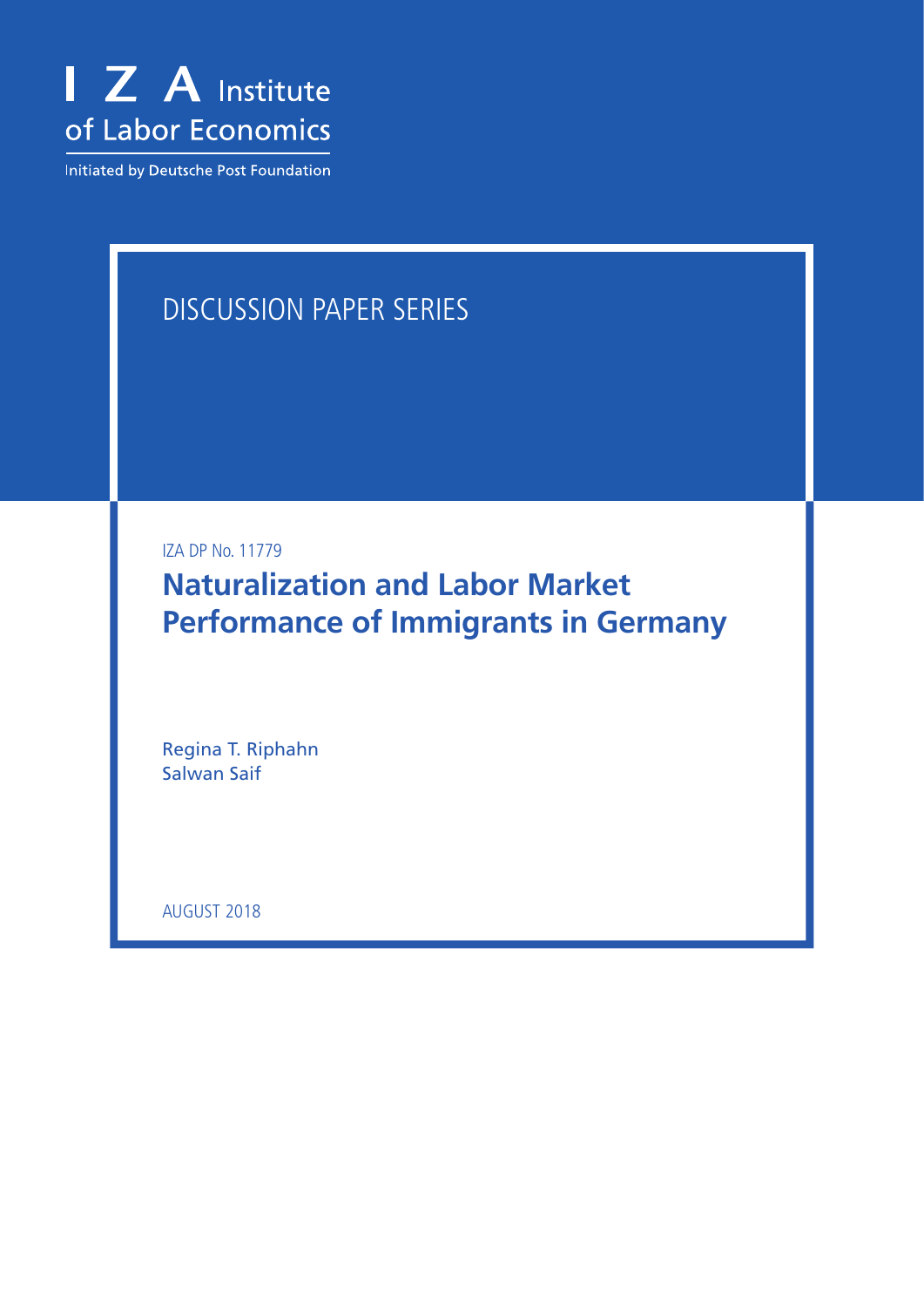

Initiated by Deutsche Post Foundation

# DISCUSSION PAPER SERIES

IZA DP No. 11779

# **Naturalization and Labor Market Performance of Immigrants in Germany**

#### **Regina T. Riphahn** *Friedrich-Alexander University Erlangen-Nürnberg and IZA*

**Salwan Saif** *Friedrich-Alexander University Erlangen-Nürnberg*

AUGUST 2018

Any opinions expressed in this paper are those of the author(s) and not those of IZA. Research published in this series may include views on policy, but IZA takes no institutional policy positions. The IZA research network is committed to the IZA Guiding Principles of Research Integrity.

The IZA Institute of Labor Economics is an independent economic research institute that conducts research in labor economics and offers evidence-based policy advice on labor market issues. Supported by the Deutsche Post Foundation, IZA runs the world's largest network of economists, whose research aims to provide answers to the global labor market challenges of our time. Our key objective is to build bridges between academic research, policymakers and society.

IZA Discussion Papers often represent preliminary work and are circulated to encourage discussion. Citation of such a paper should account for its provisional character. A revised version may be available directly from the author.

|                                                    | IZA – Institute of Labor Economics                   |             |
|----------------------------------------------------|------------------------------------------------------|-------------|
| Schaumburg-Lippe-Straße 5-9<br>53113 Bonn, Germany | Phone: +49-228-3894-0<br>Email: publications@iza.org | www.iza.org |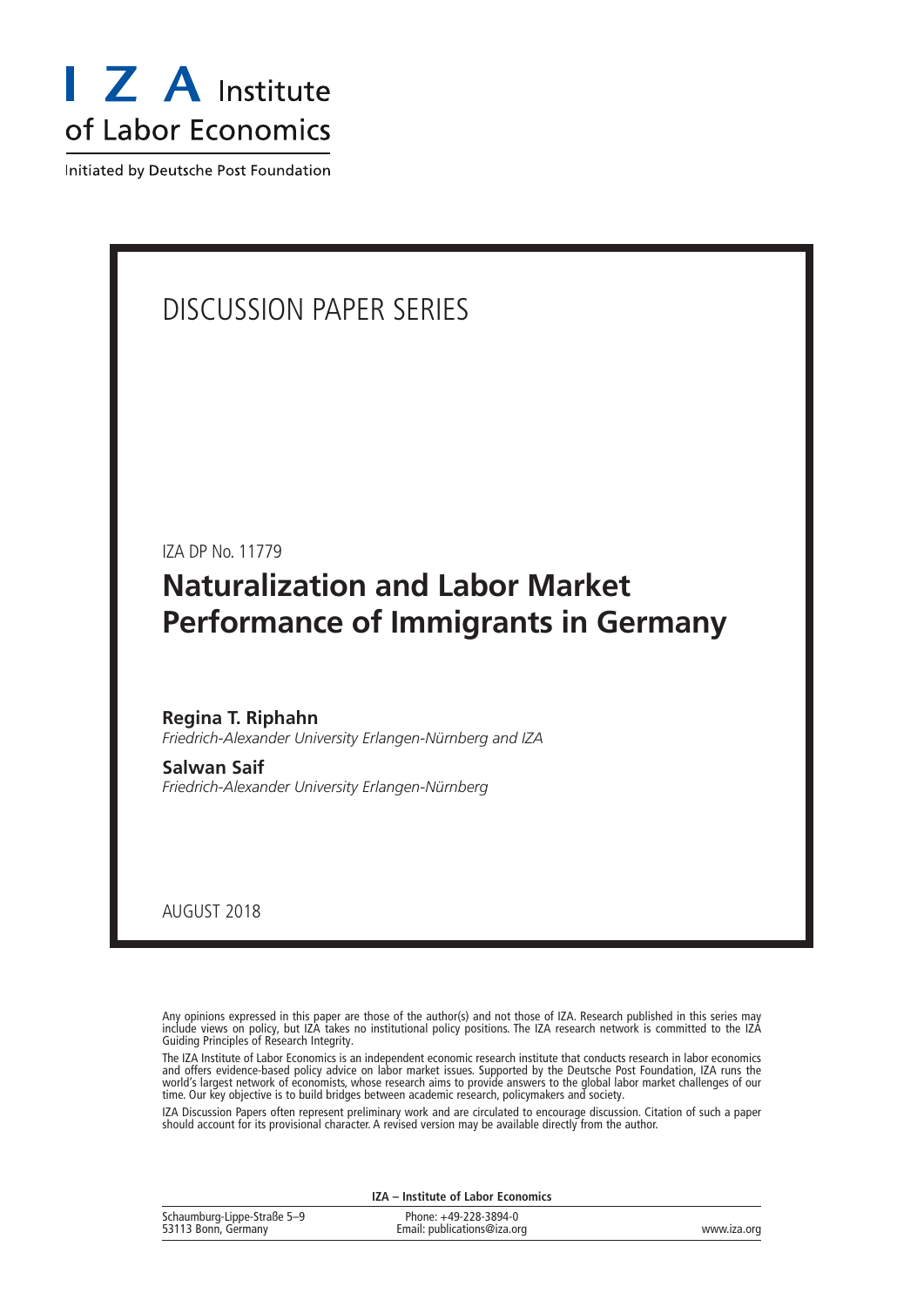# ABSTRACT

# **Naturalization and Labor Market Performance of Immigrants in Germany\***

Naturalization may be a relevant policy instrument affecting immigrant integration in hostcountry labor markets. We study the effect of naturalization on labor market outcomes of immigrants in Germany. We apply recent survey data and exploit a reform of naturalization rules in an instrumental variable estimation. In our sample of recent immigrants, linear regression yields positive correlations between naturalization and beneficial labor market outcomes. Once we account for the endogeneity of naturalization most coefficients decline in magnitude and lose statistical significance: male immigrants' labor market outcomes do not benefit significantly from naturalization. Naturalization reduces the risks of unemployment and welfare dependence for female immigrants. For males and females, the propensity to hold a permanent contract increase as a consequence of naturalization. The results are robust to modifications of samples and the instrument.

| <b>JEL Classification:</b> | J61, J15, C26                                                  |
|----------------------------|----------------------------------------------------------------|
| Keywords:                  | citizenship, migration, naturalization, labor market outcomes, |
|                            | instrumental variables                                         |

## **Corresponding author:**

Regina T. Riphahn Friedrich-Alexander University Erlangen-Nürnberg Lange Gasse 20 90403 Nürnberg Germany E-mail: Regina.Riphahn@fau.de

<sup>\*</sup> The paper is forthcoming in LABOUR: Review of Labour Economics and Industrial Relations. We thank the editor, two anonymous referees, Matthias Collischon, Daniel Kühnle, Max Steinhardt, Christina Gathmann, Albrecht Glitz, and David Blau, as well as the participants of the 2016 RGS/RWI Workshop on the Economics of Migration in Essen, 2017 ESPE meeting in Glasgow, and the 2017 IAB Ph.D. Workshop "Perspectives on (Un-) Employment" in Nürnberg for helpful comments.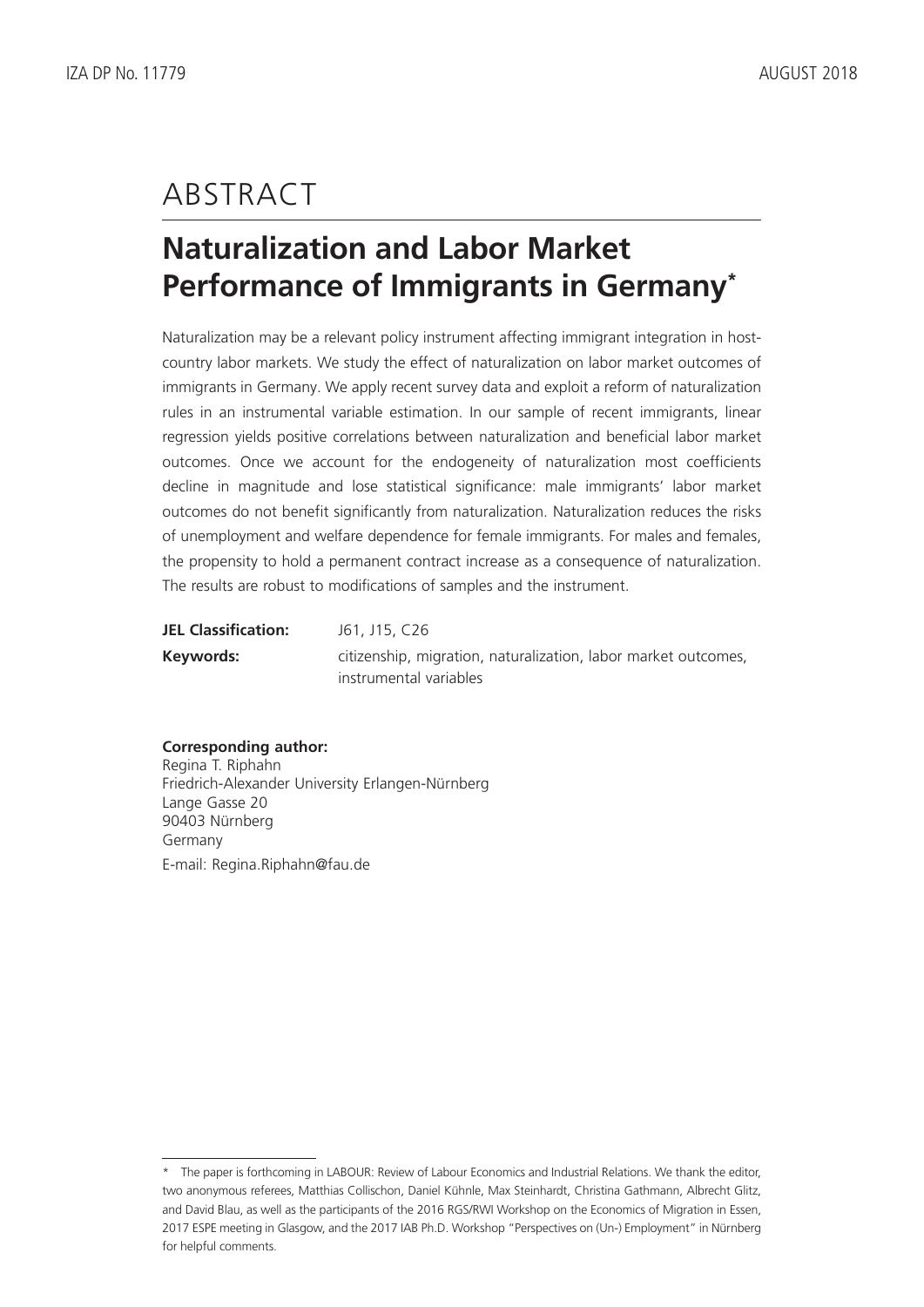#### **1. Introduction**

It is generally in the mutual interest of immigrants and host countries to integrate immigrants in host-country labor markets. A relevant but not yet well understood policy instrument is naturalization and its regulation (Liebig 2011). Liebig and Von Haaren (2011, p. 48) point out that "having the host-country nationality is generally associated with better labor market outcomes for immigrants". However, it is still unresolved to what extent this positive association is due to immigrant selection into naturalization or to potential causal effects of naturalization.

 The literature distinguishes three potential effects of naturalization: reduced labor market barriers, changes in immigrant behavior, and changes in employer behavior. First, labor market barriers may consist of regulations that limit access to public sector jobs or that restrict the employment of immigrants to situations where no appropriate native candidate is available (priority tests). Here, naturalization can clearly improve the labor market opportunities of immigrants. Similarly, citizenship may affect access to higher education, to financial support for education (e.g., scholarships), or to loans and housing which is of particular importance to young immigrants. Second, immigrant behavior might respond to the opportunity of naturalization (ex ante and ex post) by increased investments in host-country specific human capital such as language and educational or occupational certificates, as well as by providing extra effort to avoid public transfer dependence.<sup>1</sup> Third, employers' hiring costs may decline if a worker is naturalized thus reducing what Fougère and Safi (2011) label 'rational discrimination.' Also, naturalization may serve as a signal to employers that an individual intends to stay in the host-country. The expectation of long-run employment relationships may additionally encourage job offers and employer investments in immigrants' human capital.<sup>2</sup>

<sup>1</sup> Similar to other countries, German naturalization law requires immigrants to be able to support themselves without social assistance or means-tested unemployment benefits (Liebig et al. 2010 and Guimezanes 2011).

<sup>2</sup> For a survey on implications of citizenship acquisition see, e.g., DeVoretz and Irastorza (2017).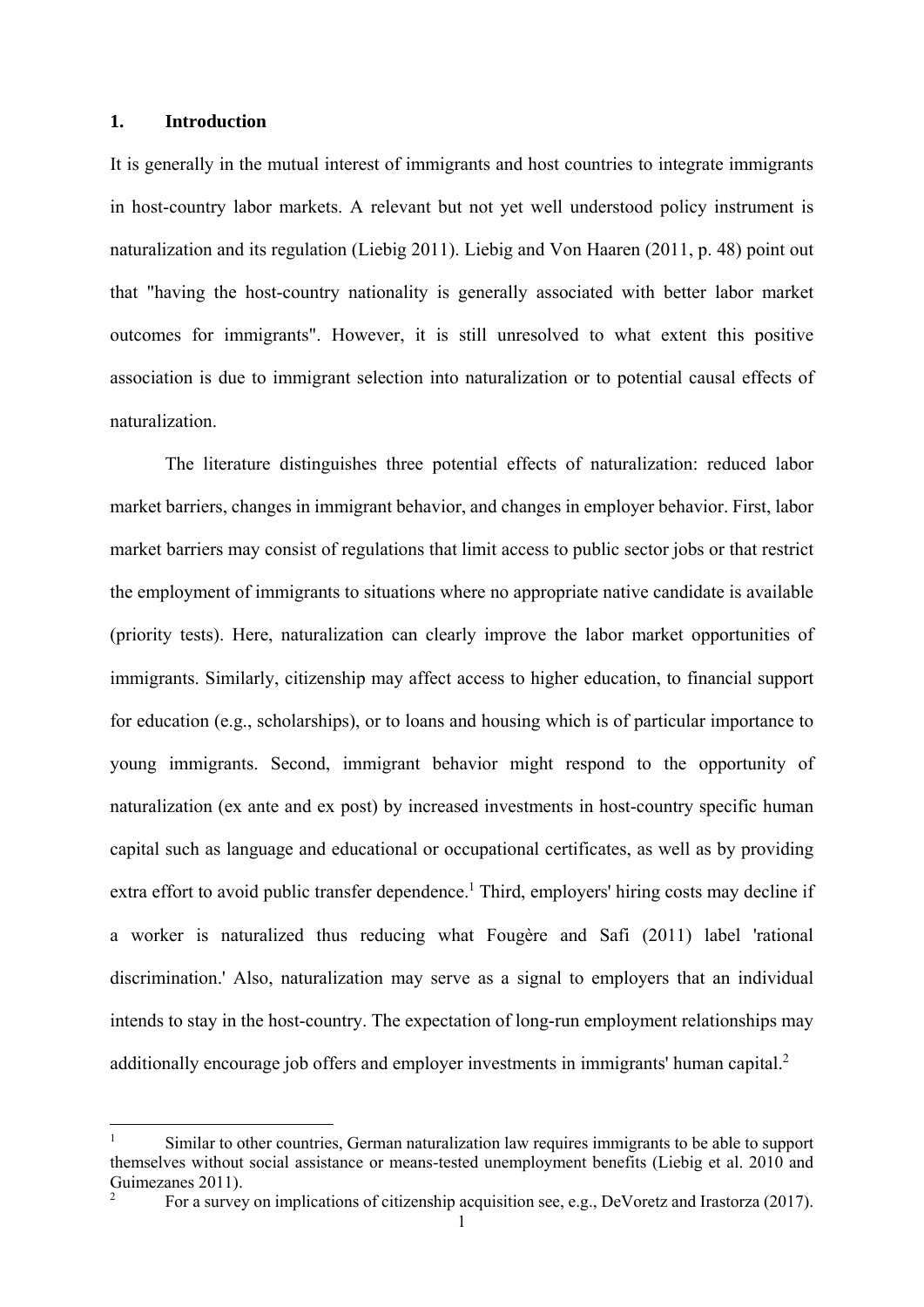Our study addresses the causal effect of naturalization for recent immigrants to Germany using the newly available 2013 wave of the IAB-SOEP migration sample exploiting reforms to German naturalization laws in an instrumental variables strategy.<sup>3</sup> The data show immigrants' naturalization status as observed in 2013. We contribute to a small international literature on the causal effects of naturalization.

 To identify the causal effects of naturalization the literature has applied three methods: following the seminal paper by Bratsberg et al. (2002), most analyses apply longitudinal data and aim to identify causal effects conditional on person-specific fixed effects or study wage growth before and after naturalization. Bratsberg et al. (2002) find positive effects of naturalization on wage growth for the United States; in their sample of foreign-born youth first interviewed in 1979 taken from the National Longitudinal Study of Youth (NLSY) they find 2.6 percentage points higher wage returns to experience per year after naturalization. However, these results are not confirmed in studies using similar methods for Sweden (Ohlson 2008, Engdahl 2011) and Norway (Bratsberg and Raaum 2011): none of these studies finds significantly positive naturalization effects once individual fixed effects are considered. Steinhardt (2012) applies panel estimations to determine causal naturalization effects on wages for Germany. He considers administrative data for individuals who initially appeared in the data with a foreign nationality and compares the labor market outcomes of those who did and did not naturalize during the observation period. After accounting for individual fixed effects Steinhardt (2012) finds that wages for males grow 0.49 percent faster per year after naturalization. This effect is statistically significant but smaller than the one found for the U.S. by Bratsberg et al. (2002). He does not obtain significant wage effects for females after controlling for individual fixed effects.

<sup>3</sup> IAB-SOEP stands for Institute for Employment Research (IAB) in cooperation with the German Socio-economic Panel (SOEP).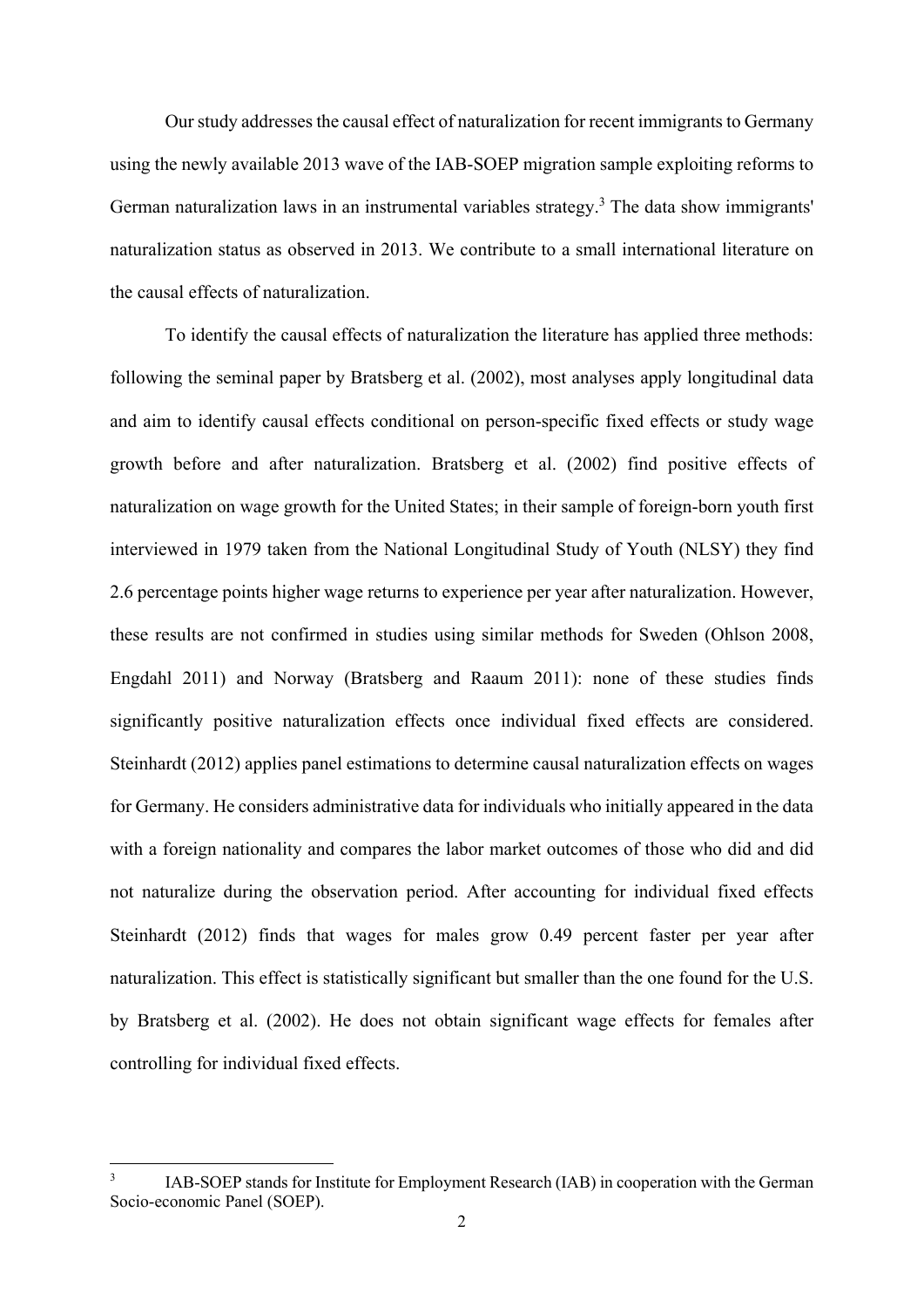Gathmann and Keller (2017) pursue a different approach to characterize the effects of naturalization for the German case. They exploit two reforms of the naturalization law as a quasi-experiment and estimate reduced form equations. They correlate the required number of years of residency for citizenship eligibility with labor market outcomes.<sup>4</sup> Based on Mikrozensus (2005-2010) and SOEP (1984-2009) data they study outcomes for immigrants who arrived in Germany prior to age 23 between 1975 and 2002. Similar to Steinhardt (2012), Gathmann and Keller (2017) find positive selection into citizenship for a pooled sample of males and females. The authors find that reduced residency requirements and thus easier access to citizenship go along with hardly any employment and earnings effects for men and with significantly stronger labor force attachment in terms of hours worked, full-time employment, tenure, and white collar employment as well as significantly higher net incomes for females. A one year reduction in residency requirements increases female earnings by about 1.6 percent.

 Finally, von Haaren-Giebel and Sandner (2016) use propensity score matching to identify naturalization effects. They study on-the-job training of first generation immigrants in Germany. Based on survey data from the SOEP for 1986-1993 and 1997-2008, the authors find a significant positive average treatment effect of naturalization.

 We contribute to the literature in four ways. First, we offer an up-to-date analysis, which covers recent immigration cohorts that have not been investigated so far; in our data the median immigration year is 1999 for men and 2000 for women. Steinhardt (2012) used data for the naturalization period 1974-2004 (with no information on the year of immigration) and Gathmann and Keller (2017) focus on individuals arriving on average in 1985/6 (SOEP) and 1989/90 (Mikrozensus). Given that the country of origin of immigrants to Germany varies over

<sup>4</sup> For other studies using the German citizenship law reform as a natural experiment see, e.g., Felfe and Saurer (2014) and Sajons and Clots-Figueras (2014) on child education outcomes, Avitabile et al. (2013, 2014) on immigrant fertility and integration, and Sajons (2016) on outmigration. For other contributions applying instrumental variable estimation to determine the causal effects of naturalization see, e.g., Bevelander and Pendakur (2011) on voting participation and Bevelander and Pendakur (2012) on employment in Sweden, and Fougère and Safi (2011) on employment in France.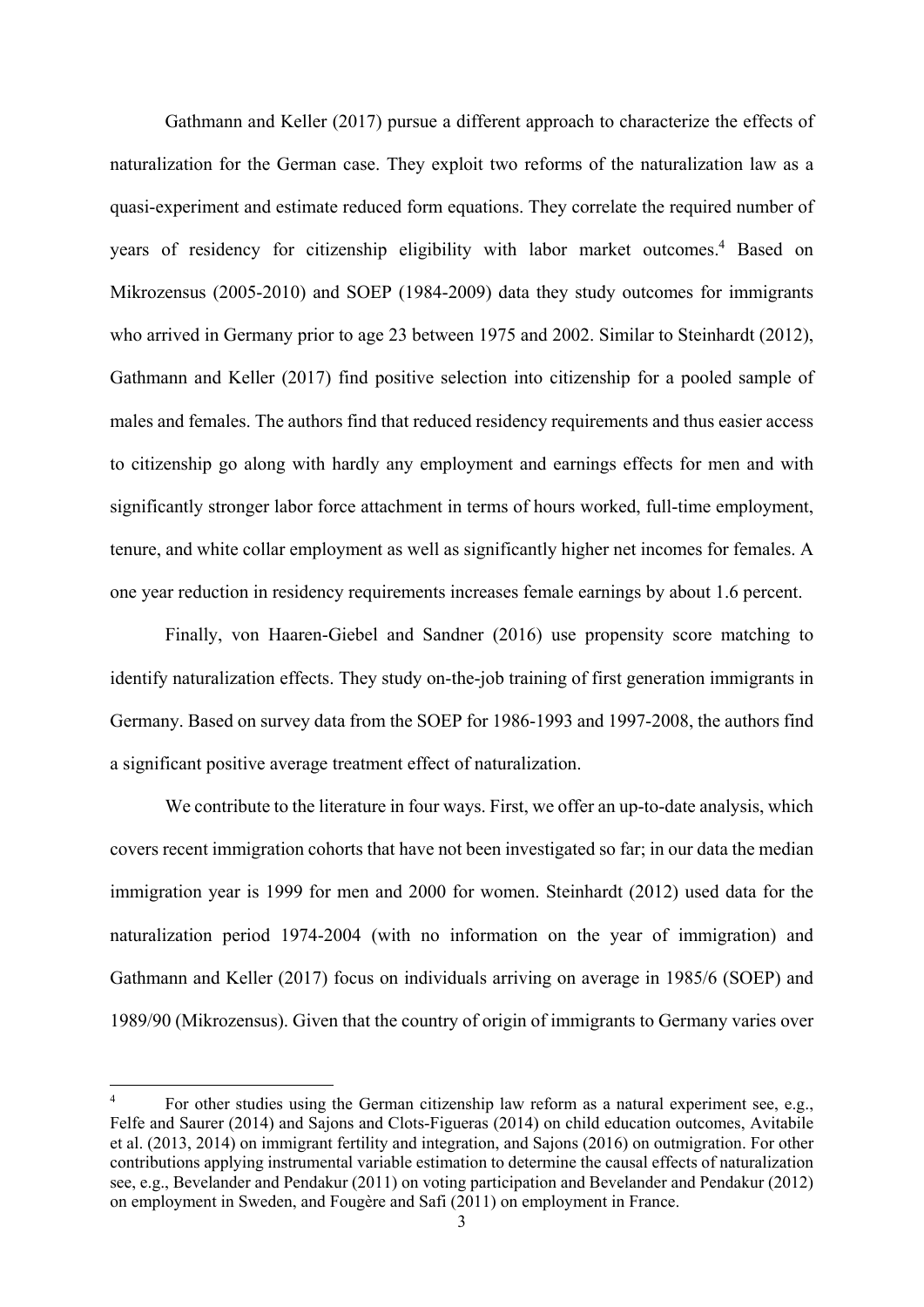time naturalization effects may differ across cohorts. Second, we can use more outcomes than prior studies. For example, gross monthly earnings and gross hourly wages are not available in the Mikrozensus data and employment status and further job characteristics, could not be studied by Steinhardt (2012). Third, as our data provide substantial detail on past in- and outmigration spells in addition to relevant biographical features, such as age, marriage, and refugee status, we can describe the timing of individual eligibility for naturalization more precisely than other studies. We contribute to the literature by testing the sensitivity of estimates to alternative and commonly used specifications of the instrument. Finally, prior studies on Germany leave some issues unanswered: Steinhardt (2012) finds positive naturalization effects only for men while, Gathmann and Keller (2017) find a stronger benefit for women.<sup>5</sup> We offer new evidence. Overall, we study labor market access, labor market success, and host-country investments to better understand the causal effects of naturalization and the underlying mechanisms.

 We find positive correlations between naturalization and labor market success. Once we account for the endogeneity of naturalization most coefficients decline in magnitude and lose statistical significance. While males' labor market outcomes do not benefit significantly from naturalization, naturalization reduces the risks of unemployment and welfare dependence for female immigrants. This reflects that the character of German citizenship status matters more for female than for male immigrants. For both groups, the propensity to hold a permanent contract increases as a consequence of naturalization. The results are robust to modifications of samples and the instrument. Thus our findings confirm the findings of Gathmann and Keller (2017) in that naturalization as an integration policy may be more effective for female than for male immigrants. This gender-specific aspect so far has not been considered in German debates of integration policy and deserves additional attention in future research.

<sup>5</sup> The income measure applied by Gathmann and Keller (2017) describes net monthly personal income, which combines labor earnings, income from self-employment and capital, as well as private pensions, and public transfers.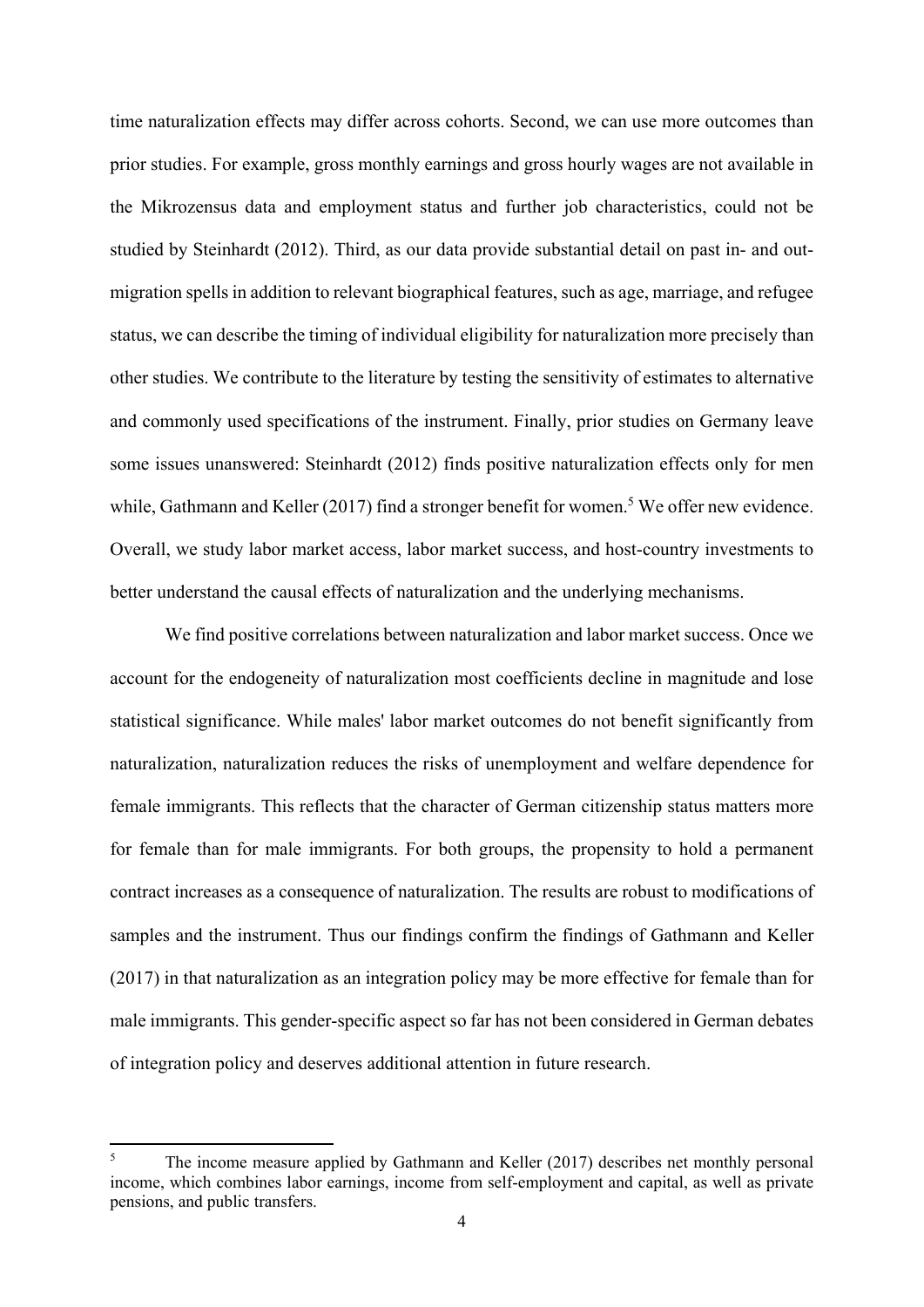Next, we summarize the institutional background of naturalization in Germany. Also, we discuss how naturalization may affect different outcomes. Section three describes our data and sections four and five cover methods and results. We conclude in section six.

#### **2. Institutional background and mechanisms**

### **2.1 Naturalization in Germany and its reforms**

Our analysis exploits reforms to German citizenship law, which became effective in 1991 and 2000 (for the historical background see, e.g., Morjé Howard 2008). Prior to the 1991 reform, the Nationality Act (*Reichs- und Staatsangehörigkeitsgesetz*, RuStAG) of 1913 regulated German citizenship acquisition. This law stipulated a principle of *jus sanguinis* (right of blood): German ancestry, i.e., being born to a parent with German citizenship rather than place of birth, determined eligibility for German citizenship. The law neither defined an entitlement to acquire German citizenship for foreign nationals nor did it specify clear requirements regarding duration of residency. For decades, foreign applicants for German citizenship had to rely on ad hoc decisions of public authorities; applications could be rejected even if all legally specified requirements were met. Among these specified requirements were legal age, economic selfsufficiency, ability to support relatives, no criminal record, and the renouncement of any previous citizenship.

 A reform of the Alien Act (*Ausländergesetz*, AuslG), which came into effect on January 1, 1991, considerably changed the nature of German citizenship law. The new legal situation curbed the power of public authorities and established the right to acquire German citizenship for foreign nationals if they met clearly defined conditions. Among these, the new law introduced a minimum residency requirement for eligibility. Immigrants aged 16-22 became eligible for citizenship after 8 years of residence in Germany, while immigrants above age 22 faced a residency requirement of at least 15 years in Germany. All immigrants had to renounce their previous citizenship and had to have no criminal record. Immigrants above age 22 had to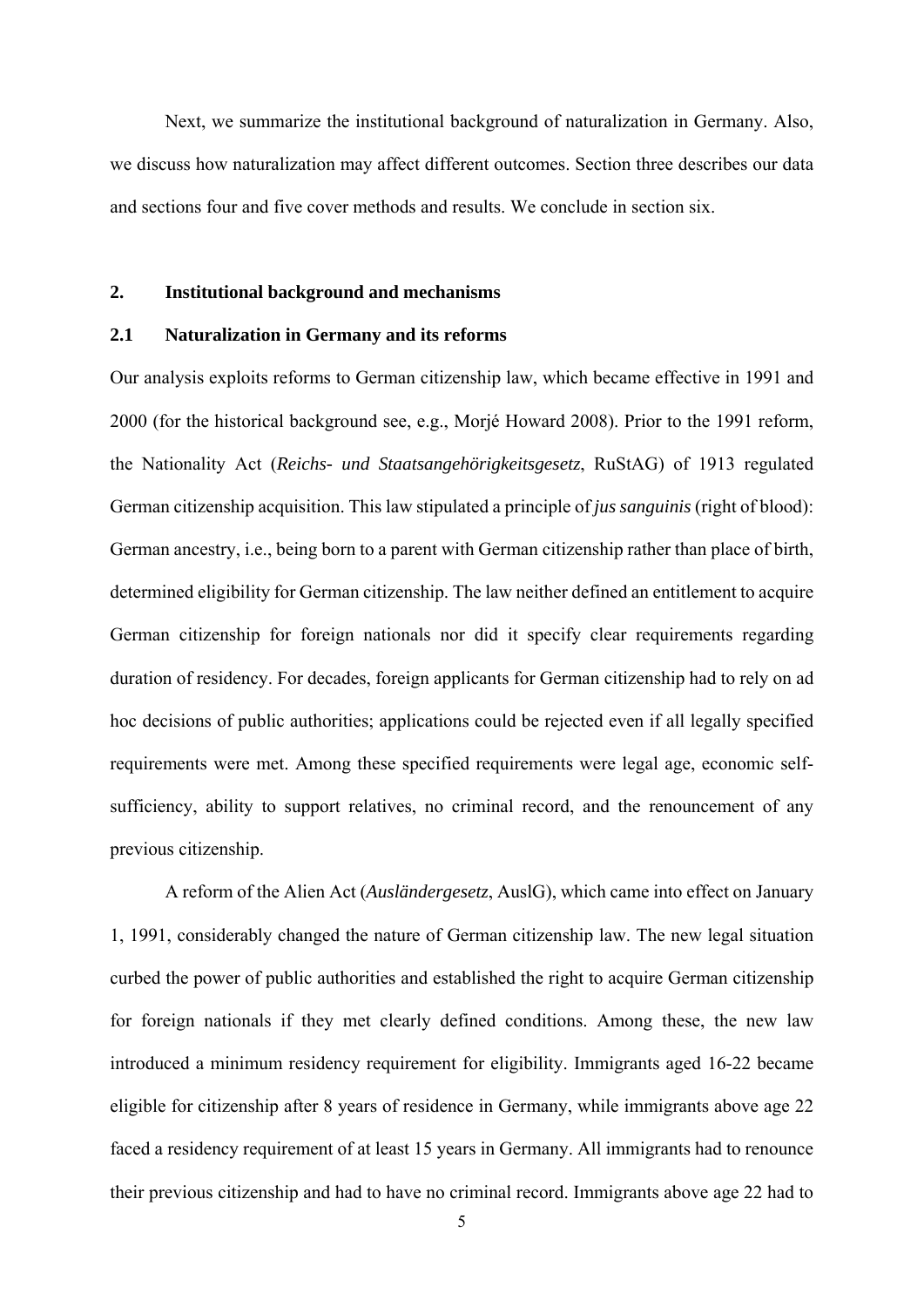prove economic self-sufficiency and the ability to provide for their relatives without receiving public transfers. Adolescent immigrants (age 16-22) had to demonstrate 6 years of completed schooling in Germany. The spouse and minor children of applicants could be naturalized with the applicant, even if they did not meet the 15 years residency requirement.

 The second substantial reform of German citizenship law came into effect on January 1, 2000. It was passed by a socialdemocrat-green coalition government with more liberal views on citizenship than the previous conservative government. This reform changed and renamed the old Nationality Act (from RuStAG to *Staatsangehörigkeitsgesetz*, StAG), and updated the Alien Act (AuslG). It harmonized the minimum residency requirement to 8 years regardless of an immigrant's age. The reform newly required applicants to demonstrate sufficient German language skills and to profess their loyalty to the free and democratic constitutional order in Germany. The previous requirements remained in place. Interestingly, elements of the *jus soli* (right of the soil) principle were introduced into German citizenship law, allowing children of immigrants to acquire German citizenship if they were born in Germany to parents living in Germany for at least 8 years.

 More recently, the Residence Act (*Aufenthaltsgesetz,* AufenthG) replaced the Alien Act (AuslG), on January 1, 2005. Among other things, it introduced integration courses for noncitizens to improve their language skills and to provide them with basic knowledge about German society (in part these courses are mandatory). Successful participation in the course shortens the residency requirement for citizenship eligibility from eight to seven years.

 In **Figure 1.1,** we depict the development of the absolute number of naturalizations and in **Figure 1.2** of the share of naturalizations in the stock of foreign residents in Germany. While we see a peak in naturalization early in the 1990s, the share in the stock of immigrants always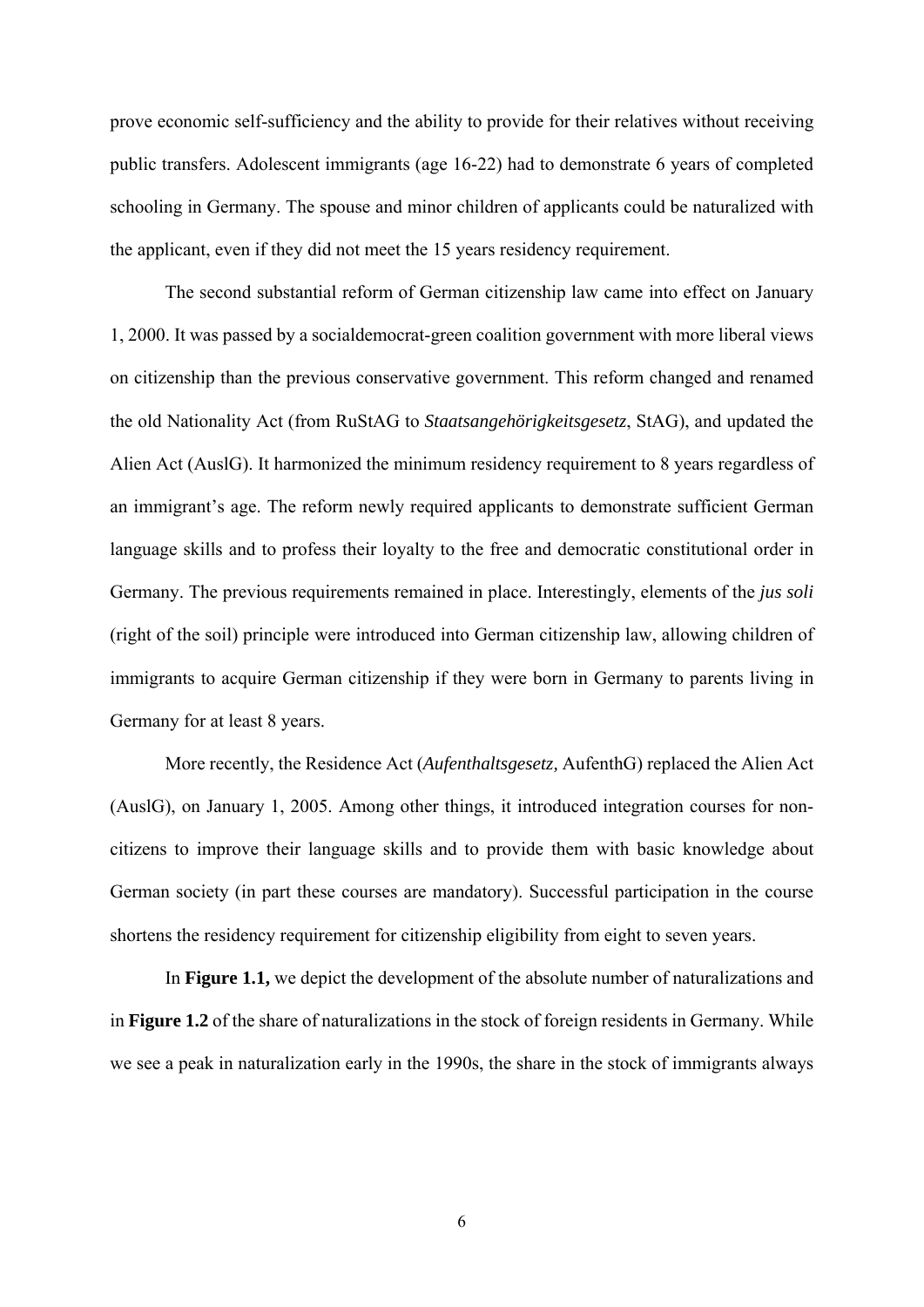remains below 5 percent, which is low by international comparison.<sup>6</sup> Therefore, selection into naturalization may follow different patterns in Germany compared to other countries.

### **2.2 Mechanisms of naturalization effects**

While the literature points to the dual nature of naturalization as both a determinant and a consequence of immigrant integration, we concentrate on the former relationship: we are interested in the correlation between naturalization and immigrant outcomes and in the causal effects of naturalization.

 Naturalization can affect labor market outcomes through various channels and mechanisms. While most contributions to the literature focus on employment and wage outcomes, we take a broader perspective. We study the mechanisms behind these developments, as well, and investigate three groups of outcomes: indicators of labor market access, of labor market success, and of investment behaviors.

 In a first set of measures, we consider indicators of labor market access. Labor market access may be affected by citizenship through hiring costs, discrimination, and formal employment restrictions; the latter may vary across countries of origins of immigrants. Also, formal restrictions such as priority tests can limit non-naturalized workers' access to certain occupations. We investigate labor market participation at the extensive and intensive margin and focus on overall employment, full-time employment, and unemployment. The international literature generally finds beneficial naturalization effects on labor market outcomes (see, e.g., the survey by Liebig and von Haaren 2011). For Germany, Gathmann and Keller (2017) find a positive correlation between citizenship and employment for males and females. However, in their reduce form results which account for the selectivity of naturalizations, the positive employment effect disappears for men.

<sup>6</sup> For international comparisons see, e.g., Steinhardt 2012, Morjé Howard 2008, or Gathmann and Keller 2017.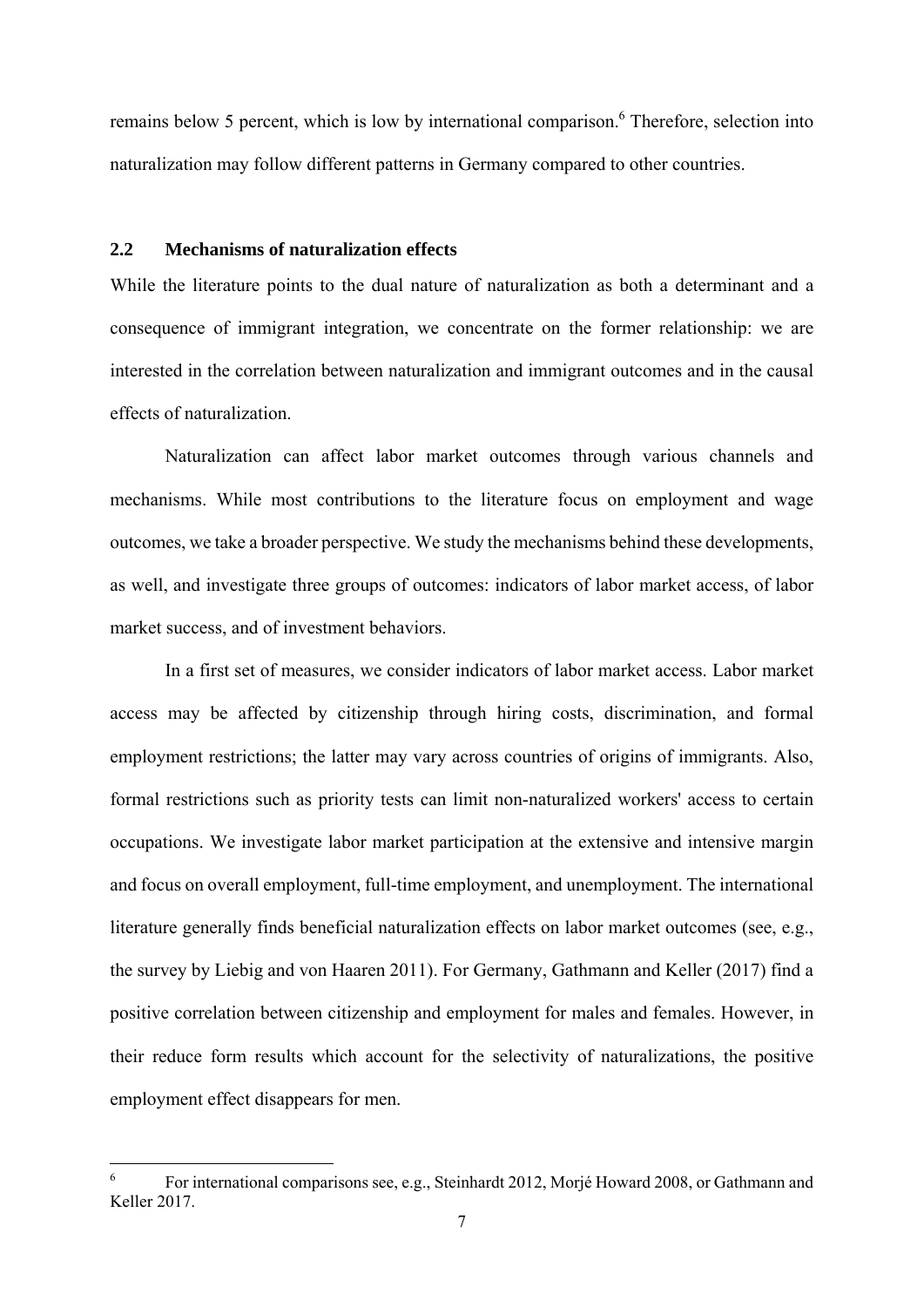Our second group of outcomes describes labor market success. These outcomes result from bargaining and individual negotiations, which may respond to citizenship. Employers could be hesitant to hire immigrants for employment tracks with steep age earnings profiles or to incur costly investments in firm specific human capital if it is uncertain whether and for how long a worker will stay in the country. We investigate whether citizenship is associated with gross hourly wages, gross monthly earnings, holding a permanent contract, and a white collar job. Finally, we consider welfare dependence and its duration as indicators of low household income. While Steinhardt (2012) finds that males' wage growth increased after naturalization with no causal effects for females, Gathmann and Keller (2017) find a higher personal income for women but not for men among immigrants with easier access to naturalization. Here, we offer additional evidence. These authors also present findings for white collar and permanent contract employment. Their results are suggestive of positive citizenship effects on white collar (women) and permanent contract (women) employment.

 Finally, we inspect the effect of citizenship on investments in host-country specific (human) capital. These investments may reflect the mechanisms, which connect labor market access and labor market success with behavioral choices related to naturalization. As outcomes of interest, we consider whether immigrants attained an educational degree in Germany. We study their self-reported language skills, in particular, speaking, writing, and reading on 1-5 scale, as well as an average measure. These indicators reflect host-country specific investments. Additionally, we capture whether an immigrant purchased property in Germany. Given the substantial fixed costs of property transactions in Germany this measure indicates a "durable tie to the host-country", which may respond to naturalization. We consider tenure with the current employer as an indicator of investments in firm specific human capital, which may respond to the acquisition of citizenship. Finally, we look at whether the individual found a German partner after migration suggesting intensive investment in host-country culture and traditions. Unfortunately, the data do not offer specific information on individual or employer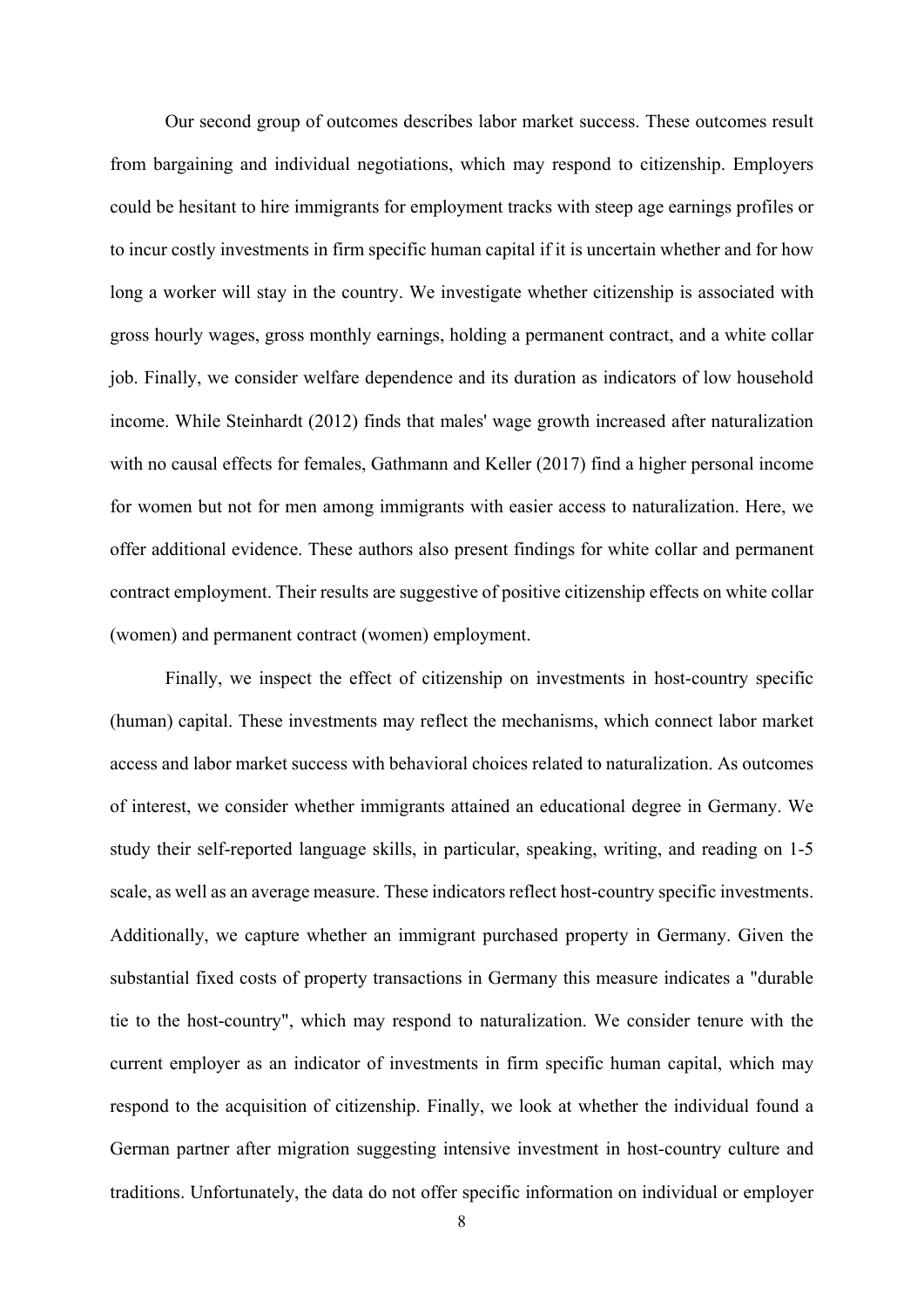investments in worker human capital. As the relevance of different mechanisms may vary for subgroups, e.g., for EU-15 or ethnic German immigrants these groups we offer robustness tests without these subsamples.

#### **3. Data**

The 2013 wave of the IAB-SOEP Migration sample describes recent immigrants to Germany. It uses administrative register data of the Federal Employment Agency as a frame to draw a sample of potential immigrants to be surveyed subsequently.<sup>7</sup> The data cover individuals who first appeared in the administrative data in 1995 or later and who are either first or second generation immigrants. In addition, members of their households age 17 and above are interviewed. The survey covers 4,964 individuals from 2,723 households. We focus on firstgeneration immigrants born abroad, aged 17-65, and who had not obtained German citizenship at birth. Our sample contains 3,359 observations. On average, immigrants spent 14 years in Germany, 85 percent are eligible for naturalization, and 37.5 percent are naturalized.<sup>8</sup>

 Our dependent variables describe labor market and investment outcomes. In particular, we describe labor market access using indicators of being employed, full-time employed, and registered unemployed. We describe labor market success using gross hourly wages, gross monthly earnings, holding a permanent contract and a white collar job. In addition, we consider welfare dependence (i.e., unemployment benefit II receipt) and the duration of benefit receipt during the past calendar year. As indicators of investment in host-country (human) capital we consider whether an individual invested in an educational degree in Germany (completed and

<sup>7</sup> For details on the data, see Brücker et al. (2014), Kroh et al. (2015) and Trübswetter and Fendel (2016). 8

Of those 1,261 naturalized individuals, 399 hold a dual citizenship.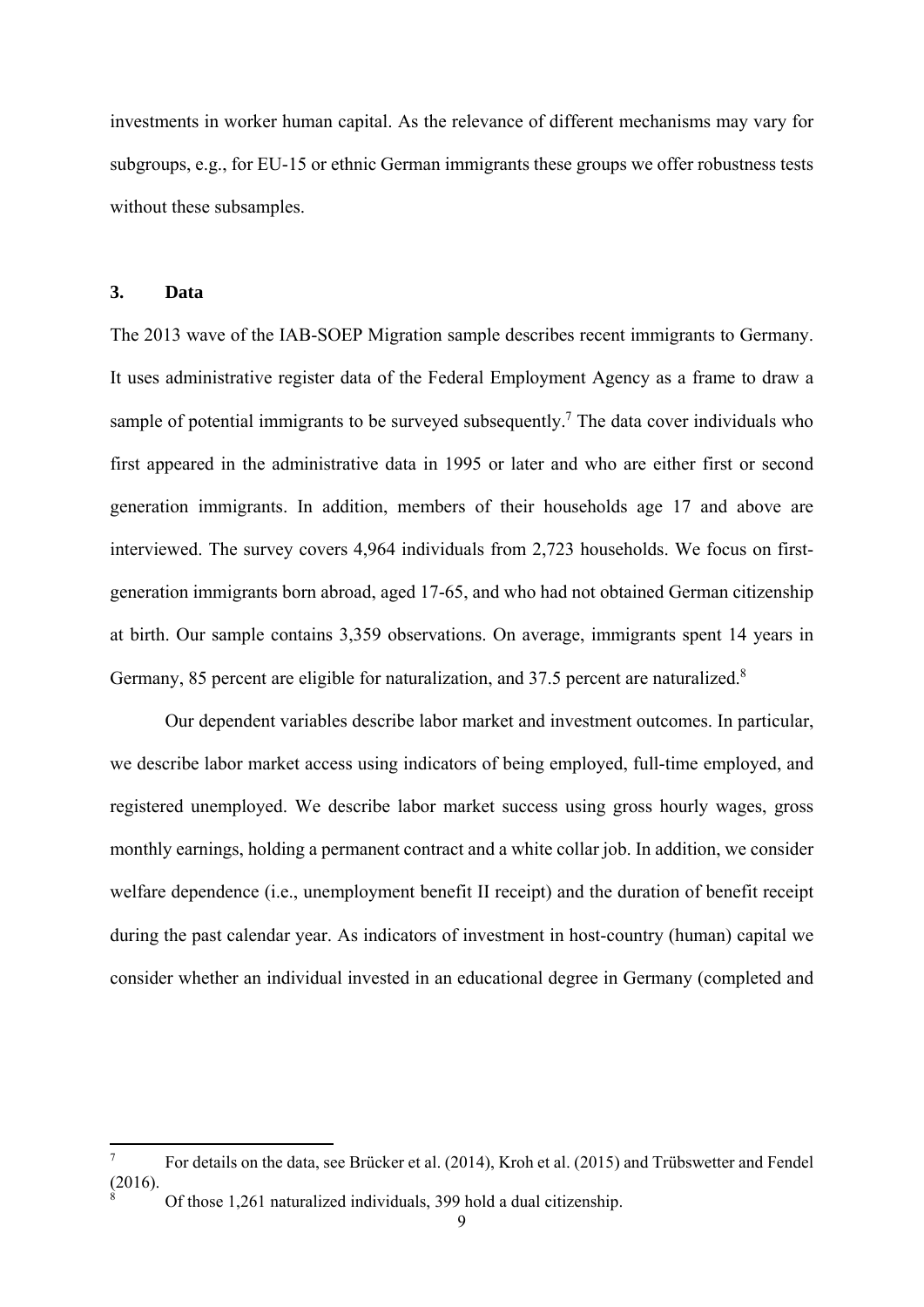ongoing), German language skills, purchased property in Germany, tenure with the current employer, and having found a native German partner.<sup>9</sup>

**Table 1** presents sample means of our dependent variables for naturalized and not naturalized male and female immigrants. In Panel A, we observe higher employment rates among males than among females, and among naturalized than non-naturalized individuals. Full-time employment rates (conditional on employment) are significantly higher for naturalized than for non-naturalized females with almost no difference by citizenship among men. Unemployment is significantly lower among naturalized individuals. In Panel B, we find higher wages and earnings for men than for women. Here, naturalized men are worse off and naturalized females are better off than their not naturalized peers. In additional categories of labor market success the jobs of naturalized immigrants are significantly more likely permanent and both gender groups are significantly less likely to receive welfare benefits (UB2) compared to non-naturalized peers. Finally, Panel C describes the groups' investments: except for the indicator of having a German born partner, all indicators suggest that naturalization is correlated with significantly higher investments in human and physical capital in the host-country, for both men and women.

 The data offer information on naturalization and the calendar year of naturalization. In order to address the potential endogeneity of naturalization with respect to labor market outcomes we use an instrumental variables approach. Similar to Bevelander and Pendakur (2011, 2012), we consider 'years since first eligible for naturalization' as an instrument for naturalization, which we can calculate rather precisely. In addition - and going beyond Bevelander and Pendakur (2011, 2012) - we can take advantage of reform-induced changes in eligibility rules. We exploit two major reforms (1991, 2000), which exogenously affected the minimum residency requirement for eligibility in Germany: prior to 1991, there was no defined

<sup>9</sup> The last measure is coded only for those immigrants who entered the country without having a partner already.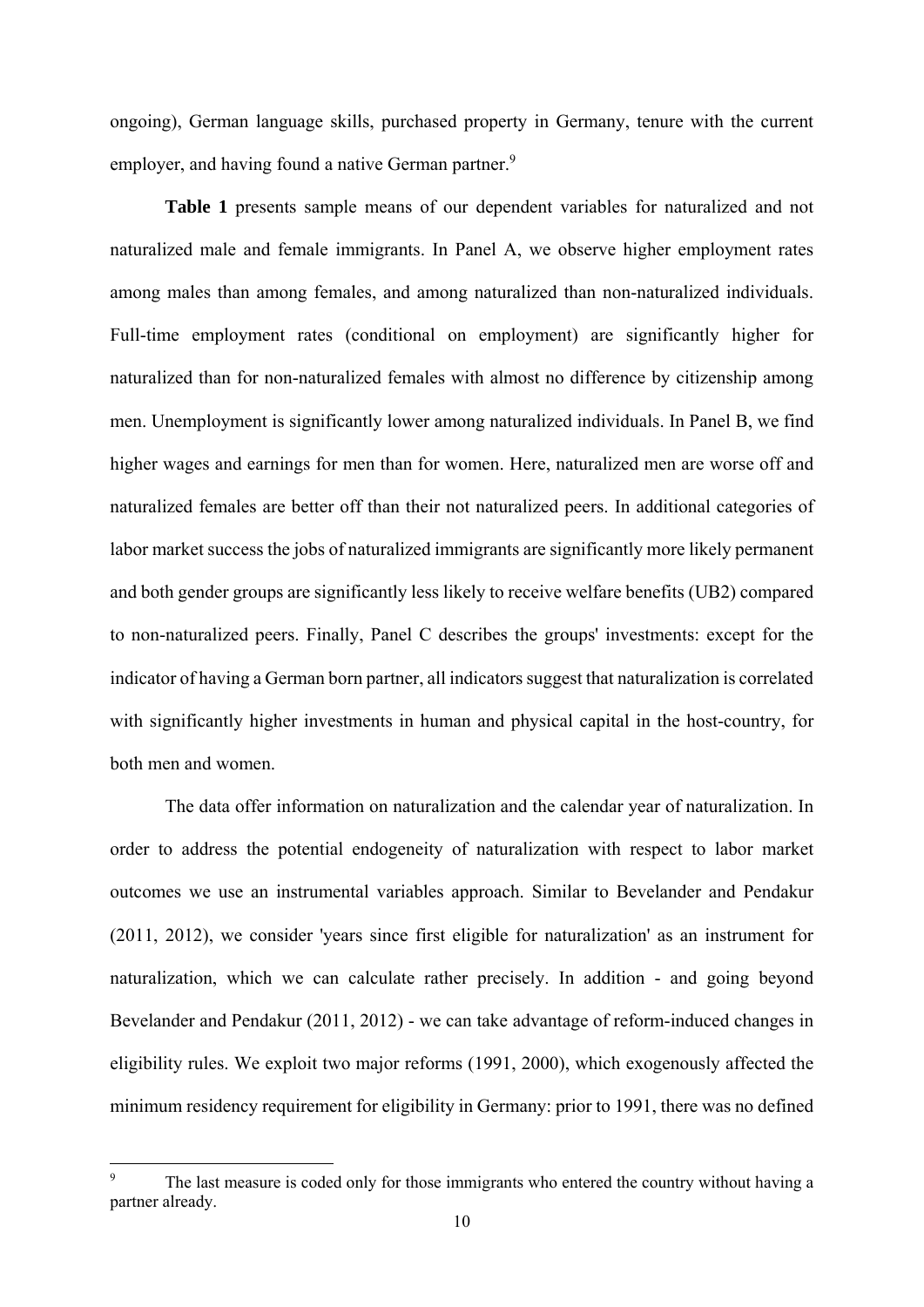right to acquire German citizenship based on explicit criteria. The Alien Act (AuslG) of January 1, 1991 introduced a minimum residency requirement of 8 years for immigrants aged 16-22 and a requirement of at least 15 years in Germany for immigrants above age 22. The reform of January 1, 2000 reduced this latter residency requirement to 8 years regardless of an immigrant's age. Our data provide monthly information on immigrants' migration biographies: for every immigrant we know the start and the end date of residence spells in Germany. This allows us to compute the exact duration of residence. We use this information to determine the precise time of first eligibility for citizenship.

 The detailed nature of the data allows us to control for potential interruptions in residence in Germany and to incorporate the rules handling interruptions into our eligibility variable. Based on the Alien Act (AuslG) of January 1, 1991 stays abroad for up to 6 months are not considered as residence interruptions and thus count towards the residency duration requirements for citizenship. Stays abroad for more than 6 months, however, are considered as residence interruptions; any previous residence in Germany counts towards the requirements for citizenship only up to a maximum period of five years.10

 Finally, we can use relevant biographical features, such as marriage to a German native, ethnic German status, refugee status, and naturalization of parents to account for numerous exceptions in the residency duration requirements for ethnic Germans, refugees, spouses of naturalized individuals, and children of naturalized parents. In our robustness checks we evaluate the impact of these refinements.

 An important issue in coding the instrument "years since eligibility" is the treatment of individuals who are not yet eligible. We could (i) omit these observations from the analysis, (ii) include them and code the years since eligibility as zero, or (iii) include them and code negative

<sup>&</sup>lt;sup>10</sup> In our sample, 242 individuals interrupted their stay in Germany after their first arrival, 209 individuals interrupted their stay for at least 6 months, and in 64 cases accounting for these interruptions reduced their relevant duration of stay to five years.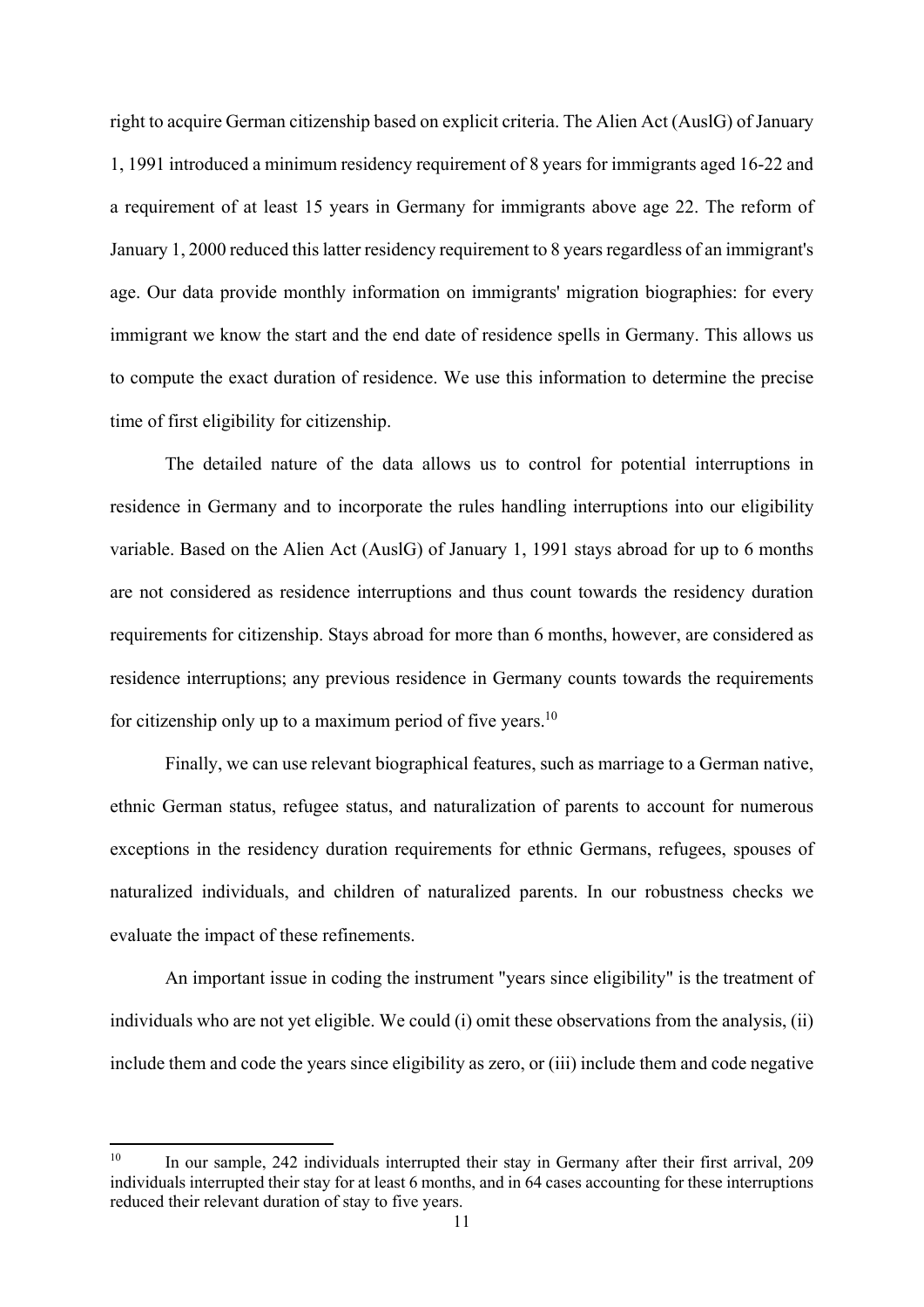values if eligibility will be established in the future. The literature uses different approaches. Bevelander and Pendakur (2012) code their instrument to be zero for all who have not yet attained eligibility. This might upward bias the first stage coefficients, with both positive and negative slopes being overestimated. In contrast, Bevelander and Pendakur (2011, p. 76) appear to use negative values, "subtracting the number of years since migrating to Sweden from the number of years to eligibility". In order to reflect the exogenous difference in the eligibility to naturalize between those who entered before and after a reform and between those who spent long and short periods in the host-country, we consider negative values in our instrument of "years since eligibility" in our baseline analyses. We inspect the relevance of coding years since eligible for non-eligible individuals in our robustness tests. Our instrument therefore covers values in the interval from  $-8$  to  $+53$  years.<sup>11</sup>

 In our sample, 40.1 percent of male and 35.3 percent of female immigrants are naturalized. On average naturalization occurred after 1.46 (0.98) years of eligibility for males (females). These figures vary substantially by country of origin with the highest naturalization rates among immigrants from the former Soviet Union countries (65.1 percent) and the lowest rates among immigrants from the original EU-15 member states (4.1 percent). In robustness tests we will compare the estimation results for various subsamples.

 In addition to naturalization, we consider individual age, years in Germany, indicators for low, medium and high skill, federal state of residence, and region of origin as control variables in our estimations. **Table 2** presents descriptive statistics of these individual characteristics. About 30 percent of the sample originate in countries of the former Soviet Union, 30 percent are from EU member states, and 12 percent are from Turkey. In our sample,

<sup>&</sup>lt;sup>11</sup> Immigrants arriving in 2013 would be eligible for naturalization after 8 years, yielding the value of -8 for the indicator "years since eligible". At least one individual, who arrived decades earlier became eligible 53 years ago, e.g. via marriage to a native.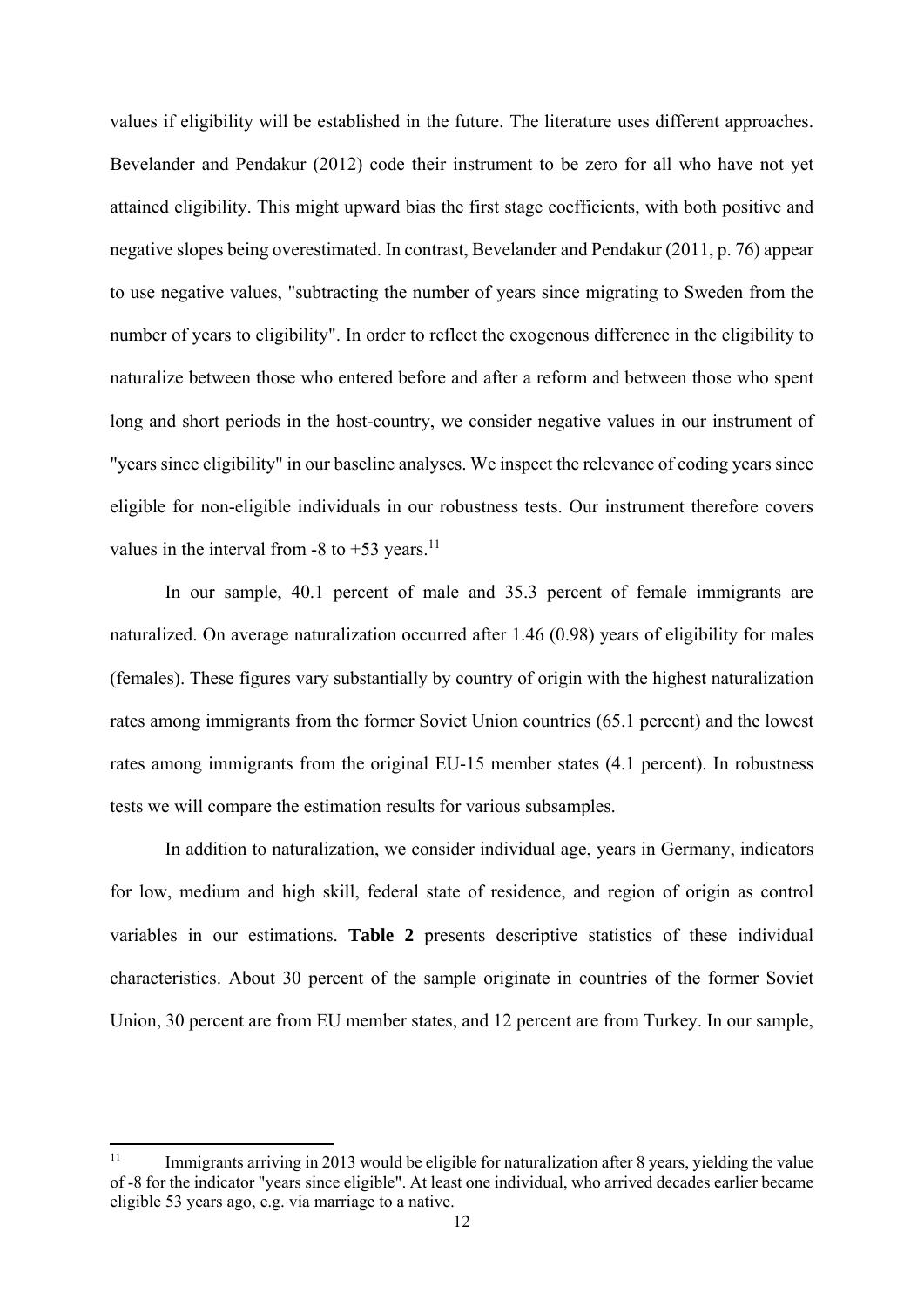men are slightly older and have a longer duration of stay in Germany than females, while female immigrants are slightly better educated (please see **Appendix A** for variable definitions).

### **4. Empirical Method**

Our objective is to describe the relationship between naturalization and labor market outcomes and to identify the causal effect of naturalization. We follow the literature and first regress labor market outcomes  $(Y)$  on naturalization to describe overall correlation patterns and to compare it to prior studies. This estimation generates biased estimates of causal naturalization effects if naturalization is endogenous. Several reasons may generate such an endogeneity. First, omitted variables may cause a correlation of naturalization with the error term; examples of such omitted variables are the individual taste for the host-country culture, language skills, or unobserved strength of home country ties. Second, reverse causality may induce individuals to naturalize because of their labor market outcomes. Finally, our survey based naturalization indicator may be measured with error.

 In order to account for these issues we pursue an instrumental variable strategy in the second step of our analysis. We exploit heterogeneity in naturalization outcomes generated by our instrument, i.e., years since first eligible for naturalization. We assume that the instrument ceteris paribus affects labor market outcomes only by means of naturalization because immigrants cannot naturalize before they are eligible and the probability of naturalization increases with time since eligibility. The instrument should be highly relevant for naturalization. The exclusion restriction implies that for individuals of given age and years since migration the number of years since eligibility affects outcomes only via naturalization. The instrument identifies the effect of naturalization on labor market outcomes based on a comparison of immigrants under heterogeneous naturalization regulations but with identical age, years since migration and other characteristics: the regulatory differences allowed one person to naturalize while the other had to accumulate additional years of residence.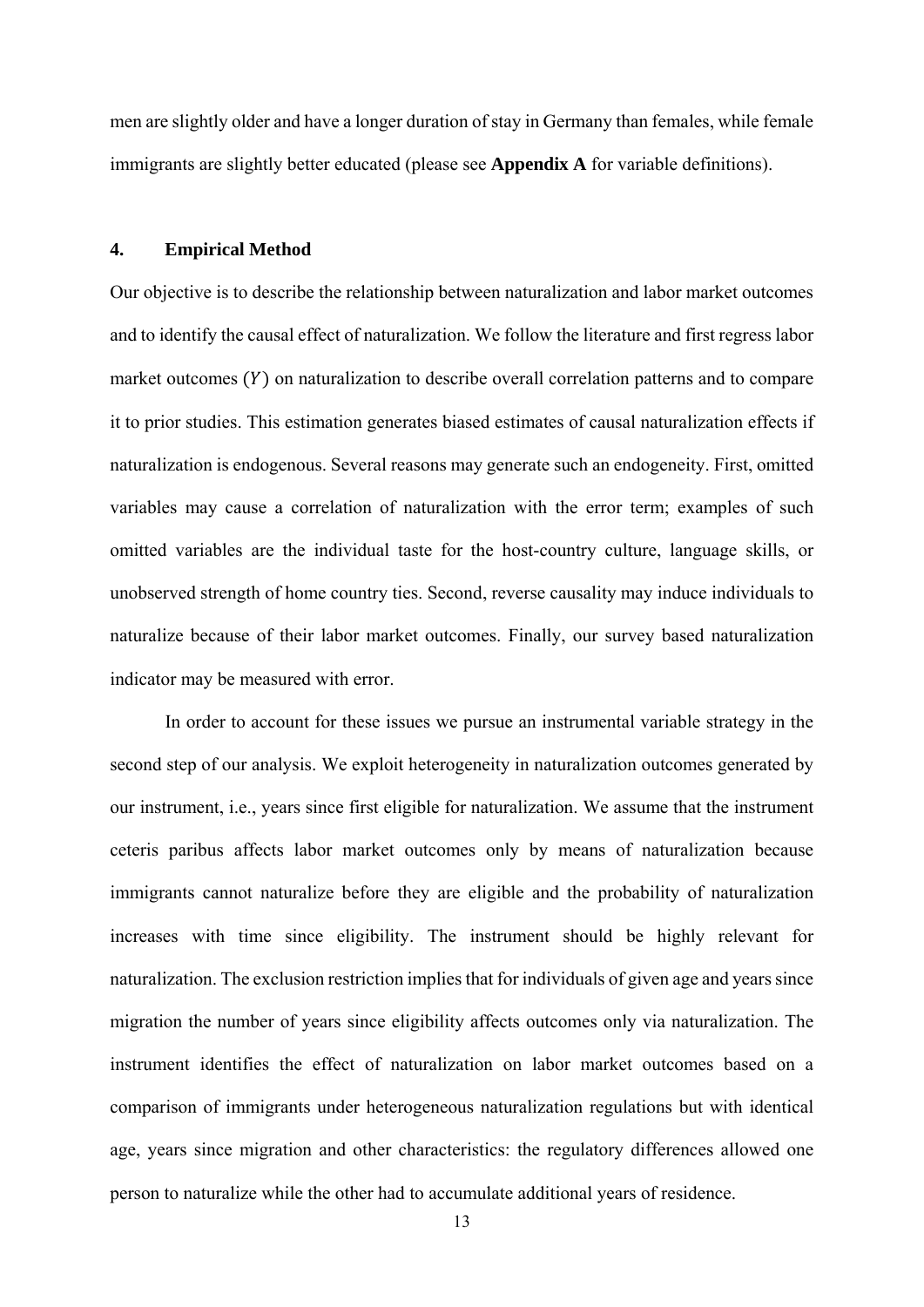We apply a standard two stage least squares estimator (2SLS), separately for males and females.<sup>12</sup> First, we model whether an individual *i* has naturalized  $(N_i)$  as a function of years since first eligibility  $(YrSElig_i)$ :

$$
N_i = \theta_0 + \theta_1 Y r s E lig_i + \theta_2 Age_i + \theta_3 Age_i^2 + \theta_4 Y SM_i + \theta_5 Y SM_i^2 + \tau X + \varepsilon_i
$$
 (1)

We account for individual age  $(Age_i)$ , age squared  $(Age_i^2)$ , years in Germany (*YSM<sub>i</sub>*) and its square ( $YSM_i^2$ ), and a set of other covariates X (two education indicators, federal state of residence, and region or country of origin). We evaluate the relevance of our instrument using an F-test of the statistical significance of the  $\theta_1$  estimate. Then, we consider a broad set of labor market outcomes  $(Y_i)$  as dependent variable and estimate:

$$
Y_i = \alpha + \beta \widehat{N}_i + \gamma_1 A g e_i + \gamma_2 A g e_i^2 + \delta_1 Y S M_i + \delta_2 Y S M_i^2 + \pi X + \mu_i
$$
\n(2)

 In addition to the assumptions of instrument exogeneity and relevance, we assume monotonicity, i.e., that nobody refused to naturalize due to the onset of eligibility, which appears plausible. If our identifying assumptions hold, the estimate of β provides the causal effect of naturalization for compliers, i.e., for those individuals who naturalized because they became eligible.

### **5. Results**

#### **5.1 Linear regression estimates of labor market outcomes**

In step one of our analysis we regress the outcomes of interest on the naturalization indicator to describe the overall correlation patterns conditional on a set of covariates. **Table 3** shows the estimated coefficients of the naturalization indicator.<sup>13</sup>

 With respect to the outcomes describing labor market access (see Panel A) we find a positive correlation of naturalization with employment and a negative correlation with

<sup>&</sup>lt;sup>12</sup> In additional estimations we tested and confirmed the robustness of our findings when applying bivariate probit estimators, instead.

<sup>&</sup>lt;sup>13</sup> To improve readability of results tables we do not show standard errors. They are provided upon request.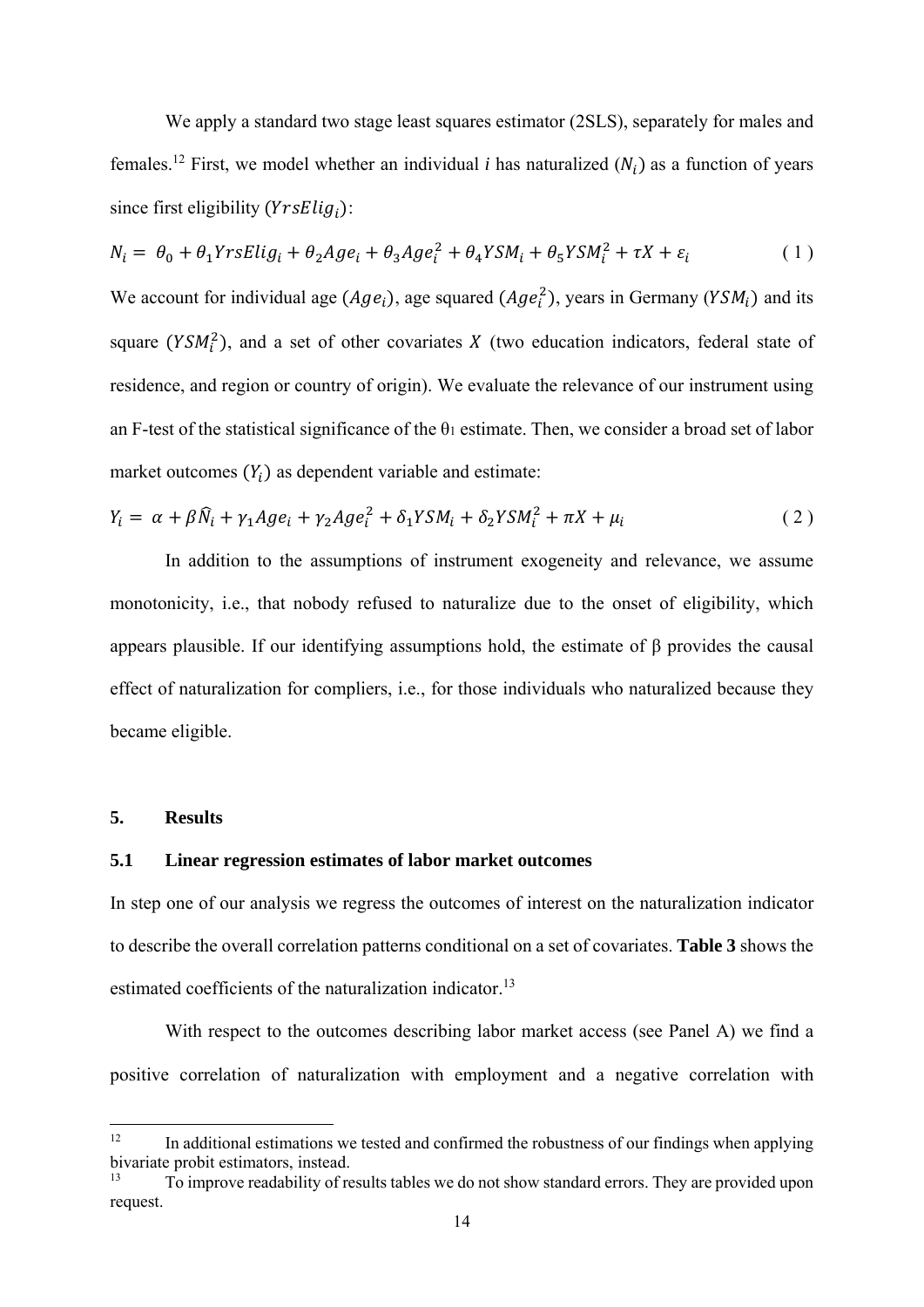unemployment. Naturalized men are more likely to be employed, full-time employed conditional on employment, and less likely to be unemployed compared to non-citizen first generation immigrants; however, these estimates are not statistically significant. Among women, the employment and unemployment coefficients are larger than for men and statistically significant.

 The indicators of labor market success in Panel B generally show the expected patterns with large and at times highly significant coefficient estimates. Hourly wages, monthly earnings, permanent contract, and white collar employment, are positively correlated with naturalization, while welfare dependence (UB2-last year) and its intensity are significantly lower among naturalized individuals. In most cases, the coefficient estimates are larger for females than for males. As an example, females with German citizenship have roughly 11 and 17 percent higher wages and earnings than non-citizens compared to 7 and 9 percent differences for males. The gender differences in correlation patterns agree with the findings of Gathmann and Keller (2017) who find larger employment and income correlations for females than males.

 Finally, in Panel C we describe some indicators of investments in (human) capital. In almost all cases, the naturalization indicator is positively and significantly correlated with the investment measures. Naturalized individuals are about 7 percentage points more likely to invest in German educational degrees, they score higher on all measures of language skills, are more likely to own property and they have a longer tenure with their current employers. We do not find positive correlations between naturalization and having a native partner.

 Whereas in Panels A and B, our coefficient estimates are more significant and of larger magnitude for the female than for the male subsample this pattern is reversed in Panel C. Overall, our findings confirm results reported by Gathmann and Keller (G&K, 2017) based on Mikrozensus data for earlier immigrant cohorts.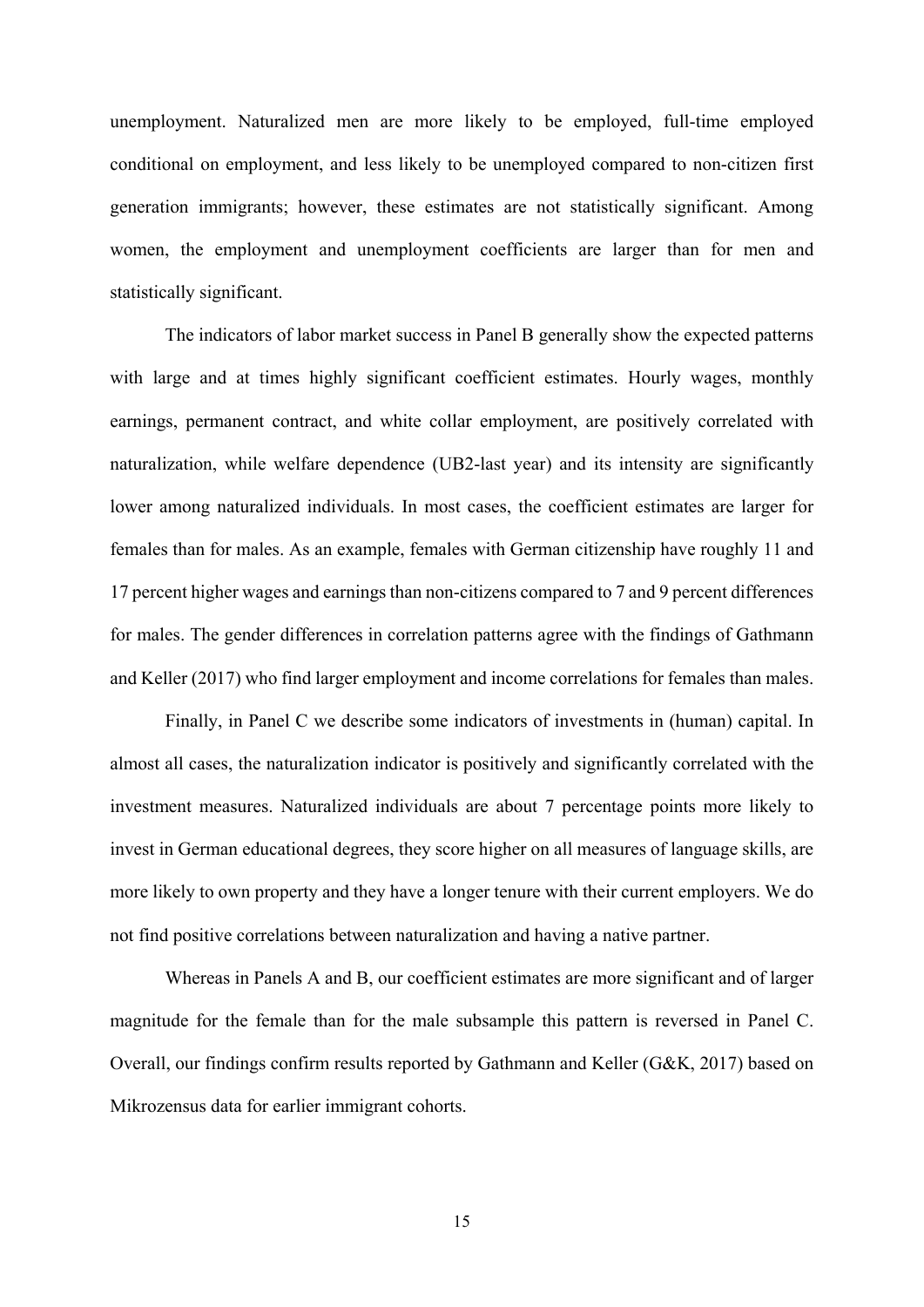#### **5.2 Instrumental variable estimations**

In step two of our analysis, we investigate whether the endogeneity of naturalization biases the linear regression results in **Table 3**. We apply an instrumental variables estimator with 'years since eligibility for naturalization' as our instrument. **Table 4** shows the estimation results for the instrumented effect of naturalization.<sup>14</sup> We again show three panels, describing labor market access, labor market success, and immigrant investment outcomes with separate estimates for male and female immigrants. For each outcome, the table first presents evidence on the relevance of our instrument in the first stage regression. Following the rule of thumb that the Fstatistic must yield a value of at least 10, our instrument is strongly associated with the naturalization outcome (see columns labelled "F-Stat"): in all cases, we obtained statistically significant positive first stage coefficient estimates suggesting that the number of years since eligible for naturalization significantly increases the probability of naturalization. In the next column (see columns labelled "N"), we show the number of observations for each outcome; the numbers vary because some outcomes are only observed conditional on employment or family status and due to missing values in the data.

 The coefficient estimates show the causal effect of naturalization on the considered outcomes for those immigrants who complied with the treatment, i.e., who naturalized because they became eligible. The results for the outcomes in Panel A are comparable to those previously discussed in the literature. For males, the estimates regarding labor market access in in **Table 4** hardly differ from those presented in **Table 3**: we find positive effects of naturalization on employment and full-time employment, and negative effects on unemployment. As in **Table 3**, none of these estimates is statistically significant. Therefore, we find no evidence in support of significant causal effects of citizenship acquisition on labor

<sup>14</sup> As an example, **Appendix Table B.1** shows the results of the first stage regression for the full sample. The results suggest a positive selection into naturalization by education. In the presentation of IV estimates (e.g. **Table 4**) we routinely present the value of the F-statistic on the relevance of the instrument in the first stage regression.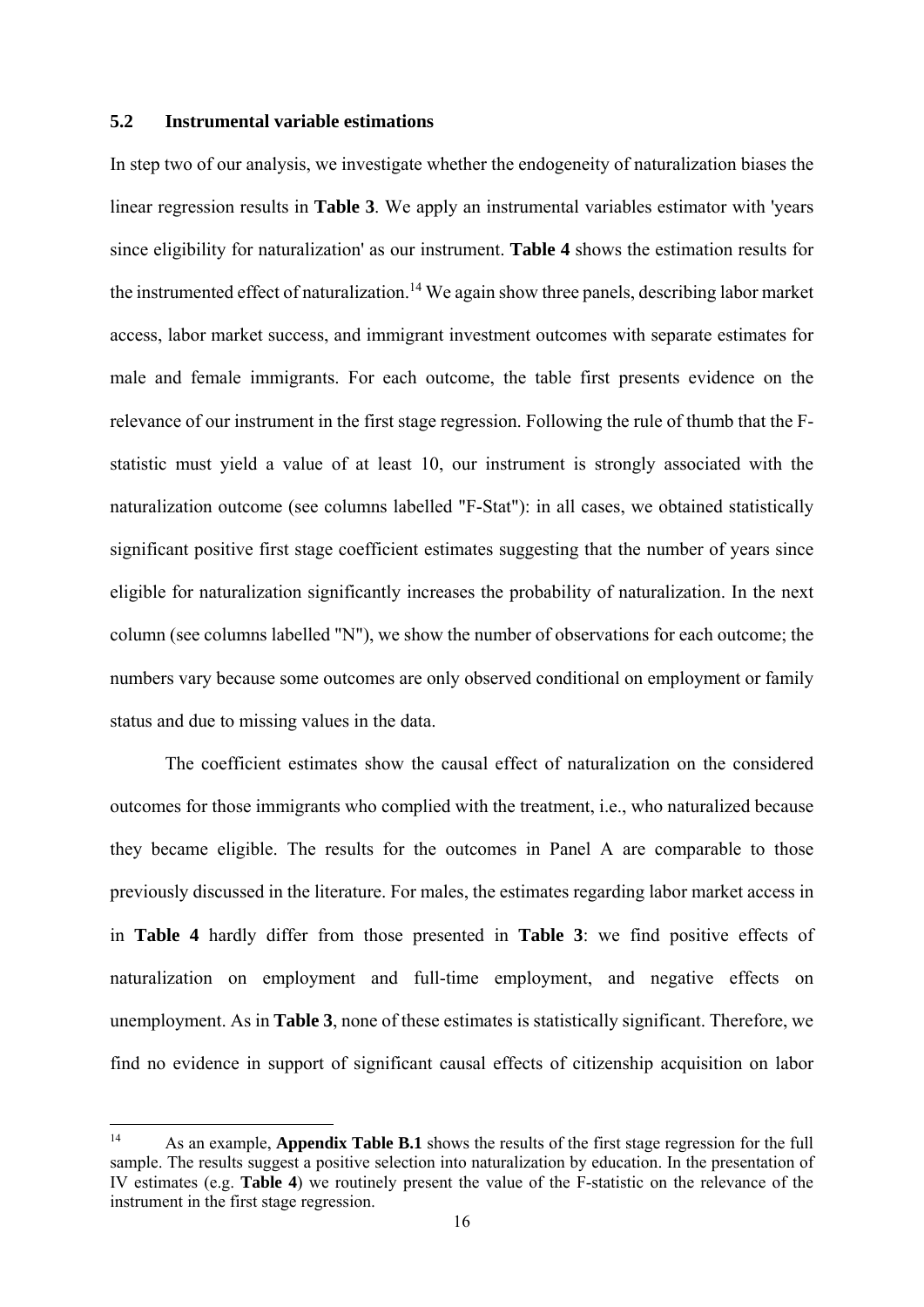market participation for male immigrants. Similarly, the Panel A results for females hardly differ between the IV and the OLS regressions in **Tables 3** and **4**. The previously marginally significant coefficient in the employment equation increases in size but loses statistical significance in the IV estimation compared to OLS (see **Table 3**). The positive full-time employment effect about halves in size. Only the negative effect on unemployment remains statistically significant and almost doubles in magnitude. This suggests that we find benefits of naturalization for women in terms of significantly reduced unemployment risks. Our findings agree with G&K (2017): their reduced form estimates based on residency requirements for naturalization yield significant effects on employment for females but not for males. Bevelander and Pendakur (2012) find for Sweden substantial positive and significant naturalization effects on employment. Ohlson (2008) confirms the correlation of citizenship with employment for Sweden but does not find support for the hypothesis that becoming Swedish increases the probability of finding employment.

 Panel B of **Table 4** shows the effects on indicators of labor market success. The first two rows show the naturalization effects on hourly wages and on gross monthly labor earnings. For both outcomes, the OLS estimates in **Table 3** yielded positive and statistically significant associations with naturalization for men and women. These estimates respond strongly to endogeneity controls: for men, we find no positive causal effects of naturalization on wages and earnings, which suggests that the correlations in **Table 3** were due to positive selection into citizenship. For females, the IV estimates continue to yield large positive coefficient estimates. However, these are marginally statistically significant only for monthly earnings and not for hourly wages. This suggests that the response relates to the number of hours worked in addition to workers' wages and productivity as is evidenced by the positive though insignificant effect on full-time employment in Panel A. Overall, we confirm much of the international literature,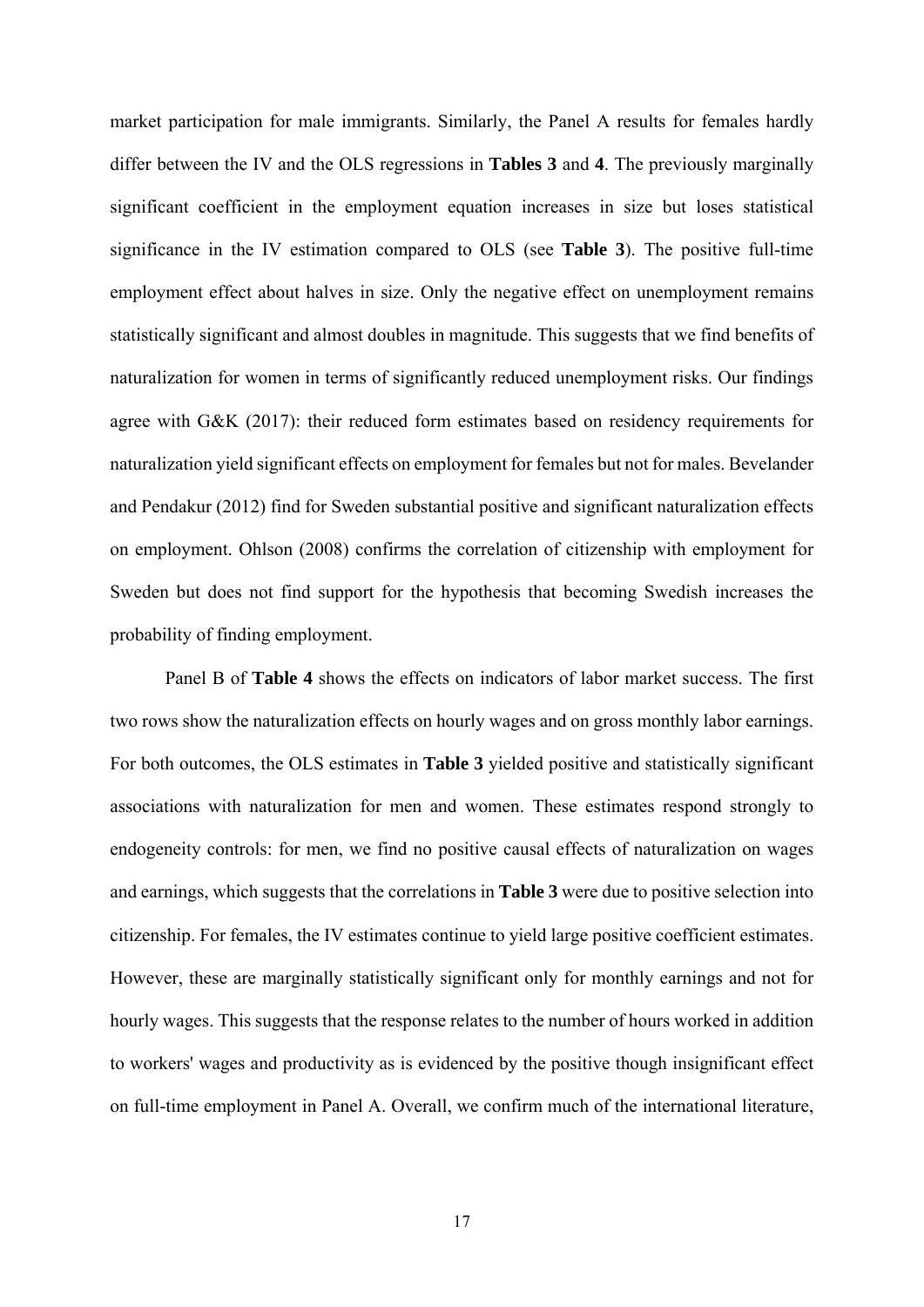which finds no significant effect of naturalization on wages (e.g., Bratsberg and Raum 2011).<sup>15</sup> Also, we confirm G&K (2017) who use different income measures but similarly obtain significant income effects at best for females but not for males in their reduced form estimations.

 As one of the strongest results in Panel B of **Table 4**, we find positive effects of naturalization on the propensity to hold a permanent employment contract for both males and females. This agrees with the correlations in **Table 3** and the reduced form results for females in G&K (2017). In contrast, we do not find the expected positive naturalization effects for white collar employment. The significant negative effect of naturalization on white collar employment for men and women is counter to intuition and differs from the literature. The estimates become much smaller in magnitude and lose statistical significance, when we focus on white collar workers who perform at least somewhat demanding tasks.<sup>16</sup>

 Finally, we inspect as an indirect outcome of labor market activities whether naturalization causally affects welfare dependence. Least squares results showed negative correlation patterns, which were statistically significant in three of four cases. The instrumental variables estimations confirm negative effects. They are, however, no longer statistically significant for men, yet large and significant for females. Overall, the results in Panel B confirm that naturalization may benefit female immigrants, whereas we find only few beneficial effects for the male sample.

 In Panel C of **Table 4**, we inspect the relevance of naturalization for host-country related investments. In almost all cases, the least squares estimates in **Table 3** yielded significant

 $15$  Given the large number of hypothesis tests performed, we emphasize only significance at the 1 percent level.

We limited the group of white collar workers to those reporting that they perform more than simple basic tasks, i.e., we considered only those performing at least qualified tasks. After re-coding the 180 male and 272 female white collar observations who report that they perform simple tasks (mostly without formal training), the coefficients for males and females change to  $-0.148$  and  $-0.057$ , respectively, and are no longer statistically significant. Thus, we do not find a significant negative effect of naturalization on the propensity to work on qualified white collar jobs.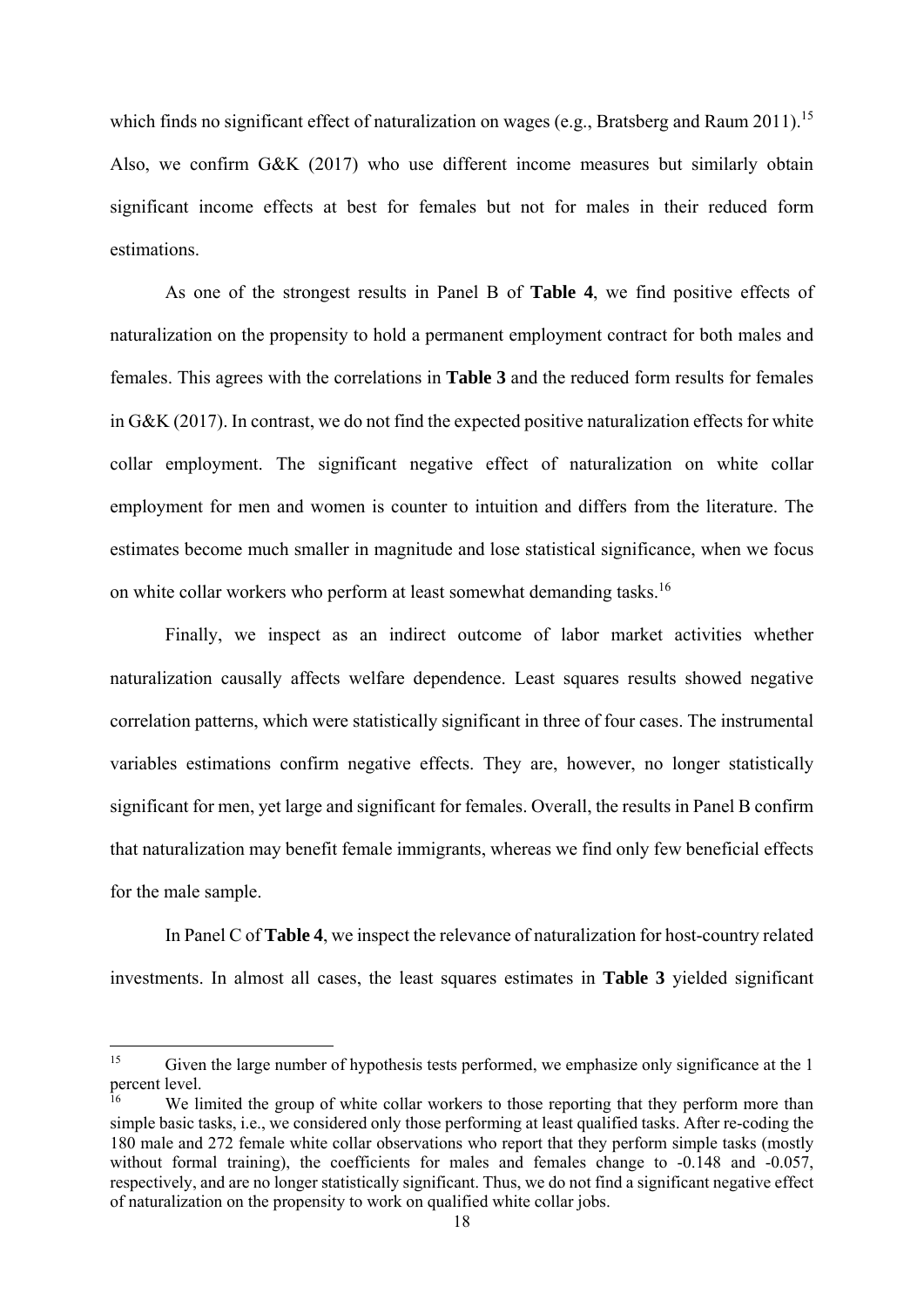positive coefficient estimates. After accounting for the endogeneity of naturalization, the results change substantially. We obtain an unexpected negative effect for female investments in German educational degrees. This finding emphasizes that the OLS results were affected by positive female selection into naturalization. Among the compliers in our sample the negative education effect is possibly related to the positive increase in labor force participation, which excludes simultaneous investments in education. The gender difference agrees with G&K who find substantially higher additions to education investments among men than among women in response to reduced residency requirements.

 There is no significant average language effect for either subsample, which suggests again that a large part of the positive language coefficients in **Table 3** was - at least for females - driven by selection into naturalization. Interestingly, the positive causal effects on owning property in Germany hold up to endogeneity corrections as does the tenure effect for the female subsample. This suggests that naturalization not only increases the probability of holding a permanent contract but also facilitates the accumulation of firm-specific human capital and stable employment relationships, particularly for women. For the subsample of male immigrants who entered the country without a partner we find a significant positive causal effect of naturalization on the propensity to choose a German partner. The effect for females is smaller and insignificant.

 Overall, we find some positive labor market effects of naturalization for females that do not appear to be determined by selection into citizenship. For men, however, neither employment nor earnings respond to naturalization. Males and females benefit from citizenship in terms of access to permanent employment contracts and appear to invest in property more after naturalization, suggesting stronger connection to the host-country. A potential explanation for the gender differences in the effects of naturalization with respect to labor market access and labor market success (see Panels A and B) may relate to the relative change in status and independence that naturalization implies for males and females. If a larger share of females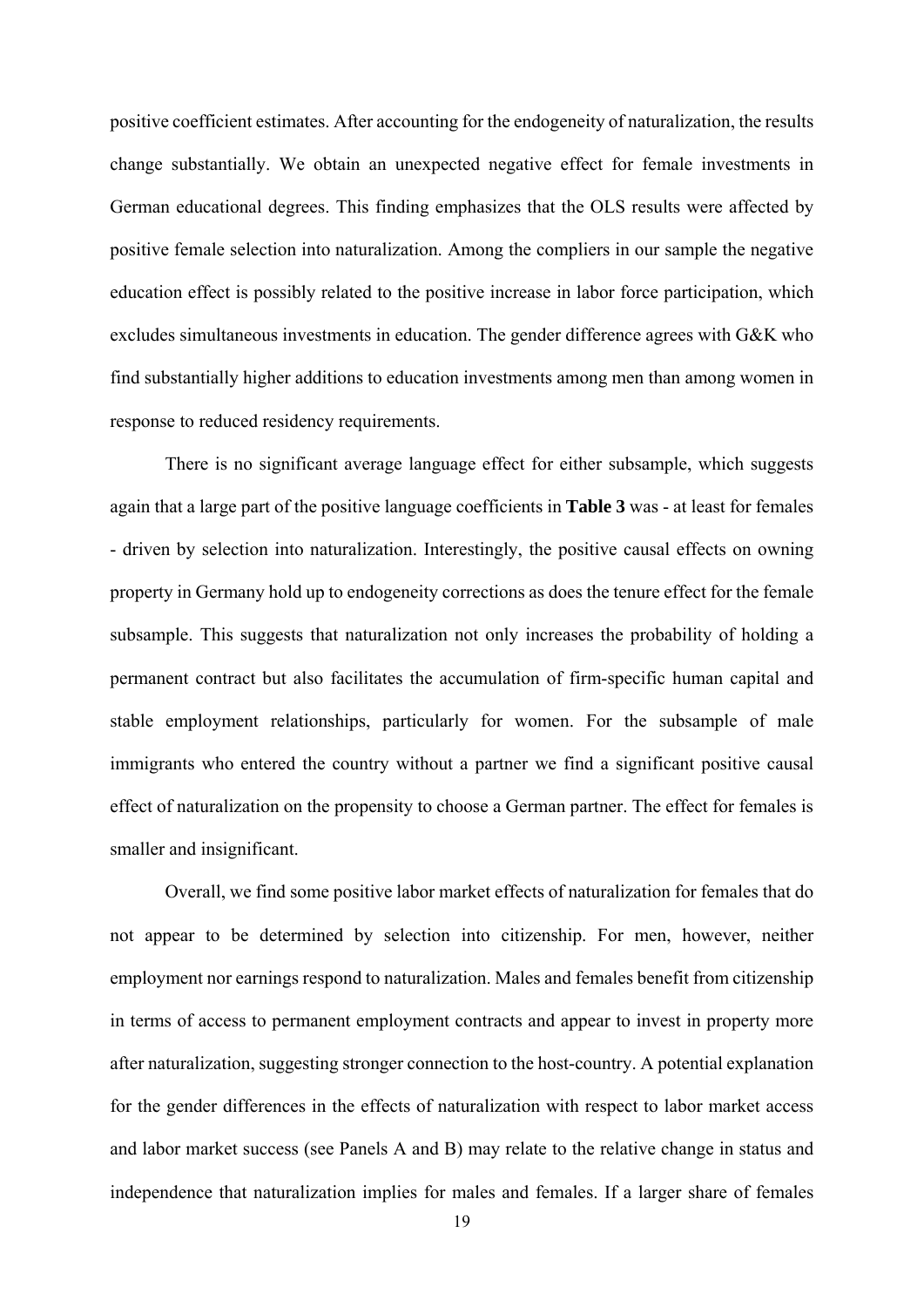immigrates as tied movers, family members, or - which is often reported for females of Turkish origin - in order to marry, whereas males independently migrate by their own volition, then taking up German citizenship might contain an empowering element for females that males cannot experience. The effect of this empowerment might be reflected in female labor market behavior. Next, we offer a variety of robustness tests to evaluate our findings.

#### **5.3 Robustness and heterogeneity**

We offer five sets of robustness tests.<sup>17</sup> First, we modify the definition of the instrumental variable. Second, we adjust the sample of immigrants excluding immigrants from the original EU-15 countries and ethnic Germans who benefit from special regulations. Third, we exclude those observations who benefited from special family-based regulations in becoming eligible for naturalization, fourth we exclude the most recent immigrants because they did not yet have a chance to meet minimum residency requirements for naturalization, and finally we omit observations of immigrants arriving within ten years prior to the survey to reduce the potential impact of endogenous return migration.<sup>18</sup>

 In **Tables 5** and **6** we present the results of instrumental variables regressions after the instrument was modified. First, we replaced negative values in the instrument 'number of years since eligible for naturalization' with a value of zero, as has been done in prior contributions to the literature. This affects those observations (i.e., 216 male and 291 female immigrants) for whom the required number of years of residence for eligibility had not yet been reached (see **Table 5**). For the results in **Table 6**, we instead omit all observations on immigrants who were

<sup>&</sup>lt;sup>17</sup> In an additional test, we considered a sample selection model for the outcomes that are observed conditional on employment. Using the number and age structure of children in the household as exclusion restrictions, we find no evidence for endogenous sample selection for men. For women, the inverse Mills ratio generates statistically significant coefficient estimates on some of the outcomes. However, the coefficient estimates of the naturalization outcome hardly change when sample selection corrections are considered.<br><sup>18</sup>

<sup>18</sup> In an additional test we modified the set of control variables by adding indicators of marital status and children in the household. Almost all results are robust to this modification; for females the estimates of unemployment and property ownership lose statistical significance once controls are added.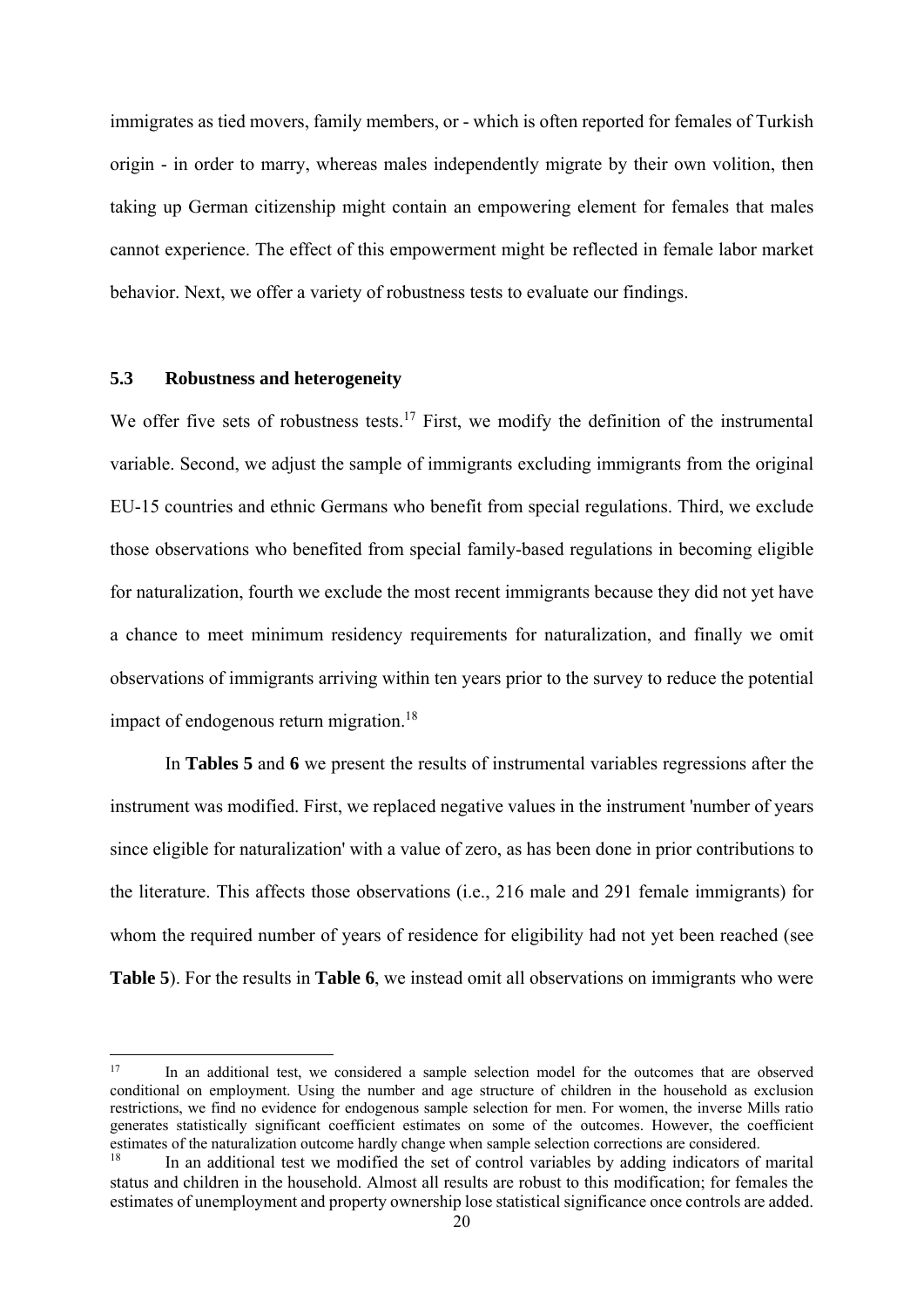not yet eligible for naturalization and coded only the actually observed positive number of years since eligible for naturalization.

 Overall, our results are rather robust to these modifications. The first stage F statistic remains large confirming the relevance of the instrument in both settings. **Tables 5** and **6** confirm the results for Panel A: we obtain no significant naturalization effects for men and significantly reduced unemployment risks for women. Similarly, the patterns regarding hourly wages and monthly earnings hold up to the modifications: only female earnings increase significantly due to naturalization. As before, the propensity to hold a permanent contract goes up and we continue to find surprisingly negative effects for white collar employment. For female immigrants, the risk and duration of welfare receipt continue to decline after naturalization. Similarly, we find no substantive differences in the results in Panel C when we compare **Tables 5** and **6** to **Table 4**. Overall, our results are thus robust to changes in the definition of the instrument.<sup>19</sup>

 In a second set of robustness tests, we investigate whether specific subsamples affect our findings. We repeat the analyses presented in **Table 4** after omitting immigrants from the core EU-15 countries, who enjoy particular freedom of international movement. Also, as ethnic German immigrants enjoy permanent residence rights and immediate access to citizenship without residency requirements, their ex ante and ex post response to naturalization may differ from other immigrants. In particular, one might expect less positive effects of citizenship for this subsample. We test whether omitting this group from the sample affects our estimates. In **Table 7,** we show the estimates of the 2SLS estimation after omitting 188 male and 181 female immigrants from the original EU-15 countries. The results show slightly reduced values for the F statistics, which, however, continue to strongly support the relevance of the instrument. The

<sup>&</sup>lt;sup>19</sup> In separate estimations, we tested the robustness to alternative specifications of the instrument, e.g., quadratic and cubic versus categorical representations. **Appendix Tables B.2** and **B.3** present the results which overall confirm our findings.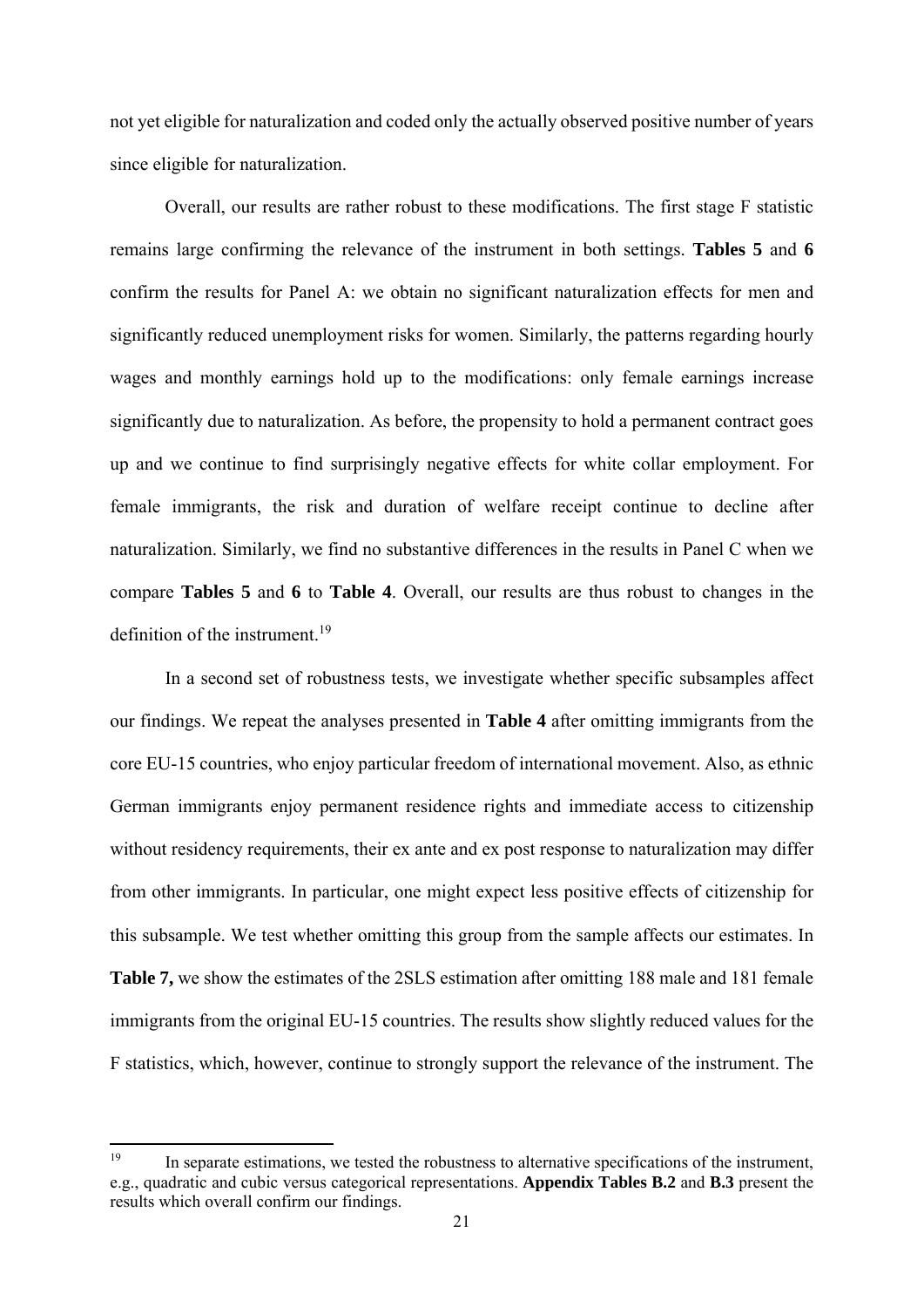estimates presented in Panel A hardly change with the restricted sample. In Panel B some of the estimates for females gain in magnitude and statistical significance, in Panel C some estimates for males are smaller in size and less statistically significant. Overall, however, our findings hold up to omitting immigrants from EU-15 countries from the sample.<sup>20</sup>

 In **Table 8,** we show the estimation results after omitting the group of ethnic German immigrants. Dropping ethnic German observations, we lose 355 male and 371 female immigrants.<sup>21</sup> The substantial change in the number of eligible immigrants likely drives the decline in the value of the F statistics reported in **Table 8**. However, our instrument continues to be relevant by common standards. A comparison of the estimates in Panel A in **Tables 8** and **4** suggests that the employment effects gain in magnitude for employment among females and for full-time employment among males. This matches expectations even though the effects remain statistically insignificant. Similarly, the negative effect on unemployment for females almost doubles in size. This suggests that our baseline results present lower bounds to the actual effects on labor market access for non-ethnic German immigrants. For the sample without ethnic Germans the significantly positive earnings effect for women disappears in Panel B and the effects for males remain insignificant. The education effect for females grows in magnitude. At the same time, the other effects for job characteristics in Panel B are robust to the change in sample. We see positive and significant citizenship effects on permanent contracts and again negative effects on white collar employment. Also, the previously observed effects on welfare receipt and the outcomes in Panel C are confirmed. Interestingly, the naturalization effects on finding a German partner increase for both males and females and become statistically significant. This suggests that the ethnic German subsample differs from other immigrants in

<sup>&</sup>lt;sup>20</sup> In a separate test, we attempted to determine the effects of naturalization for the subsample of EU 15 immigrants only. However, due to the small number of only 15 naturalization events in this group, we did not obtain statistically significant first stage results.

Ethnic German immigrants are identifiable in the data as information on their status is provided.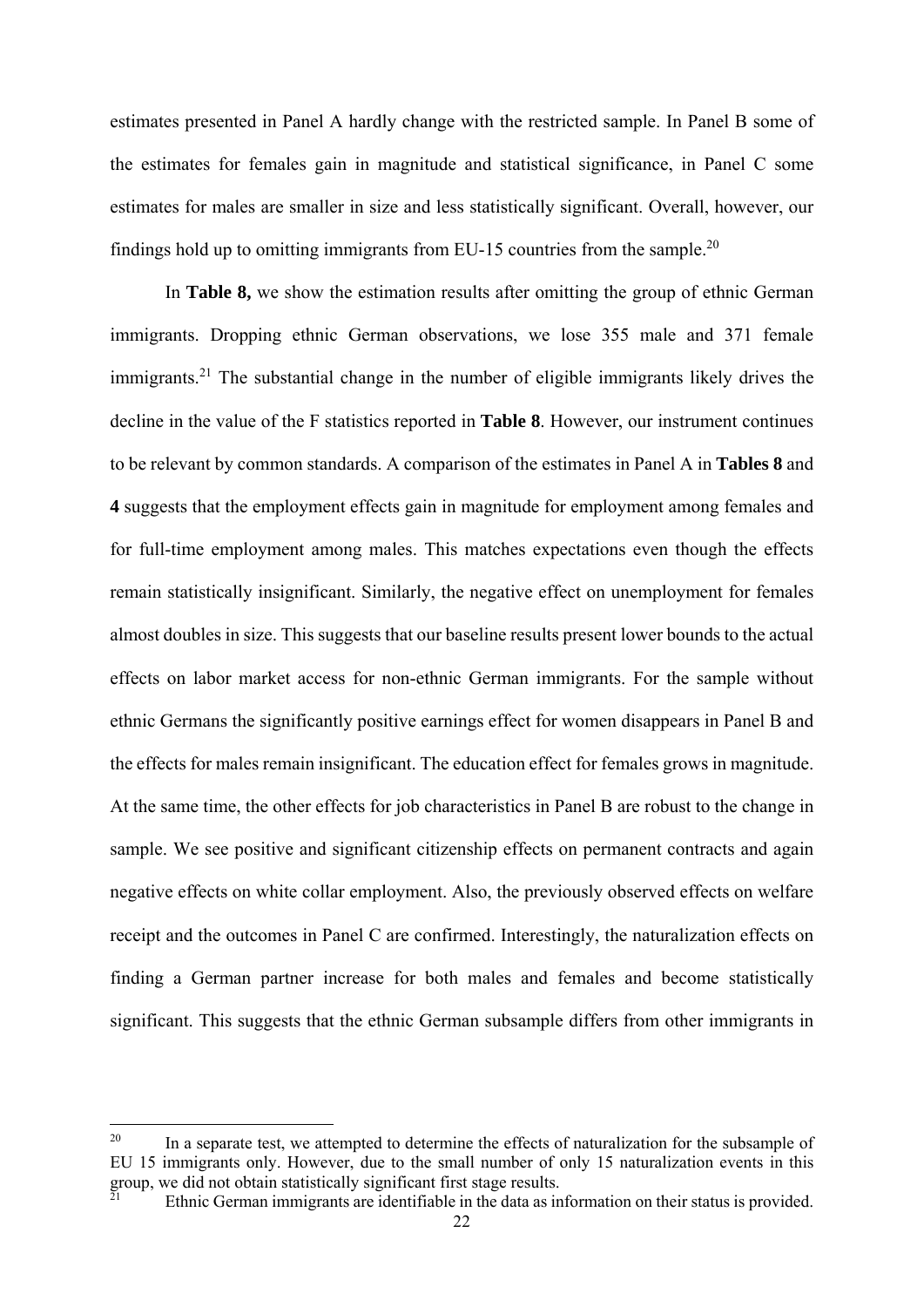the effects of naturalization on partnerships. Overall, however, the different subsamples do not call forth substantially different results regarding labor market outcomes of naturalization.

 In our third test, we reconsider our instrument. The instrumental variable reflects the individually observed number of years since becoming eligible for naturalization. In order to avoid measurement errors in the calculation of the number of years we considered special regulations for children and spouses of naturalizing immigrants: they can naturalize jointly with their parent or spouse and without meeting residency requirements if the latter meets the residency requirements and naturalizes. As such family related naturalization opportunities may be endogenous, we test for the relevance of observations with reduced required years of residency (or increased years of eligibility for naturalization) due to family issues. **Table 9** presents the estimation results when we omit these observations; we lose 180 male and 240 female observations. The results in Panels A and B are basically unaffected and robust. In Panel C the negative female education effect loses significance and effects on property ownership remain positive but lose statistical significance. Once we omit family based eligibility, the positive naturalization effects on finding a German partner for males disappear and even turn negative for females. Thus, our prior findings for this outcome are not robust. The naturalization effects on partner choice identified on duration of residence, only, are insignificant for men and negative for women. Our previous findings of positive significant effects for men are driven by observations whose instrument was affected by specific family regulations.22 Overall, however, our results are not determined by considering the full set of rules in the definition of the instrument.

<sup>&</sup>lt;sup>22</sup> In further estimations, we additionally drop ethnic German observations from the sample used in **Table 9**. Now, the negative effects amount to -0.133 for both males and females and turn insignificant. When, instead, we change the specification in **Table 9** to only omit observations whose eligibility was affected by being a spouse (leaving children in the sample), the effect for males stays insignificant at a value of -0.052 and the female effect drops to -0.0937 and remains significant at the 5 percent level.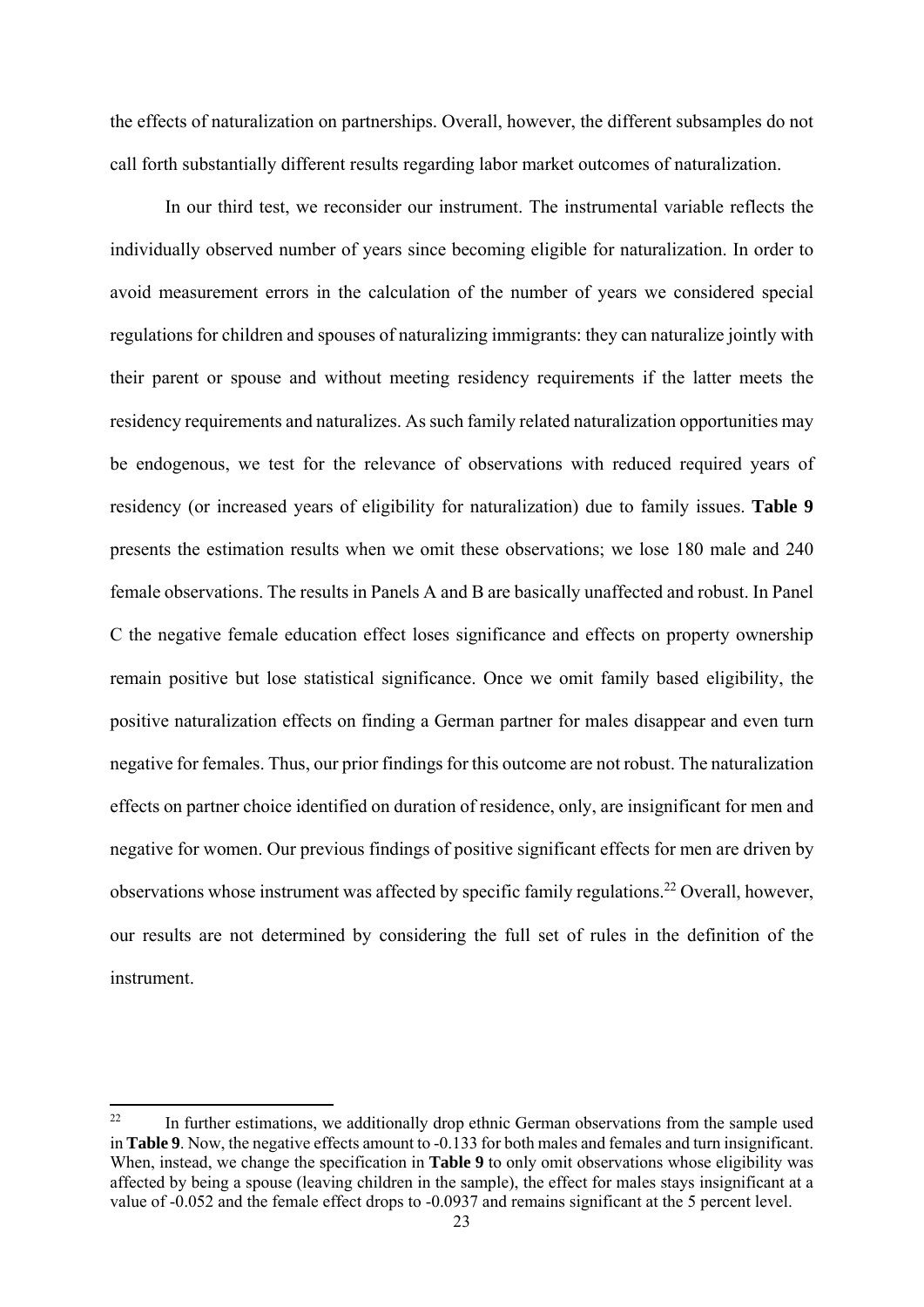In our fourth test, we reduce our sample by omitting all those observations who arrived after 2008 and therefore may not have had an opportunity to fulfill formal residency requirements. **Table 10** shows the estimation results obtained after omitting 158 male and 195 female recent immigrant observations. Again, the results in Panel A are confirmed. In Panel B the effects on white collar employment lose statistical significance and in Panel C some of the positive effects for men become statistically significant. Overall, this corroborates our previous findings.

 Finally, any analysis of first generation immigrants' whereabouts in the destination country may be subject to endogenous sample selection due to return migration. If the decisions to leave Germany after immigration is correlated with the outcomes of interest then the estimates may biased. This was tested in the studies by Steinhardt (2012) and Gathmann and Keller (2017) neither of whom found evidence supporting endogenous sample selection. We apply one of the tests performed by Gathmann and Keller (2017) who argue that a large share of return migration happens within the first ten years. When we drop those immigrants from the sample who immigrated within ten years prior to the survey we obtain the results presented in **Table 11**. The sample size declined by about 30 percent but the overall patterns of the results are robust to this modification. Therefore, we are optimistic that our results are not due to endogenous return migration.

## **6. Conclusions**

This study investigates the causal effect of naturalization on labor market outcomes for recent immigrants to Germany. We take advantage of new data, which provide detailed information on recent immigrants, and apply an instrumental variables strategy. Our estimation approach accounts for the potential endogeneity of naturalization by exploiting exogenous variation generated by recent reforms in naturalization regulations.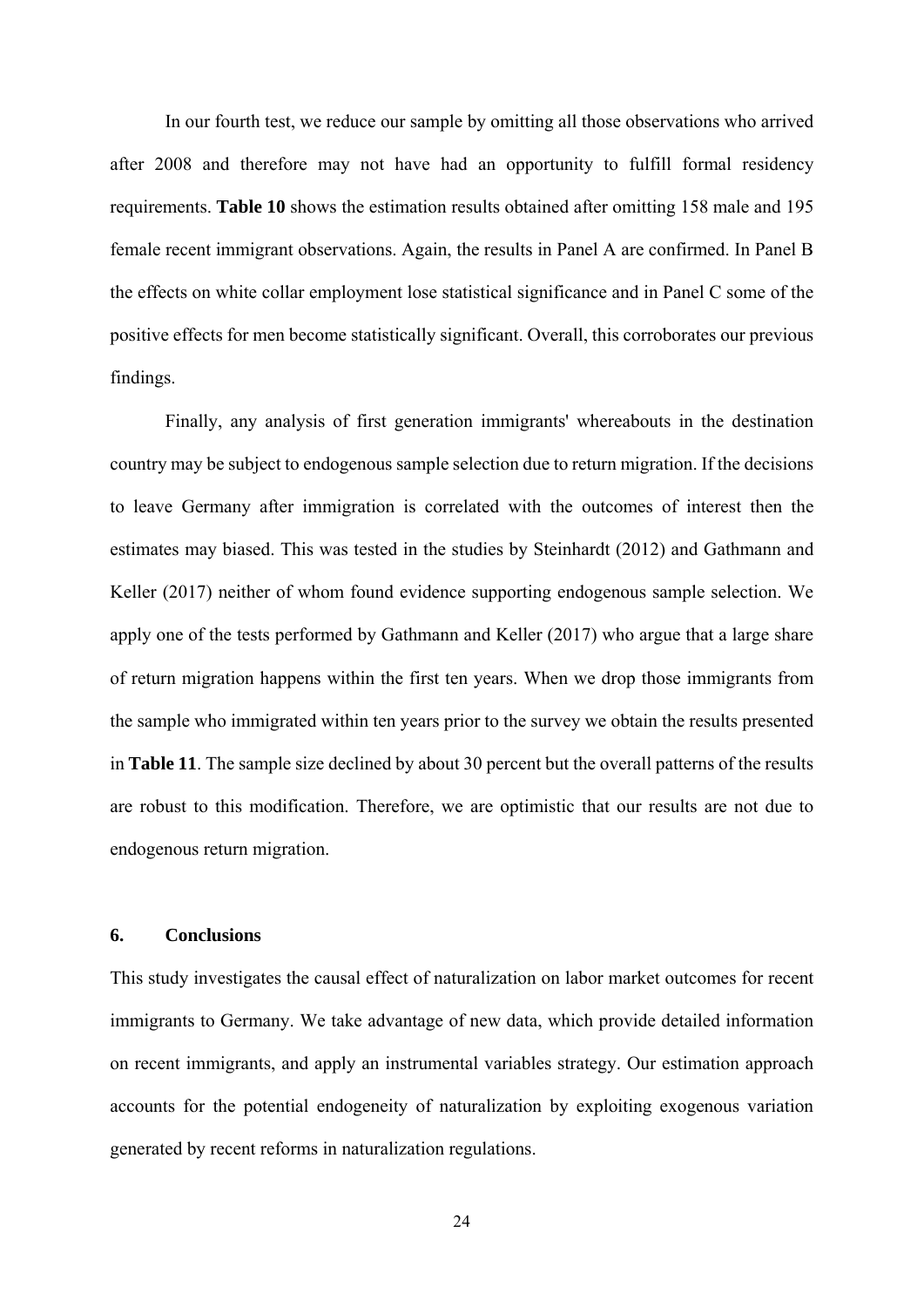We study outcomes describing access to the labor market, success in the labor market, and indicators of immigrant investments in host-country (human) capital. Naturalization may affect all of these outcomes. Linear regressions confirm large and statistically significant correlations of these outcomes with naturalization even conditional on years since migration, i.e., assimilation in the host-country. However, once we account for endogenous selection into naturalization, most of the correlation patterns disappear. Instead, we confirm prior findings in the literature, which show that, e.g., male immigrants' labor market outcomes such as employment, wages, and earnings do not benefit from naturalization. For female immigrants we find that naturalization reduces the risks of unemployment and welfare dependence. The positive response of female immigrants' earnings to citizenship acquisition is driven by the group of ethnic Germans and does not result for the remaining immigrant sample. We observe for males and females that the propensity to hold a permanent contract and - for females only tenure, i.e., potential investments in firm-specific human capital and employment stability, increase due to naturalization. The gender difference in naturalization effects reflects that the character of German citizenship status matters more for female than for male immigrants. Possibly, it provides a sense of independence and empowerment.

 Given that we test numerous hypotheses we need to caution against the risk of type-II errors, i.e., erroneous indications of statistical significance. However, as one of our main results is the finding that male immigrants' labor market success does not respond to naturalization and as the findings confirming naturalization effects are corroborated with various samples and specifications, we are confident that our core conclusions are robust.

 Overall, our results for men do not yield positive causal effects of naturalization on labor market integration or - vice versa - that the labor market discriminates against workers based on their citizenship. Among women, naturalization appears to enhance employment prospects. In addition, naturalization may affect immigrant investments in host-country specific capital. This suggests that the value of naturalization policies as an instrument to support overall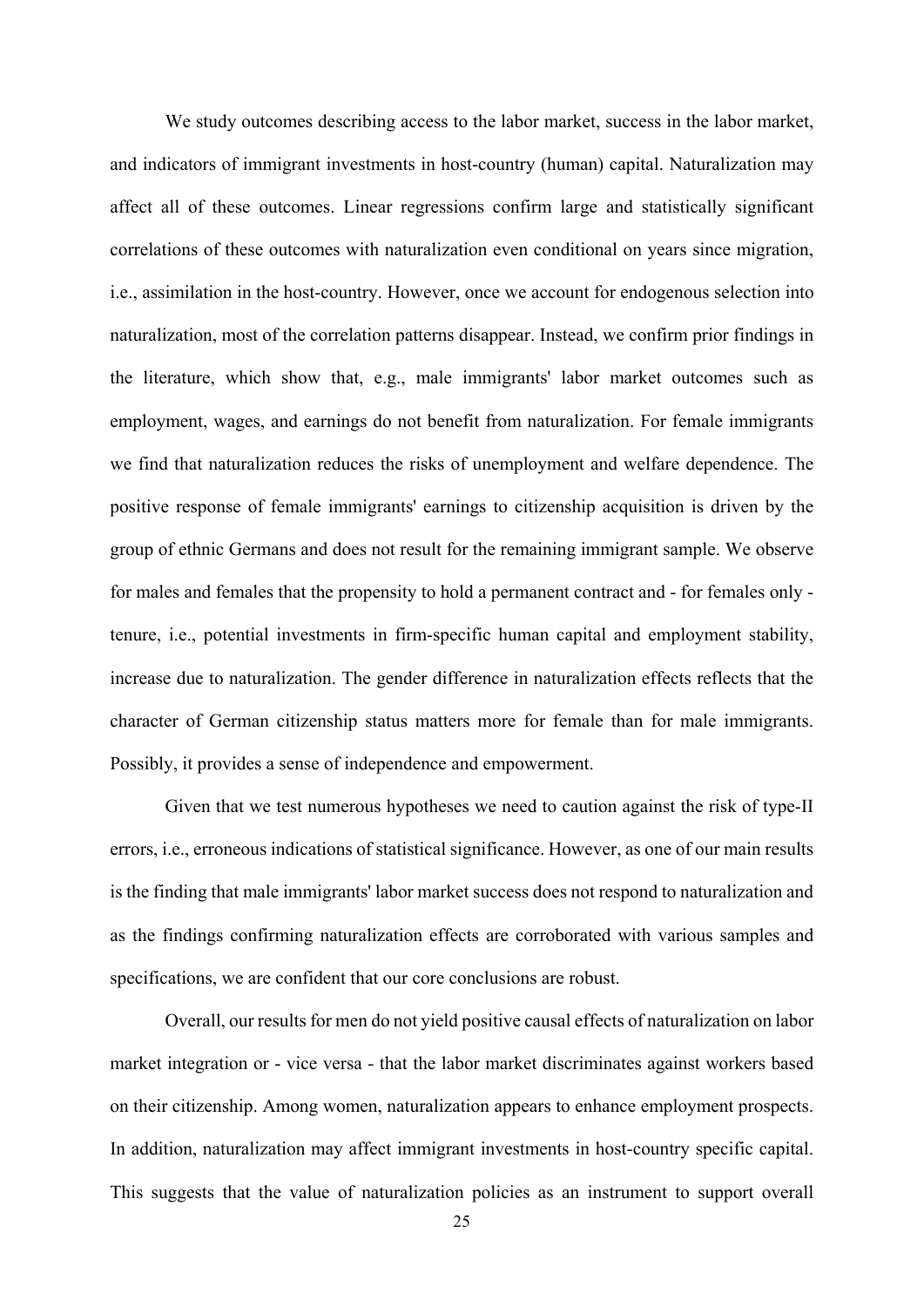immigrant integration may be limited and its effects may differ by gender. Future research should pay specific attention to gender differences. Our results do not support the use of access to citizenship as an instrument to assist the integration of, e.g., the predominantly male refugee population.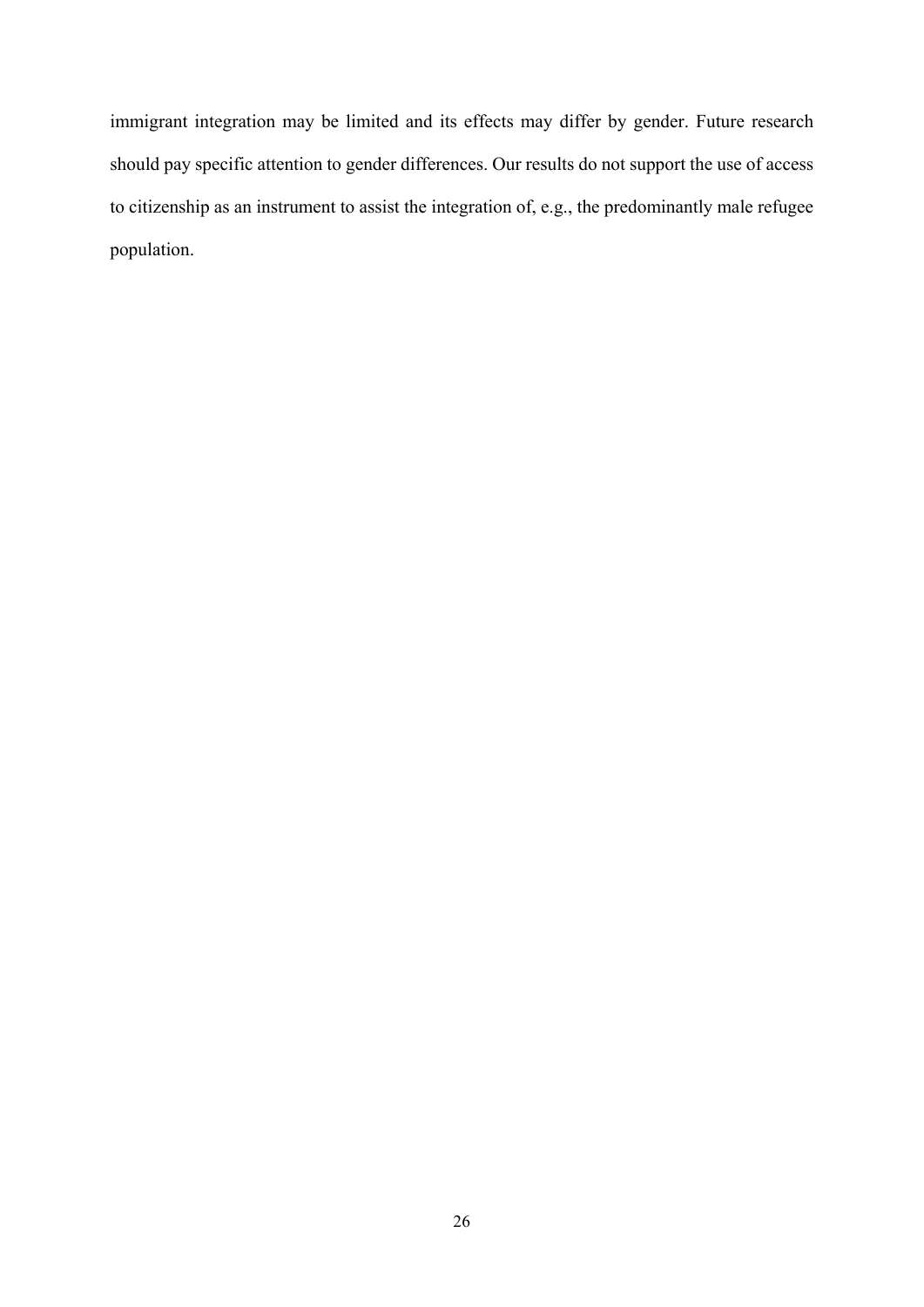## **Bibliography**

- Avitabile Ciro, Irma Clots-Figueras, and Paolo Masella (2014). Citizenship, Fertility, and Parental Investments, *American Economic Journal: Applied Economics*, 6(4), 35–65, http://dx.doi.org/10.1257/app.6.4.35.
- Avitabile Ciro, Irma Clots-Figueras, and Paolo Masella (2013). The Effect of Birthright Citizenship on Parental Integration Outcomes, *Journal of Law and Economics* 56(3), 777-810.
- Bevelander, Pieter and Ravi Pendakur (2011). Voting and Social Inclusion in Sweden, *International Migration* 49(4), 67-92.
- Bevelander, Pieter and Ravi Pendakur (2012). Citizenship, Co-ethnic Populations, and Employment Probabilities of Immigrants in Sweden, *International Migration and Integration* 13, 203-222.
- Bratsberg, Bernt, James F. Ragan Jr., and Zafar M. Nasir (2002). The Effect of Naturalization on Wage Growth: A Panel Study of Young Male Immigrants, *Journal of Labor Economics* 20(3), 568-597.
- Bratsberg, Bernt and Oddbjørn Raaum (2011). The Labour Market Outcomes of Naturalized Citizens in Norway, in: OECD (2011), *Naturalisation: A Passport for the Better Integration of Immigrants?*, OECD Publishing. doi: 10.1787/9789264099104-en, pp. 183-203.
- Brücker, Herbert, Martin Kroh, Simone Bartsch, Jan Goebel, Simon Kühne, Elisabeth Liebau, Parvati Trübswetter, Ingrid Tucci, Jürgen Schupp (2014). The new IAB-SOEP Migration Sample: an introduction into the methodology and the contents. *SOEP Survey Papers* 216: Series C. Berlin: DIW/SOEP.
- DeVoretz, Don J. and Nahikari Irastorza (2017). Economic Theories of Citizenship? *IZA Discussion Paper Series* No. 10495, Institute of Labor Economics, Bonn.
- Engdahl, Mattias (2011). The impact of naturalization on labour market outcomes in Sweden, in: OECD (2011), *Naturalisation: A Passport for the Better Integration of Immigrants?*, OECD Publishing. doi: 10.1787/9789264099104-en, pp. 99-130.
- Federal Statistical Office (2016). *Bevölkerung und Erwerbstätigkeit: Einbürgerungen 2015, Fachserie 1, Reihe 2.1*, Statistisches Bundesamt, Wiesbaden.
- Felfe, Christina and Judith Saurer (2014). Granting Birthright Citizenship A Door Opener for Immigrant Children's Educational Participation and Success? *cesifo Working Paper* No. 4959, cesifo Munich.
- Fougère, Denis and Mirna Safi (2011). How Acquiring French Citizenship Affects Immigrant Employment, in: OECD (2011), *Naturalisation: A Passport for the Better Integration of Immigrants?*, OECD Publishing. doi: 10.1787/9789264099104-en, pp. 131-141.
- Gathmann, Christina and Nicolas Keller (2017). Access to Citizenhip and the Economic Assimilation of Immigrants, *mimeo*, University of Heidelberg, Heidelberg.
- Guimezanes, Nicole (2011). The Current Status of Nationality Law, in: OECD (2011), *Naturalisation: A Passport for the Better Integration of Immigrants?*, OECD Publishing. doi: 10.1787/9789264099104-en, pp. 65-95.
- Kroh, Martin, Simon Kühne, Jan Goebel, and Friederike Preu (2015). The 2013 IAB-SOEP Migration Sample (M1): Sampling Design and Weighting Adjustment, *SOEP Survey Papers Series C: Data Documentation* No. 271, DIW Berlin.
- Liebig, Thomas (2011). Main findings on the joint EC/OECD seminar on Naturalisation and the Socio-economic Integration of Immigrants and their Children, in: OECD (2011), *Naturalisation: A Passport for the Better Integration of Immigrants?*, OECD Publishing. doi: 10.1787/9789264099104-en, pp. 15-22.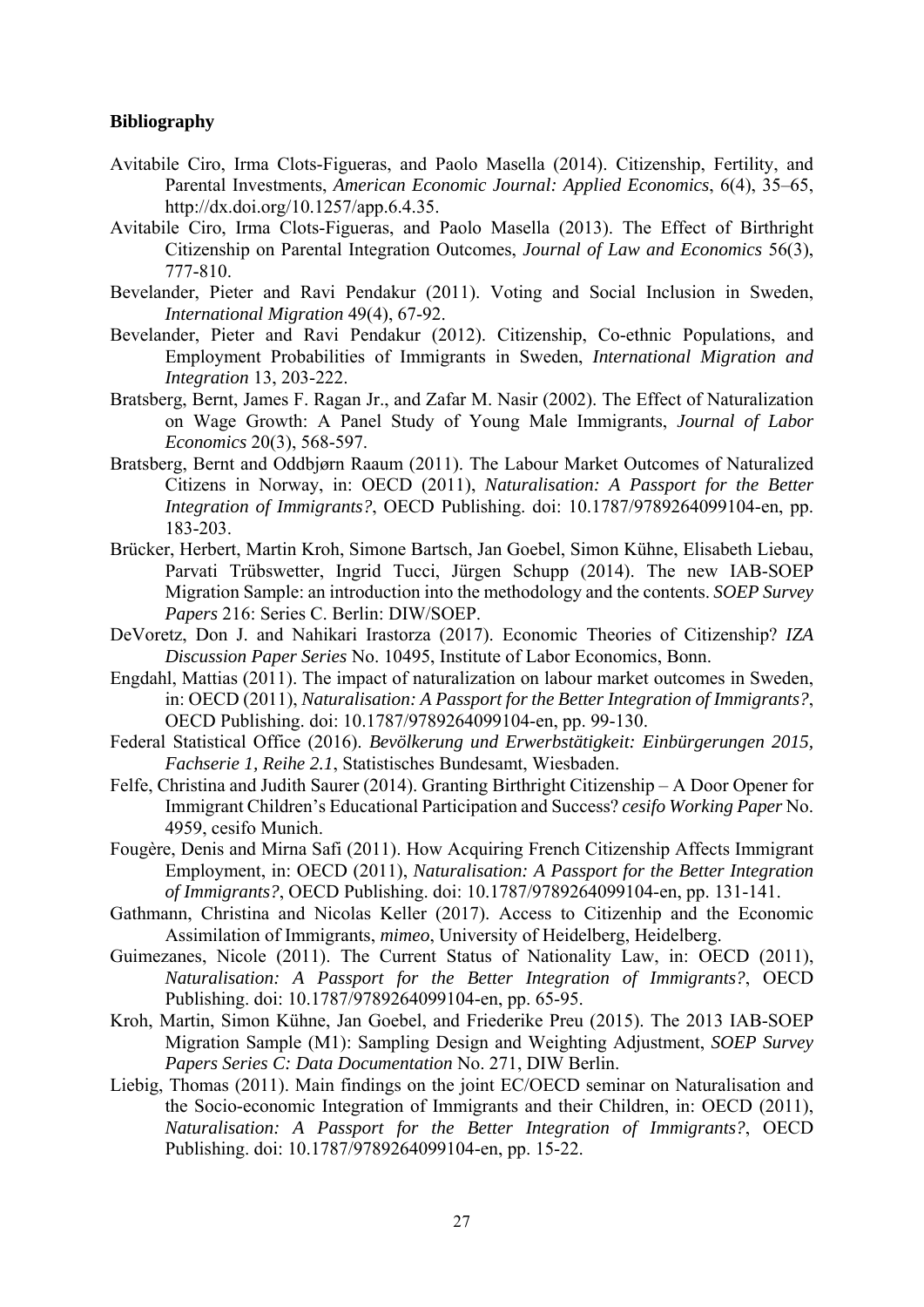- Liebig, Thomas, Max Friedrich Steinhardt and Friederike Von Haaren (2010), Naturalisation and the labour market integration of immigrants, *OECD International Migration Outlook*, 157-186.
- Liebig, Thomas and Friederike Von Haaren (2011). Citizenship and the Socio-economic Integration of Immigrants and their Children: An Overview across EU and OECD Countries, in: OECD (2011), *Naturalisation: A Passport for the Better Integration of Immigrants?*, OECD Publishing. doi: 10.1787/9789264099104-en, pp. 24-65.
- Morjé Howard, Marc (2008). The Causes and Consequences of Germany's New Citizenship Law, *German Politics* 17(1), 41-62.
- Ohlson, Mikael (2008). The impact of becoming Swedish citizen on labor earnings and employment, Växjö University, *mimeo*.
- Sajons Christoph (2016). Does granting citizenship to immigrant children affect family outmigration? *Journal of Population Economics* 29(2), 395-420.
- Sajons, Christoph and Irma Clots-Figureas (2014). Birthright citizenship and education Do immigrant children need a passport to thrive? Beiträge zur Jahrestagung des Vereins für Socialpolitik 2014: Evidenzbasierte Wirtschaftspolitik - Session: Labor Economics I, No. D13-V1, http://hdl.handle.net/10419/100470 [last access jan. 3, 2017]
- Steinhardt, Max Friedrich (2012). Does citizenship matter? The economic impact of naturalization in Germany, *Labour Economics* 19(6), 813-823.
- Trübswetter Parvati and Tanja Fendel (2016). IAB-SOEP MIG ADIAB 1975-2014. FDZ Datenreport, 11/2016 (de), Nürnberg.
- von Haaren-Giebel, Friederike and Malte Sandner (2016). Naturalisation and on-the-job training: evidence from first-generation immigrants in Germany, *IZA Journal of Migration* 5:19.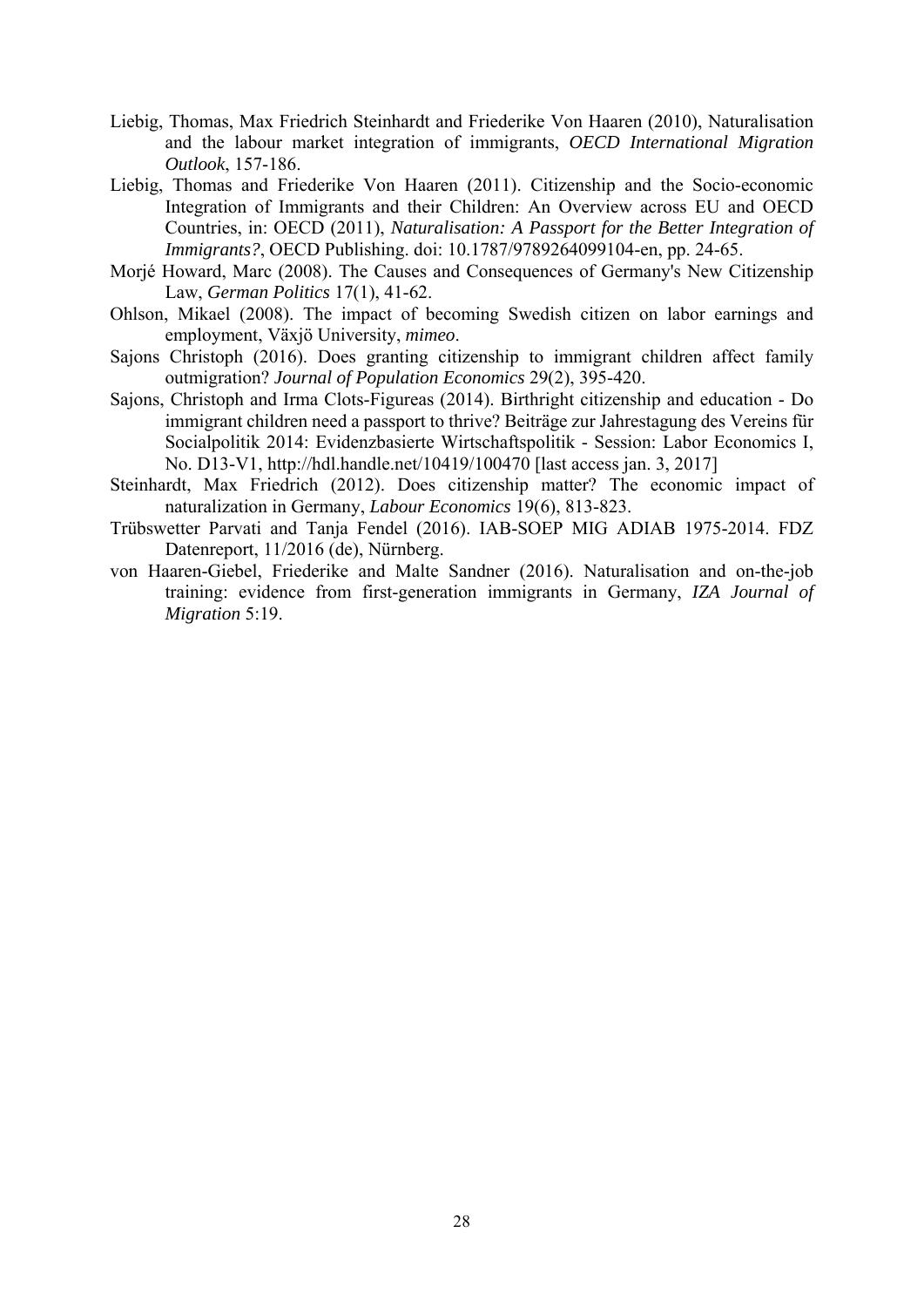

**Figure 1.1** Annual Number of Naturalizations

**Figure 1.2** Annual Share of Naturalizations in All Foreign Residents



**Note**: Ethnic Germans are included in these figures. **Source**: Federal Statistical Office (2016)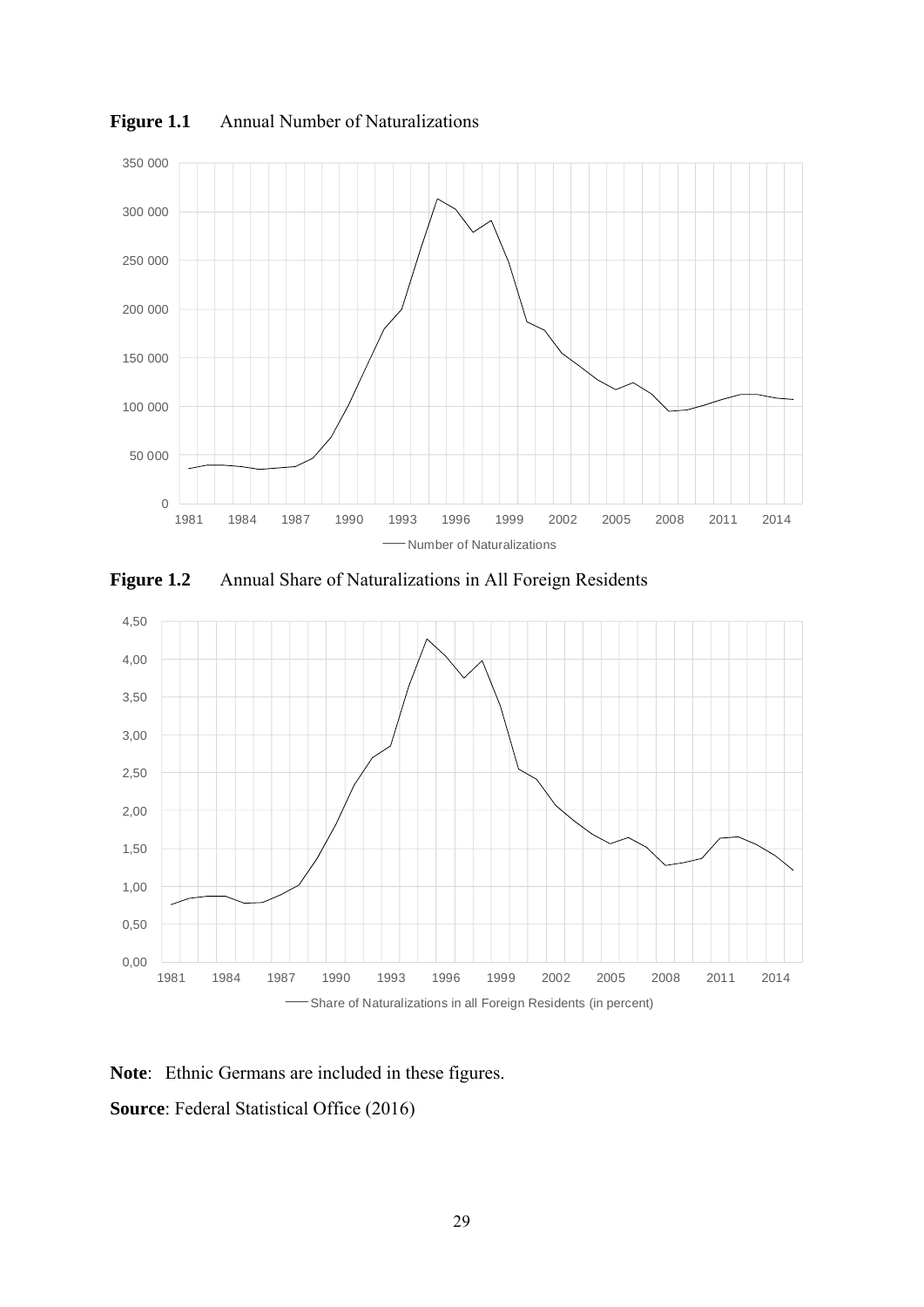| Table 1: | Descriptive statistics: dependent variables |  |  |
|----------|---------------------------------------------|--|--|
|          |                                             |  |  |

|                                                      | <b>Males</b> |                             |                                         | <b>Females</b> |                   |       |                             |     |             |                |
|------------------------------------------------------|--------------|-----------------------------|-----------------------------------------|----------------|-------------------|-------|-----------------------------|-----|-------------|----------------|
|                                                      |              | Not naturalized Naturalized |                                         |                | Diff.             |       | Not naturalized Naturalized |     |             | Diff.          |
|                                                      | N            | Mean(1)                     | N                                       | Mean(2)        | $(2)-(1)$         | N     | Mean(1)                     |     | $N$ Mean(2) | $(2)-(1)$      |
| A. Labor market access                               |              |                             |                                         |                |                   |       |                             |     |             |                |
| Employed $(0/1)$                                     | 923          | 0.751                       | 618                                     | 0.769          | 0.018             | 1,175 | 0.568                       | 643 | 0.635       | $0.067$ ***    |
| Full-time employed (0/1)                             | 693          | 0.837                       | 475                                     | 0.832          | $-0.005$          | 667   | 0.382                       | 408 | 0.434       | $0.052$ *      |
| Registered unemployed (0/1)                          | 923          | 0.189                       | 618                                     | 0.147          | $-0.041$ **       | 1,175 | 0.186                       | 643 | 0.129       | $-0.056$ ***   |
| <b>B. Labor market success</b>                       |              |                             |                                         |                |                   |       |                             |     |             |                |
| Gross hourly wage                                    | 618          | 14.262                      | 421                                     | 13.250         | $-1.012$ *        | 609   | 10.929                      | 368 | 11.429      | 0.500          |
| Gross monthly earnings                               | 625          | 2,354.8                     | 423                                     |                | 2,220.2 -134.602  | 615   | 1,276.7                     | 372 | 1,371.1     | 94.373         |
| Permanent contract (0/1)                             | 693          | 0.657                       | 475                                     | 0.731          | $0.074$ ***       | 665   | 0.617                       | 408 | 0.716       | $0.099$ ***    |
| White collar job $(0/1)$                             | 693          | 0.400                       | 475                                     | 0.398          | $-0.002$          | 667   | 0.532                       | 408 | 0.547       | 0.014          |
| UB2-last year $(0/1)$                                | 923          | 0.158                       | 618                                     | 0.117          | $-0.042$ **       | 1.175 | 0.176                       | 643 | 0.118       | $-0.058$ ***   |
| UB2-last year (number of months) 922                 |              | 1.798                       | 618                                     | 1.273          | $-0.525$ **       | 1,175 | 1.980                       | 643 | 1.347       | $-0.633$ ***   |
| C. Investment                                        |              |                             |                                         |                |                   |       |                             |     |             |                |
| Education in Germany (0/1)                           | 921          | 0.201                       | 618                                     | 0.401          | $0.200$ *** 1.175 |       | 0.212                       | 643 | 0.395       | $0.183$ ***    |
| Language skills                                      |              |                             |                                         |                |                   |       |                             |     |             |                |
| Speaking (1-5)                                       | 920          | 3.798                       | 617                                     | 4.159          | $0.361$ *** 1,172 |       | 3.788                       | 643 | 4.224       | $0.436$ ***    |
| Writing $(1-5)$                                      | 920          | 3.428                       | 617                                     | 3.971          | $0.543$ *** 1.172 |       | 3.541                       | 643 | 4.112       | $0.571$ ***    |
| Reading (1-5)                                        | 920          | 3.727                       | 617                                     | 4.143          | $0.415$ *** 1.172 |       | 3.787                       | 643 | 4.275       | $***$<br>0.489 |
| Average score (1-5)                                  | 920          | 3.651                       | 617                                     | 4.091          | $0.440$ *** 1,172 |       | 3.705                       | 643 | 4.204       | $0.498$ ***    |
| Property owner (0/1)                                 | 923          | 0.160                       | 618                                     | 0.288          | $0.128$ *** 1,175 |       | 0.190                       | 643 | 0.269       | $0.079$ ***    |
| Tenure (number of years)                             | 690          | 5.633                       | 475                                     | 6.361          | $0.728*$          | 664   | 4.085                       | 407 | 5.231       | $1.146$ ***    |
| German-born partner (0/1)<br>$\mathbf{v}$ in compact | 475          | 0.101                       | 369<br>$\sqrt{2}$ $\sqrt{2}$ $\sqrt{2}$ | 0.049          | $-0.052$<br>$***$ | 569   | 0.104                       | 379 | 0.069       | $-0.035$ *     |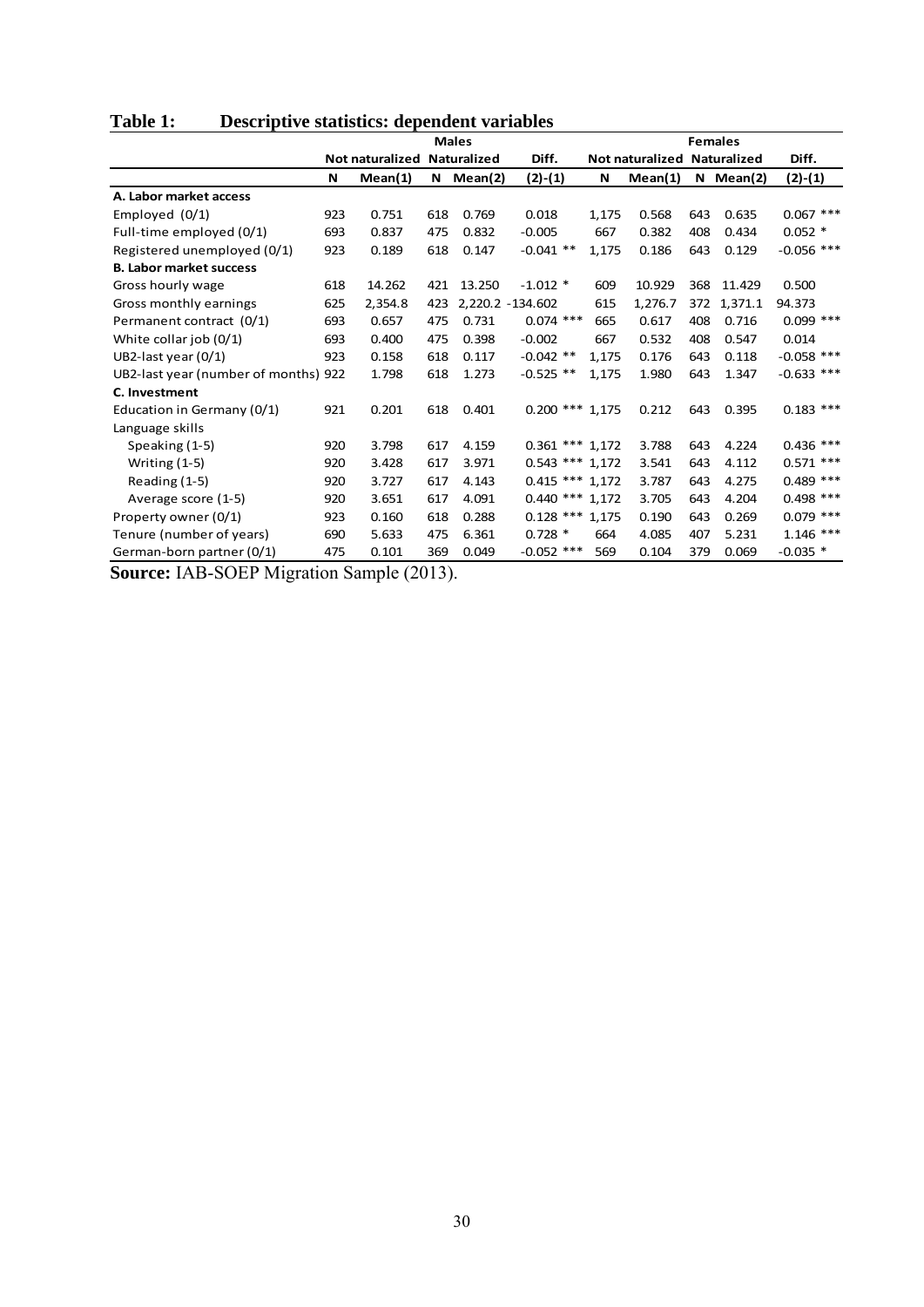|                            | <b>Males</b> |                |        | <b>Females</b> |
|----------------------------|--------------|----------------|--------|----------------|
|                            |              | Mean Std. Dev. | Mean   | Std. Dev.      |
| Age                        | 39.573       | 11.585         | 38.383 | 10.988         |
| Years in Germany           | 15.033       | 8.463          | 13.733 | 7.370          |
| Low-skilled or missing     | 0.336        | 0.473          | 0.343  | 0.475          |
| Medium-skilled             | 0.478        | 0.500          | 0.427  | 0.495          |
| High-skilled               | 0.186        | 0.389          | 0.229  | 0.421          |
| Federal state (0/1)        |              |                |        |                |
| Baden-Württemberg          | 0.143        | 0.351          | 0.153  | 0.360          |
| Bavaria                    | 0.160        | 0.367          | 0.172  | 0.377          |
| Berlin                     | 0.036        | 0.186          | 0.041  | 0.199          |
| Brandenburg                | 0.029        | 0.167          | 0.022  | 0.147          |
| <b>Bremen</b>              | 0.013        | 0.113          | 0.013  | 0.112          |
| Hamburg                    | 0.030        | 0.170          | 0.032  | 0.176          |
| Hesse                      | 0.090        | 0.286          | 0.089  | 0.285          |
| Lower Saxony               | 0.096        | 0.295          | 0.090  | 0.286          |
| Mecklenburg-Vorpommern     | 0.003        | 0.057          | 0.003  | 0.057          |
| North Rhine-Westphalia     | 0.250        | 0.433          | 0.244  | 0.429          |
| Rhineland-Palatinate       | 0.058        | 0.235          | 0.050  | 0.217          |
| Saarland                   | 0.016        | 0.124          | 0.011  | 0.104          |
| Saxony                     | 0.010        | 0.098          | 0.019  | 0.136          |
| Saxony-Anhalt              | 0.024        | 0.153          | 0.021  | 0.143          |
| Schleswig-Holstein         | 0.036        | 0.186          | 0.030  | 0.171          |
| Thuringia                  | 0.007        | 0.084          | 0.012  | 0.107          |
| Region of origin (0/1)     |              |                |        |                |
| <b>Former Soviet Union</b> | 0.304        | 0.460          | 0.318  | 0.466          |
| New EU 12                  | 0.179        | 0.384          | 0.229  | 0.420          |
| Turkey                     | 0.131        | 0.338          | 0.102  | 0.302          |
| Original EU 15             | 0.122        | 0.327          | 0.100  | 0.299          |
| Ex-Yugoslavia              | 0.120        | 0.325          | 0.114  | 0.318          |
| Middle East                | 0.060        | 0.237          | 0.055  | 0.228          |
| Africa                     | 0.043        | 0.204          | 0.029  | 0.167          |
| Asia                       | 0.023        | 0.149          | 0.034  | 0.180          |
| North America              | 0.014        | 0.119          | 0.012  | 0.109          |
| South America              | 0.008        | 0.088          | 0.009  | 0.096          |
| Other                      | 0.006        | 0.076          | 0.003  | 0.052          |
| Observations               |              | 1,541          |        | 1,818          |

# **Table 2: Descriptive statistics: individual characteristics**

**Note:** The table presents sample means of individual characteristics for male and female immigrants in the final sample. For further details on the definition of each variable, please see the data appendix.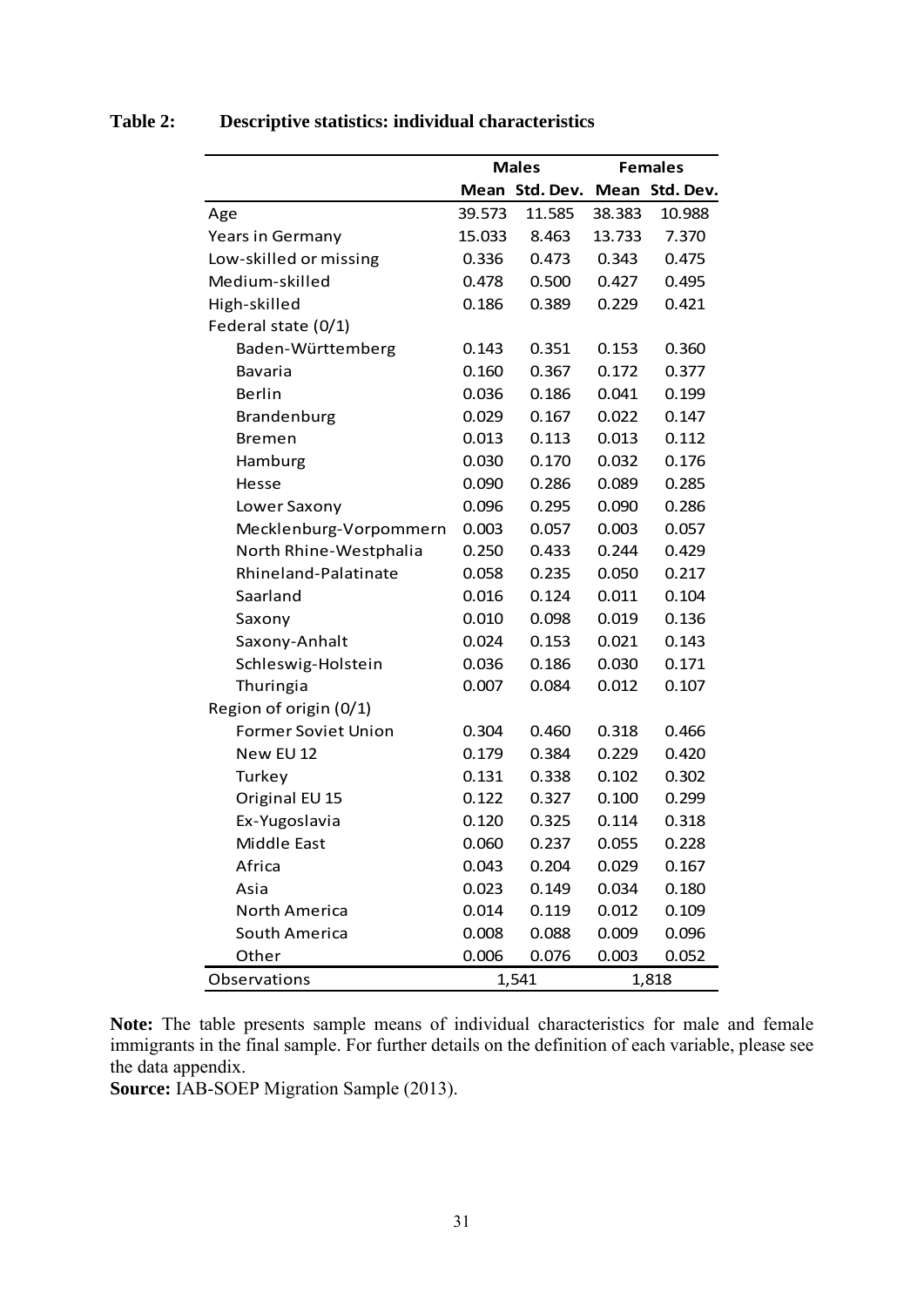|                                  |       | <b>Male</b>  |       | Female        |
|----------------------------------|-------|--------------|-------|---------------|
| <b>Dependent Variable</b>        | N     | Coeff.       | N     | Coeff.        |
|                                  |       |              |       |               |
| <b>A. Labor Market Access</b>    |       |              |       |               |
| Employed $(0/1)$                 | 1,541 | 0.0267       | 1,818 | $0.0468*$     |
| Full-time employed (0/1)         | 1,168 | 0.0352       | 1075  | 0.0490        |
| Registered unemployed (0/1)      | 1,541 | $-0.0316$    | 1,818 | $-0.0626$ *** |
| <b>B. Labor Market Success</b>   |       |              |       |               |
| In(gross hourly wage)            | 1,039 | $0.0680*$    | 977   | $0.1132$ ***  |
| In(gross monthly earnings)       | 1,048 | $0.0952*$    | 987   | $0.1692$ **   |
| Permanent contract (0/1)         | 1,168 | $0.0836$ **  | 1,073 | $0.0950$ ***  |
| White collar job (0/1)           | 1,168 | 0.0445       | 1,075 | 0.0067        |
| UB2-last year $(0/1)$            | 1,541 | $-0.0313$    | 1,818 | $-0.0748$ *** |
| UB2-last year (number of months) | 1,540 | $-0.4502$ *  | 1,818 | $-0.8596$ *** |
| <b>C. Investment</b>             |       |              |       |               |
| Education in Germany (0/1)       | 1,539 | $0.0756$ *** | 1,818 | $0.0735$ ***  |
| Language skills (1=low, 5=high)  |       |              |       |               |
| Average score (1-5)              | 1,537 | $0.2609$ *** | 1,815 | $0.2335$ ***  |
| Speaking (1-5)                   | 1,537 | $0.2127$ *** | 1,815 | $0.2058$ ***  |
| Writing $(1-5)$                  | 1,537 | $0.3366$ *** | 1,815 | $0.2693$ ***  |
| Reading (1-5)                    | 1,537 | $0.2333$ *** | 1,815 | $0.2254$ ***  |
| Property owner (0/1)             | 1,541 | $0.1220$ *** | 1,818 | $0.0847$ ***  |
| Tenure (number of years)         | 1,165 | $0.9119**$   | 1,071 | $0.6547**$    |
| German partner (0/1)             | 844   | $-0.0154$    | 948   | $-0.0098$     |

**Table 3: Linear regression of labor market outcomes on naturalization (0/1)** 

**Note:** The table presents the coefficient estimates of the naturalization indicator in regressions of varying dependent variables. The control variables are age, age squared, two education indicators, years since migration and its square, indicators of federal state of residence, and region or country of origin. Standard errors are robust to heteroskedasticity. \*\*\*: p<1%, \*\*:p<5%, \*:p<10%.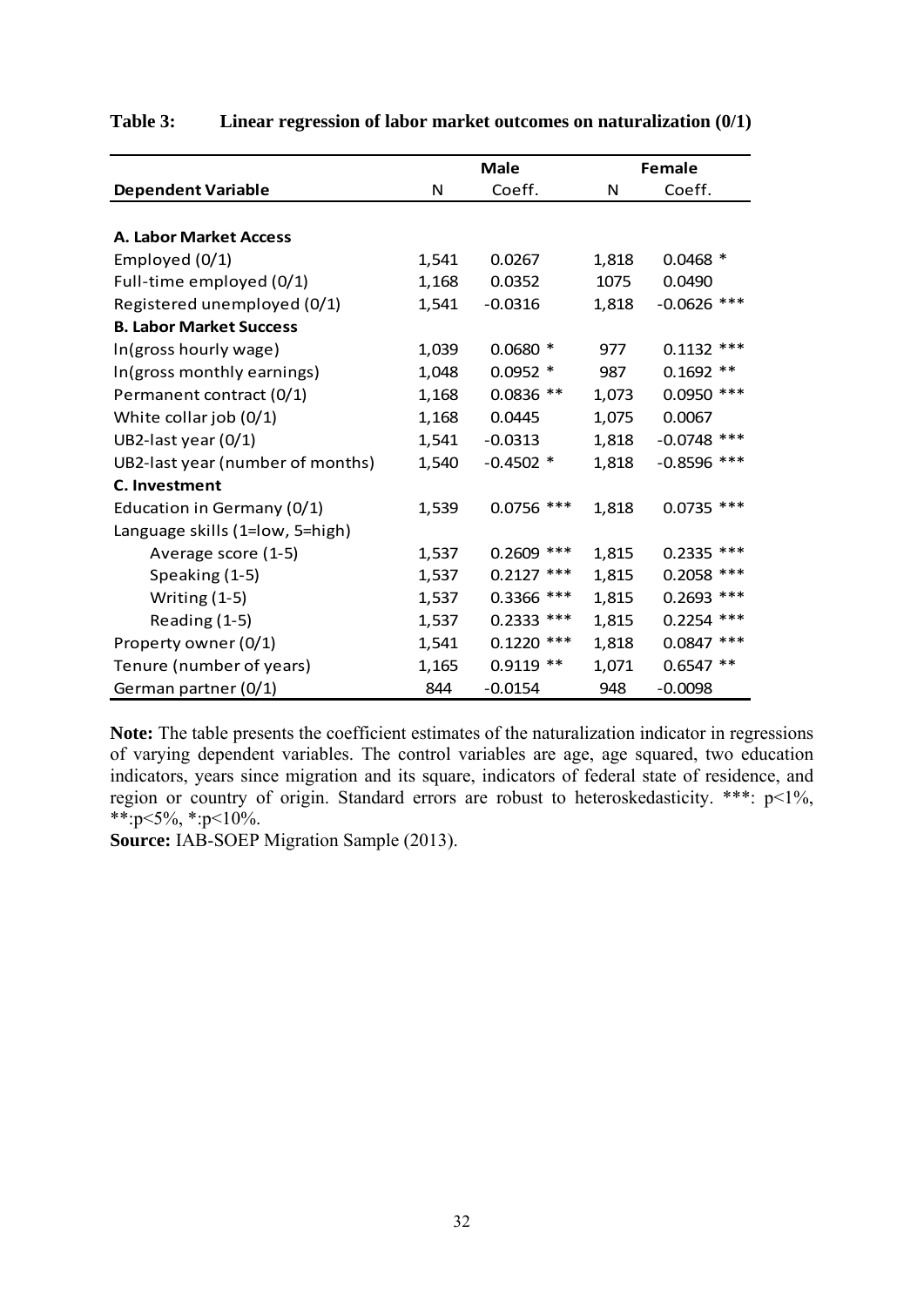|                                  |               | <b>Male</b> |              |               | Female |                    |
|----------------------------------|---------------|-------------|--------------|---------------|--------|--------------------|
| <b>Dependent Variable</b>        | <b>F-Stat</b> | N           | Coeff.       | <b>F-Stat</b> | N      | Coeff.             |
|                                  |               |             |              |               |        |                    |
| A. Labor Market Access           |               |             |              |               |        |                    |
| Employed (0/1)                   | 134.9         | 1,541       | 0.0566       | 243.4         | 1,818  | 0.0595             |
| Full-time employed (0/1)         | 102.6         | 1,168       | 0.0336       | 169.9         | 1,075  | 0.0223             |
| Registered unemployed (0/1)      | 134.9         | 1,541       | $-0.0703$    | 243.4         | 1,818  | $-0.1212**$        |
| <b>B. Labor Market Success</b>   |               |             |              |               |        |                    |
| In(gross hourly wage)            | 117.5         | 1,039       | $-0.0521$    | 148.6         | 977    | 0.1429             |
| In(gross monthly earnings)       | 119.3         | 1,048       | $-0.0204$    | 151.2         | 987    | $0.2805$ *         |
| Permanent contract (0/1)         | 102.6         | 1,168       | $0.2350$ **  | 169.9         | 1,073  | $0.3024$ ***       |
| White collar job (0/1)           | 102.6         | 1,168       | $-0.2546$ ** | 169.9         | 1,075  | ***<br>$-0.2457$   |
| UB2-last year $(0/1)$            | 134.9         | 1,541       | $-0.0200$    | 243.4         | 1,818  | $***$<br>$-0.2047$ |
| UB2-last year (number of months) | 134.8         | 1,540       | $-0.2972$    | 243.4         | 1,818  | $-2.2357$ ***      |
| <b>C. Investment</b>             |               |             |              |               |        |                    |
| Education in Germany (0/1)       | 134.6         | 1,539       | 0.0755       | 243.4         | 1,818  | $-0.1433$ **       |
| Language skills (1=low, 5=high)  |               |             |              |               |        |                    |
| Average score (1-5)              | 135.4         | 1,537       | 0.2139       | 242.6         | 1,815  | 0.0179             |
| Speaking (1-5)                   | 135.4         | 1,537       | $0.2333*$    | 242.6         | 1,815  | $-0.0024$          |
| Writing $(1-5)$                  | 135.4         | 1,537       | 0.2496       | 242.6         | 1,815  | 0.0632             |
| Reading (1-5)                    | 135.4         | 1,537       | 0.1590       | 242.6         | 1,815  | $-0.0070$          |
| Property owner (0/1)             | 134.9         | 1,541       | $0.1575$ **  | 243.4         | 1,818  | $0.1438**$         |
| Tenure (number of years)         | 101.3         | 1,165       | 0.8674       | 171.5         | 1,071  | 2.4799 ***         |
| German partner (0/1)             | 66.0          | 844         | $0.1544$ **  | 148.2         | 948    | 0.0320             |

## **Table 4: IV estimates of labor market outcomes on naturalization (0/1) instrumented by years since eligibility**

**Note:** The table presents the F-statistic of the first stage regression (naturalization with the instrument 'years since eligibility'), estimated for the relevant number of observations as presented in the column labelled N, and the coefficient estimate of the naturalization effect in the second stage regression. The control variables are age, age squared, two education indicators, years since migration and its square, indicators federal state of residence, and region or country of origin. Standard errors are robust to heteroskedasticity. \*\*\*: p<1%, \*\*:p<5%,  $*$ :p<10%.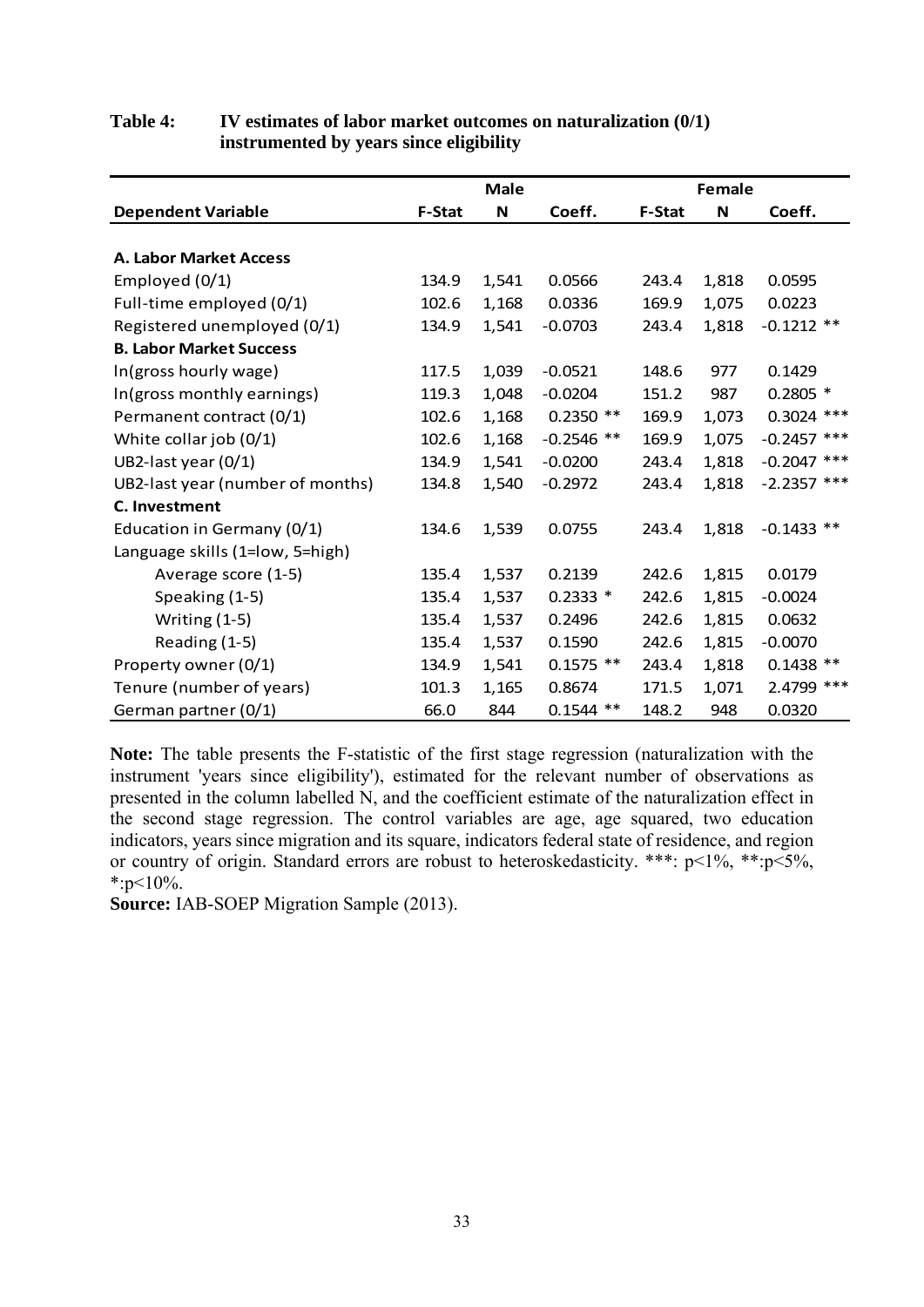|                                  |        | <b>Male</b> |              |        | <b>Female</b> |                  |
|----------------------------------|--------|-------------|--------------|--------|---------------|------------------|
| <b>Dependent Variable</b>        | F-Stat | N           | Coeff.       | F-Stat | N             | Coeff.           |
|                                  |        |             |              |        |               |                  |
| <b>A. Labor Market Access</b>    |        |             |              |        |               |                  |
| Employed (0/1)                   | 147.4  | 1,541       | 0.0299       | 268.7  | 1,818         | 0.0332           |
| Full-time employed (0/1)         | 114.4  | 1,168       | 0.1061       | 187.8  | 1,075         | 0.0768           |
| Registered unemployed (0/1)      | 147.4  | 1,541       | $-0.0557$    | 268.7  | 1,818         | $-0.1601$ ***    |
| <b>B. Labor Market Success</b>   |        |             |              |        |               |                  |
| In(gross hourly wage)            | 124.0  | 1,039       | $-0.0387$    | 165.6  | 977           | 0.1093           |
| In(gross monthly earnings)       | 125.2  | 1,048       | 0.0751       | 171.4  | 987           | $0.3454$ **      |
| Permanent contract (0/1)         | 114.4  | 1,168       | $0.2175$ **  | 187.9  | 1,073         | $***$<br>0.3361  |
| White collar job $(0/1)$         | 114.4  | 1,168       | $-0.2266$ ** | 187.8  | 1,075         | $-0.2306$ ***    |
| UB2-last year $(0/1)$            | 147.4  | 1,541       | $-0.0183$    | 268.7  | 1,818         | ***<br>$-0.2094$ |
| UB2-last year (number of months) | 147.3  | 1,540       | $-0.2654$    | 268.7  | 1,818         | $-2.3659$ ***    |
| <b>C. Investment</b>             |        |             |              |        |               |                  |
| Education in Germany (0/1)       | 146.8  | 1,539       | 0.0959       | 268.7  | 1,818         | $-0.1164$ *      |
| Language skills (1=low, 5=high)  |        |             |              |        |               |                  |
| Average score (1-5)              | 147.9  | 1,537       | 0.0917       | 267.2  | 1,815         | $-0.1390$        |
| Speaking (1-5)                   | 147.9  | 1,537       | 0.1731       | 267.2  | 1,815         | $-0.1278$        |
| Writing $(1-5)$                  | 147.9  | 1,537       | 0.0826       | 267.2  | 1,815         | $-0.0785$        |
| Reading (1-5)                    | 147.9  | 1,537       | 0.0193       | 267.2  | 1,815         | $-0.2105$ *      |
| Property owner (0/1)             | 147.4  | 1,541       | $0.1604$ **  | 268.7  | 1,818         | $0.1241$ **      |
| Tenure (number of years)         | 113.1  | 1,165       | 0.7617       | 190.9  | 1,071         | 2.7926 ***       |
| German partner (0/1)             | 71.8   | 844         | 0.1045       | 154.2  | 948           | $-0.0161$        |

# **Table 5: IV estimates of labor market outcomes on naturalization (0/1) instrumented by years since eligibility coded zero for those not eligible**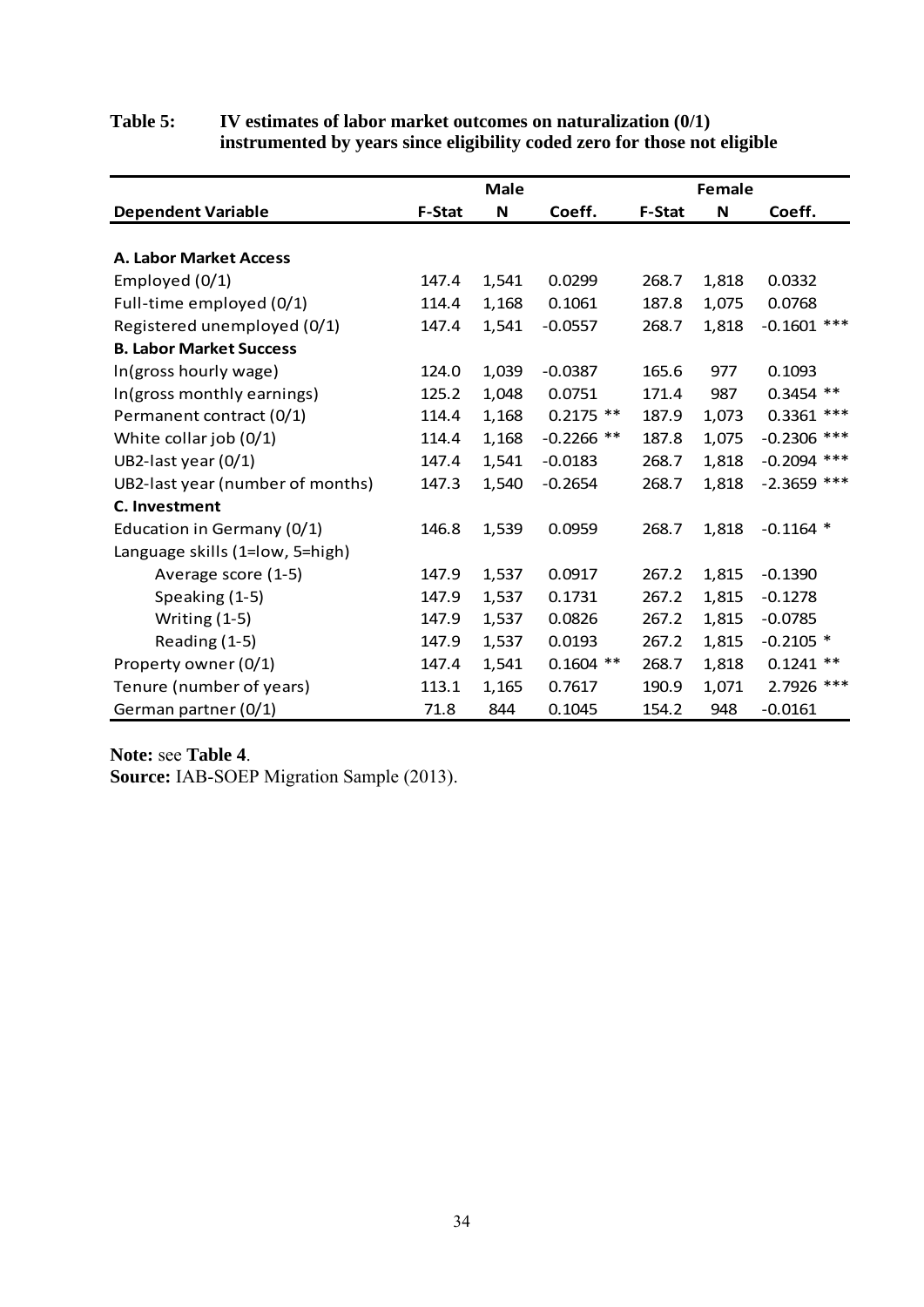|                                  |               | <b>Male</b>               |              |               | Female |                    |
|----------------------------------|---------------|---------------------------|--------------|---------------|--------|--------------------|
| <b>Dependent Variable</b>        | <b>F-Stat</b> | $\boldsymbol{\mathsf{N}}$ | Coeff.       | <b>F-Stat</b> | N      | Coeff.             |
|                                  |               |                           |              |               |        |                    |
| <b>A. Labor Market Access</b>    |               |                           |              |               |        |                    |
| Employed (0/1)                   | 116.9         | 1,325                     | 0.0154       | 216.1         | 1,527  | 0.0291             |
| Full-time employed (0/1)         | 93.6          | 1,005                     | 0.0616       | 153.6         | 928    | 0.0900             |
| Registered unemployed (0/1)      | 116.9         | 1,325                     | $-0.0525$    | 216.1         | 1,527  | $-0.1483$ **       |
| <b>B. Labor Market Success</b>   |               |                           |              |               |        |                    |
| In(gross hourly wage)            | 101.3         | 892                       | $-0.0578$    | 132.4         | 837    | 0.1219             |
| In(gross monthly earnings)       | 102.3         | 900                       | $-0.0208$    | 137.2         | 846    | $0.4122**$         |
| Permanent contract (0/1)         | 93.6          | 1,005                     | $0.1979*$    | 153.7         | 927    | ***<br>0.3462      |
| White collar job (0/1)           | 93.6          | 1,005                     | $-0.2748$ ** | 153.6         | 928    | $***$<br>$-0.2633$ |
| UB2-last year $(0/1)$            | 116.9         | 1,325                     | $-0.0295$    | 216.1         | 1,527  | $***$<br>$-0.2130$ |
| UB2-last year (number of months) | 116.9         | 1,324                     | $-0.4210$    | 216.1         | 1,527  | $-2.3253$ ***      |
| C. Investment                    |               |                           |              |               |        |                    |
| Education in Germany (0/1)       | 116.3         | 1,323                     | 0.0650       | 216.1         | 1,527  | $-0.1062$ *        |
| Language skills (1=low, 5=high)  |               |                           |              |               |        |                    |
| Average score (1-5)              | 117.2         | 1,322                     | 0.1092       | 215.0         | 1,525  | $-0.0470$          |
| Speaking (1-5)                   | 117.2         | 1,322                     | 0.1936       | 215.0         | 1,525  | $-0.0669$          |
| Writing (1-5)                    | 117.2         | 1,322                     | 0.0722       | 215.0         | 1,525  | 0.0154             |
| Reading (1-5)                    | 117.2         | 1,322                     | 0.0618       | 215.0         | 1,525  | $-0.0893$          |
| Property owner (0/1)             | 116.9         | 1,325                     | $0.1472 *$   | 216.1         | 1,527  | $0.1275$ *         |
| Tenure (number of years)         | 92.7          | 1,002                     | 0.6657       | 155.5         | 926    | 2.9218 ***         |
| German partner (0/1)             | 63.9          | 755                       | 0.1128       | 131.1         | 835    | 0.0192             |

# **Table 6: IV estimates of labor market outcomes on naturalization (0/1) instrumented by years since eligibility coded only for the eligible**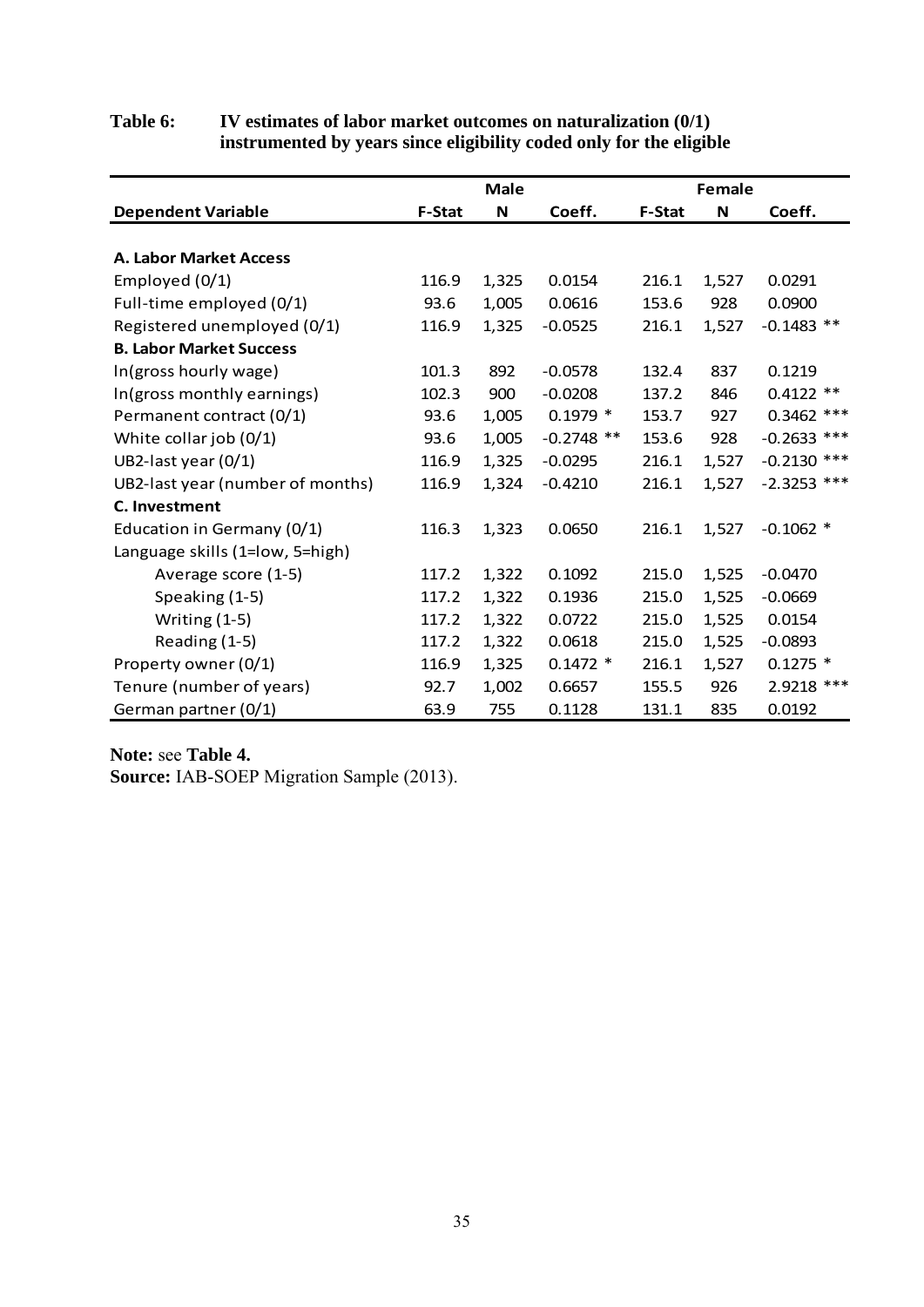|                                  |               | <b>Male</b> |                  |               | <b>Female</b> |                  |
|----------------------------------|---------------|-------------|------------------|---------------|---------------|------------------|
| <b>Dependent Variable</b>        | <b>F-Stat</b> | N           | Coeff.           | <b>F-Stat</b> | N             | Coeff.           |
|                                  |               |             |                  |               |               |                  |
| <b>A. Labor Market Access</b>    |               |             |                  |               |               |                  |
| Employed $(0/1)$                 | 122.9         | 1,353       | 0.0407           | 222.7         | 1.637         | 0.0928           |
| Full-time employed (0/1)         | 90.9          | 1,018       | 0.0248           | 149.5         | 946           | 0.0440           |
| Registered unemployed (0/1)      | 122.9         | 1,353       | $-0.0556$        | 222.7         | 1,637         | $-0.1248$ **     |
| <b>B. Labor Market Success</b>   |               |             |                  |               |               |                  |
| In(gross hourly wage)            | 97.2          | 908         | $-0.1421$        | 131.3         | 860           | $0.1573*$        |
| In(gross monthly earnings)       | 99.3          | 915         | $-0.0707$        | 132.7         | 867           | $0.2698*$        |
| Permanent contract (0/1)         | 90.9          | 1,018       | $0.2339$ **      | 149.5         | 945           | $0.2795$ ***     |
| White collar job $(0/1)$         | 90.9          | 1,018       | $-0.3016$<br>*** | 149.5         | 946           | $-0.2938$ ***    |
| UB2-last year (0/1)              | 122.9         | 1,353       | $-0.0102$        | 222.7         | 1,637         | ***<br>$-0.2095$ |
| UB2-last year (number of months) | 122.8         | 1,352       | $-0.1884$        | 222.7         | 1,637         | $-2.2643$ ***    |
| <b>C. Investment</b>             |               |             |                  |               |               |                  |
| Education in Germany (0/1)       | 122.6         | 1,352       | 0.0495           | 222.7         |               | 1,637 -0.1228 ** |
| Language skills (1=low, 5=high)  |               |             |                  |               |               |                  |
| Average score (1-5)              | 123.6         | 1,349       | 0.1112           | 222.1         | 1,634         | 0.0194           |
| Speaking (1-5)                   | 123.6         | 1,349       | 0.1352           | 222.1         | 1,634         | $-0.0090$        |
| Writing $(1-5)$                  | 123.6         | 1,349       | 0.1545           | 222.1         | 1,634         | 0.0702           |
| Reading (1-5)                    | 123.6         | 1,349       | 0.0439           | 222.1         | 1,634         | $-0.0029$        |
| Property owner (0/1)             | 122.9         | 1,353       | $0.1437*$        | 222.7         | 1,637         | $0.1617$ ***     |
| Tenure (number of years)         | 90.6          | 1,016       | 1.3911           | 149.2         | 943           | 1.9496 **        |
| German partner (0/1)             | 65.9          | 723         | 0.0729           | 132.2         | 846           | $-0.0058$        |

# **Table 7: IV estimates of labor market outcomes on naturalization (0/1) instrumented by years since eligibility - omitting EU 15 immigrants**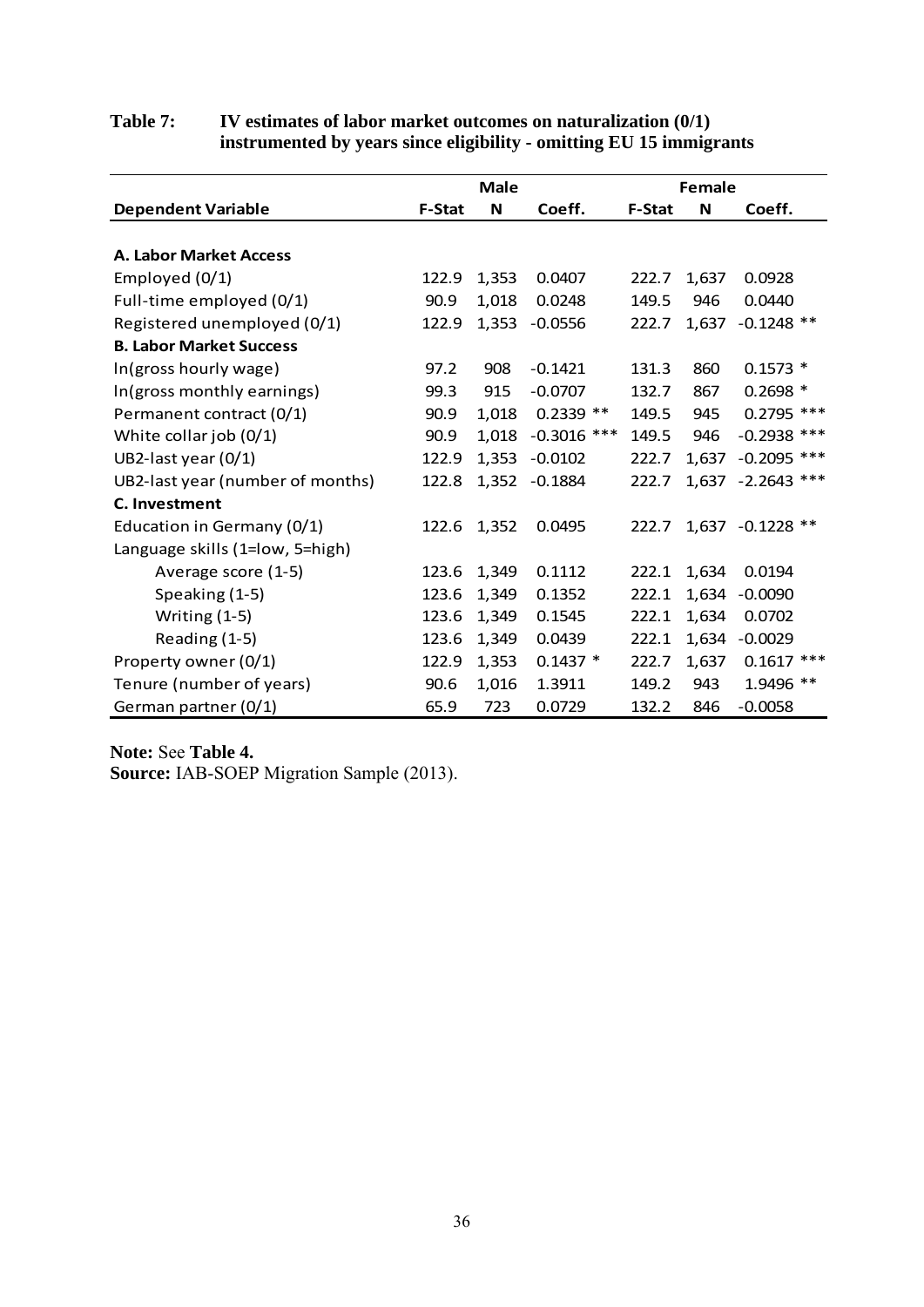|                                  |               | <b>Male</b> |             | Female        |       |                   |  |
|----------------------------------|---------------|-------------|-------------|---------------|-------|-------------------|--|
| <b>Dependent Variable</b>        | <b>F-Stat</b> | N           | Coeff.      | <b>F-Stat</b> | N     | Coeff.            |  |
|                                  |               |             |             |               |       |                   |  |
| <b>A. Labor Market Access</b>    |               |             |             |               |       |                   |  |
| Employed $(0/1)$                 | 28.2          | 1,186       | 0.0682      | 65.7          | 1,447 | 0.1414            |  |
| Full-time employed (0/1)         | 15.4          | 893         | 0.2461      | 53.6          | 838   | 0.0227            |  |
| Registered unemployed (0/1)      | 28.2          | 1,186       | $-0.0227$   | 65.7          | 1,447 | $-0.2361$ **      |  |
| <b>B. Labor Market Success</b>   |               |             |             |               |       |                   |  |
| In(gross hourly wage)            | 24.2          | 794         | 0.0303      | 48.5          | 758   | 0.1705            |  |
| In(gross monthly earnings)       | 25.1          | 800         | 0.0051      | 49.1          | 765   | $-0.1846$         |  |
| Permanent contract (0/1)         | 15.4          | 893         | $0.4936*$   | 53.6          | 836   | $0.3823$ **       |  |
| White collar job $(0/1)$         | 15.4          | 893         | $-0.4972$   | 53.6          | 838   | $-0.2953$ *       |  |
| UB2-last year $(0/1)$            | 28.2          | 1,186       | $-0.0018$   | 65.7          | 1,447 | ***<br>$-0.2965$  |  |
| UB2-last year (number of months) | 28.2          | 1,185       | $-0.3124$   | 65.7          |       | 1,447 -3.2785 *** |  |
| C. Investment                    |               |             |             |               |       |                   |  |
| Education in Germany (0/1)       | 28.1          | 1,184       | 0.0244      | 65.7          | 1,447 | $-0.2773$ **      |  |
| Language skills (1=low, 5=high)  |               |             |             |               |       |                   |  |
| Average score (1-5)              | 28.7          | 1,183       | 0.0918      | 66.0          | 1,444 | 0.1486            |  |
| Speaking (1-5)                   | 28.7          | 1,183       | 0.0636      | 66.0          | 1,444 | 0.2692            |  |
| Writing $(1-5)$                  | 28.7          | 1,183       | 0.0761      | 66.0          | 1,444 | 0.0118            |  |
| Reading (1-5)                    | 28.7          | 1,183       | 0.1356      | 66.0          | 1,444 | 0.1647            |  |
| Property owner (0/1)             | 28.2          | 1,186       | 0.1842      | 65.7          | 1,447 | 0.3538 ***        |  |
| Tenure (number of years)         | 15.2          | 890         | 1.2204      | 56.0          | 835   | 3.2534<br>**      |  |
| German partner (0/1)             | 17.4          | 672         | $0.4964$ ** | 64.1          | 779   | ***<br>0.4596     |  |

## **Table 8: IV estimates of labor market outcomes on naturalization (0/1) instrumented by years since eligibility - omitting ethnic German immigrants**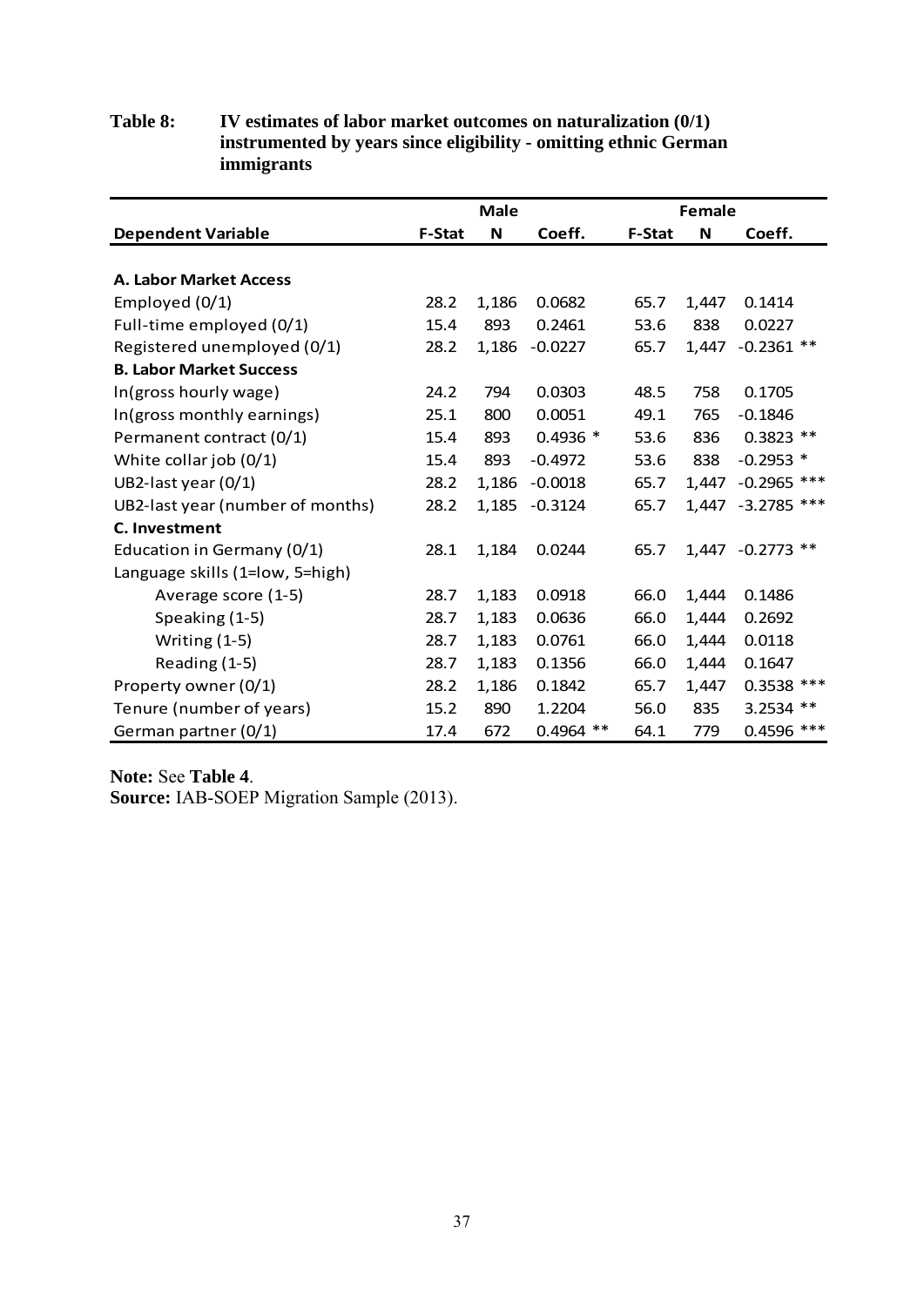|                                  |               | <b>Male</b> |              |               | Female |                    |
|----------------------------------|---------------|-------------|--------------|---------------|--------|--------------------|
| <b>Dependent Variable</b>        | <b>F-Stat</b> | N           | Coeff.       | <b>F-Stat</b> | N      | Coeff.             |
|                                  |               |             |              |               |        |                    |
| <b>A. Labor Market Access</b>    |               |             |              |               |        |                    |
| Employed $(0/1)$                 | 147.5         | 1,361       | 0.0272       | 212.5         | 1,578  | 0.0390             |
| Full-time employed (0/1)         | 128.5         | 1,029       | $-0.0255$    | 137.9         | 922    | 0.0244             |
| Registered unemployed (0/1)      | 147.5         | 1,361       | $-0.0233$    | 212.5         | 1,578  | $-0.1028$ *        |
| <b>B. Labor Market Success</b>   |               |             |              |               |        |                    |
| In(gross hourly wage)            | 108.9         | 917         | $-0.0711$    | 117.2         | 836    | 0.1484             |
| In(gross monthly earnings)       | 110.5         | 925         | $-0.0279$    | 119.3         | 846    | $0.3645$ **        |
| Permanent contract (0/1)         | 128.5         | 1,029       | $0.1978*$    | 138.0         | 920    | $0.3024$ ***       |
| White collar job $(0/1)$         | 128.5         | 1,029       | $-0.2245$ ** | 137.9         | 922    | $-0.2266$ **       |
| UB2-last year $(0/1)$            | 147.5         | 1,361       | 0.0245       | 212.5         | 1,578  | ***<br>$-0.1572$   |
| UB2-last year (number of months) | 147.4         | 1,360       | 0.2161       | 212.5         | 1,578  | $-1.7310$ ***      |
| <b>C. Investment</b>             |               |             |              |               |        |                    |
| Education in Germany (0/1)       | 147.3         | 1,359       | 0.0871       | 212.5         |        | 1,578 -0.0798      |
| Language:                        |               |             |              |               |        |                    |
| Average score (1-5)              | 148.9         | 1,357       | 0.1980       | 211.1         | 1,576  | 0.0257             |
| Speaking (1-5)                   | 148.9         | 1,357       | $0.2333*$    | 211.1         | 1,576  | $-0.0203$          |
| Writing $(1-5)$                  | 148.9         | 1,357       | 0.2528       | 211.1         | 1,576  | 0.0996             |
| Reading (1-5)                    | 148.9         | 1,357       | 0.1078       | 211.1         | 1,576  | $-0.0023$          |
| Property owner (0/1)             | 147.5         | 1,361       | 0.0736       | 212.5         | 1,578  | 0.0736             |
| Tenure (number of years)         | 127.3         | 1,027       | $-0.0936$    | 137.7         | 919    | $2.3602$ **        |
| German partner (0/1)             | 74.2          | 750         | $-0.0440$    | 120.6         | 855    | $***$<br>$-0.1509$ |

**Table 9: IV estimates of labor market outcomes on naturalization (0/1) instrumented by years since eligibility - omitting individuals who benefited from family rules in becoming eligible for naturalization**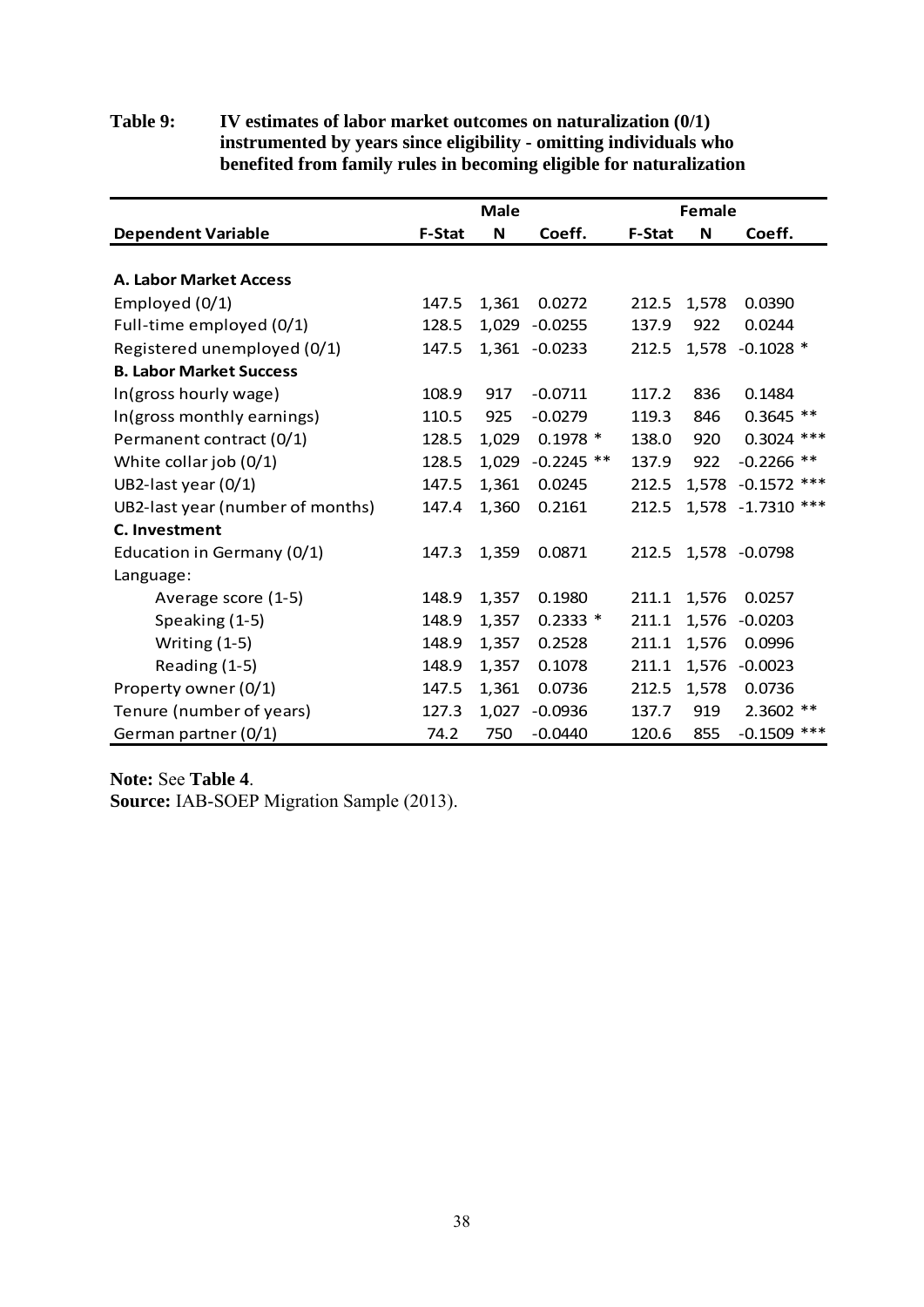|                                  | <b>Male</b>   |       |              | <b>Female</b> |       |                   |  |
|----------------------------------|---------------|-------|--------------|---------------|-------|-------------------|--|
| <b>Dependent Variable</b>        | <b>F-Stat</b> | N     | Coeff.       | <b>F-Stat</b> | N     | Coeff.            |  |
|                                  |               |       |              |               |       |                   |  |
| <b>A. Labor Market Access</b>    |               |       |              |               |       |                   |  |
| Employed $(0/1)$                 | 103.8         | 1,383 | 0.0611       | 209.4         | 1,623 | 0.0634            |  |
| Full-time employed (0/1)         | 85.2          | 1,050 | 0.0667       | 154.6         | 981   | 0.0455            |  |
| Registered unemployed (0/1)      | 103.8         | 1,383 | $-0.0645$    | 209.4         | 1,623 | $-0.1587$ ***     |  |
| <b>B. Labor Market Success</b>   |               |       |              |               |       |                   |  |
| In(gross hourly wage)            | 96.4          | 931   | $-0.0407$    | 133.2         | 889   | 0.1275            |  |
| In(gross monthly earnings)       | 98.3          | 939   | 0.0047       | 137.1         | 898   | $0.3441$ **       |  |
| Permanent contract (0/1)         | 85.2          | 1,050 | $0.2977$ *** | 154.6         | 979   | $0.3048$ ***      |  |
| White collar job (0/1)           | 85.2          | 1,050 | $-0.1049$    | 154.6         | 981   | 0.0562            |  |
| UB2-last year $(0/1)$            | 103.8         | 1,383 | $-0.0375$    | 209.4         | 1,623 | $-0.2203$ ***     |  |
| UB2-last year (number of months) | 103.8         | 1,382 | $-0.4759$    | 209.4         | 1,623 | $-2.3817$ ***     |  |
| <b>C. Investment</b>             |               |       |              |               |       |                   |  |
| Education in Germany (0/1)       | 103.8         | 1,381 | 0.0816       | 209.4         |       | $1,623 -0.1267$ * |  |
| Language:                        |               |       |              |               |       |                   |  |
| Average score (1-5)              | 104.2         | 1,379 | $0.2781$ **  | 208.7         | 1,621 | 0.0281            |  |
| Speaking (1-5)                   | 104.2         | 1,379 | $0.2975$ **  | 208.7         | 1,621 | 0.0355            |  |
| Writing $(1-5)$                  | 104.2         | 1,379 | $0.3066*$    | 208.7         | 1,621 | 0.0889            |  |
| Reading (1-5)                    | 104.2         | 1,379 | 0.2302       | 208.7         | 1,621 | $-0.0401$         |  |
| Property owner (0/1)             | 103.8         | 1,383 | $0.1426*$    | 209.4         | 1,623 | $0.1460**$        |  |
| Tenure (number of years)         | 84.2          | 1,047 | 0.7018       | 156.3         | 978   | 2.6594 ***        |  |
| German partner (0/1)             | 54.5          | 787   | $0.1820**$   | 125.9         | 890   | 0.0410            |  |

# **Table 10: IV estimates of labor market outcomes on naturalization (0/1) instrumented by years since eligibility - omitting individuals who arrived in Germany after 2008**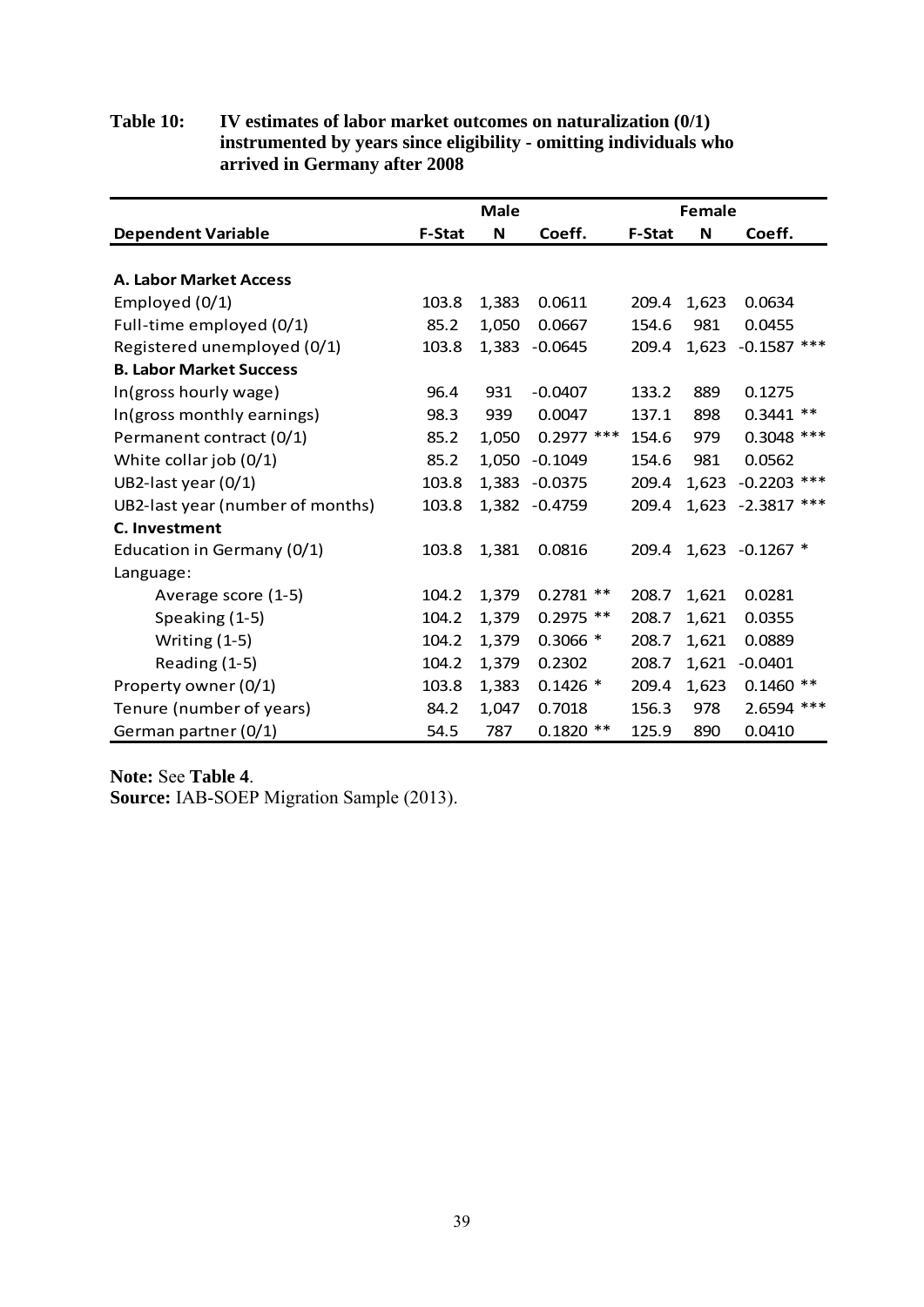|                                  | <b>Male</b>   |       |                 | Female |       |                    |  |
|----------------------------------|---------------|-------|-----------------|--------|-------|--------------------|--|
| <b>Dependent Variable</b>        | <b>F-Stat</b> | N     | Coeff.          | F-Stat | N     | Coeff.             |  |
|                                  |               |       |                 |        |       |                    |  |
| <b>A. Labor Market Access</b>    |               |       |                 |        |       |                    |  |
| Employed (0/1)                   | 77.1          | 1,084 | 0.0460          | 148.2  | 1,217 | 0.0585             |  |
| Full-time employed (0/1)         | 63.3          | 833   | 0.0530          | 105.8  | 747   | 0.0651             |  |
| Registered unemployed (0/1)      | 77.1          | 1,084 | $-0.0403$       | 148.2  | 1,217 | $-0.1129$ *        |  |
| <b>B. Labor Market Success</b>   |               |       |                 |        |       |                    |  |
| In(gross hourly wage)            | 84.0          | 739   | $-0.0610$       | 89.6   | 675   | 0.1643             |  |
| In(gross monthly earnings)       | 86.3          | 747   | $-0.0427$       | 91.0   | 682   | $0.4199$ **        |  |
| Permanent contract (0/1)         | 63.3          | 833   | 0.2780<br>$***$ | 105.7  | 746   | $0.3794$ ***       |  |
| White collar job (0/1)           | 63.3          | 833   | $-0.2309$ *     | 105.8  | 747   | $***$<br>$-0.2481$ |  |
| UB2-last year $(0/1)$            | 77.1          | 1,084 | $-0.0223$       | 148.2  | 1,217 | ***<br>$-0.2165$   |  |
| UB2-last year (number of months) | 77.0          | 1,083 | $-0.1746$       | 148.2  | 1,217 | $-2.3246$ ***      |  |
| <b>C. Investment</b>             |               |       |                 |        |       |                    |  |
| Education in Germany (0/1)       | 77.1          | 1,083 | 0.1069          | 148.2  | 1,217 | $-0.0258$          |  |
| Language:                        |               |       |                 |        |       |                    |  |
| Average score (1-5)              | 77.1          | 1,084 | 0.1659          | 147.0  | 1,216 | 0.1393             |  |
| Speaking (1-5)                   | 77.1          | 1,084 | 0.1964          | 147.0  | 1,216 | 0.1358             |  |
| Writing (1-5)                    | 77.1          | 1,084 | 0.1899          | 147.0  | 1,216 | 0.1874             |  |
| Reading (1-5)                    | 77.1          | 1,084 | 0.1115          | 147.0  | 1,216 | 0.0946             |  |
| Property owner (0/1)             | 77.1          | 1,084 | 0.1309          | 148.2  | 1,217 | $0.1479*$          |  |
| Tenure (number of years)         | 62.9          | 830   | 0.7325          | 107.5  | 745   | $***$<br>3.9500    |  |
| German-born partner (0/1)        | 46.9          | 645   | 0.1319          | 83.2   | 705   | $-0.0357$          |  |

# **Table 11: IV estimates of labor market outcomes on naturalization (0/1) instrumented by years since eligibility - omitting individuals who arrived in Germany after 2003**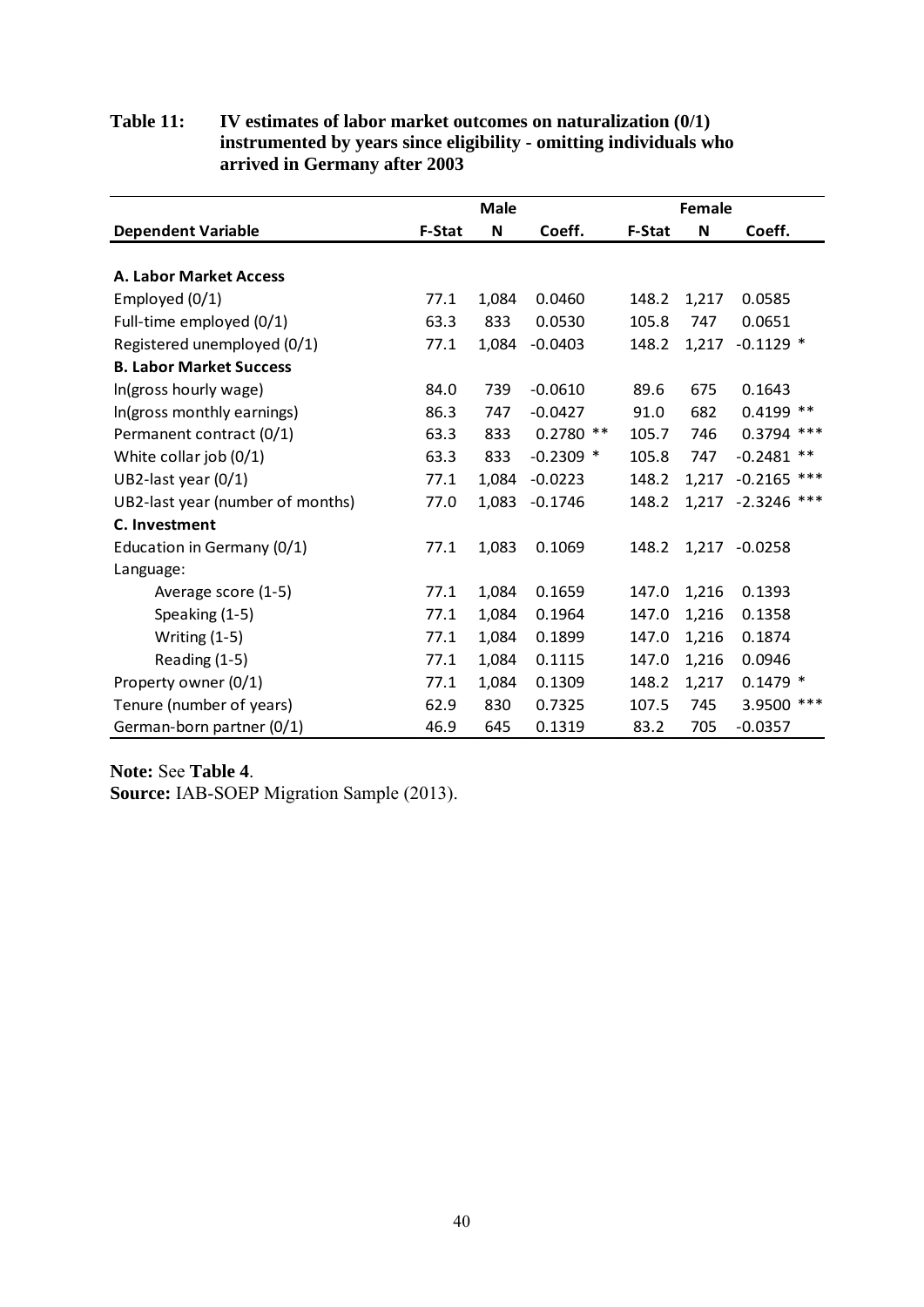#### **Appendix A: Data Appendix**

#### *A.1 Variables of central interest:*

In contrast to the German Mikrozensus and SOEP datasets, the IAB-SOEP Migration sample explicitly provides information on the "year of naturalization". Thus, this information does not have to be imputed from changes in the reported citizenship.

Our indicator of "naturalization  $(0/1)$ " takes the value one if an individual is naturalized at the date of survey, in 2013.

"Years spent in Germany" (YSM) is computed from monthly spell data on migration biographies, adding up all periods of residence in Germany up to the date of survey, in 2013. Interruptions in residence for up to 6 months count towards the residency requirement for citizenship. Interruptions in residence for more than 6 months do not count towards the total years spent in Germany. Any period of prior residence in Germany is capped at five years after an individual left the country for more than 6 months.

"Year of first eligibility" is the year in which an individual becomes eligible for German citizenship for the first time. It is based on our own computations of the individual years of residency in Germany (Years spent in Germany). We take into account changes in the German law with respect to residency requirements for citizenship and exceptions in these requirements for ethnic Germans, refugees, spouses of German (naturalizing) citizens and children of naturalizing parents.

"Years since eligibility" is measured by counting the number of years since the year of becoming eligible for German citizenship for the first time up to the survey date in 2013.

#### *A.2 Other control variables:*

Based on the 1997 International Standard Classification of Education (ISCED) we distinguish between low-skilled (pre-primary, primary and lower secondary education, ISCED levels 0-2), medium-skilled (upper secondary and post-secondary non-tertiary education, ISCED levels 3- 4) and high-skilled immigrants (first and second stages of tertiary education, ISCED levels 5- 6). The few cases  $(N=77)$  with missing information are added to the reference group of lowskilled workers. Without these additional cases, the share of low-skilled males and females is slightly lower at .319 and .316, respectively.

For the region of origin we distinguish between immigrants from the original EU-15 member states, immigrants from the so-called new EU-12 countries that became part of the European Union later (Estonia, Latvia, Lithuania, Slovakia, Poland, Malta, Slovenia, Czech Republic, Hungary, Cyprus, Bulgaria, Romania), immigrants from Turkey, former Yugoslavia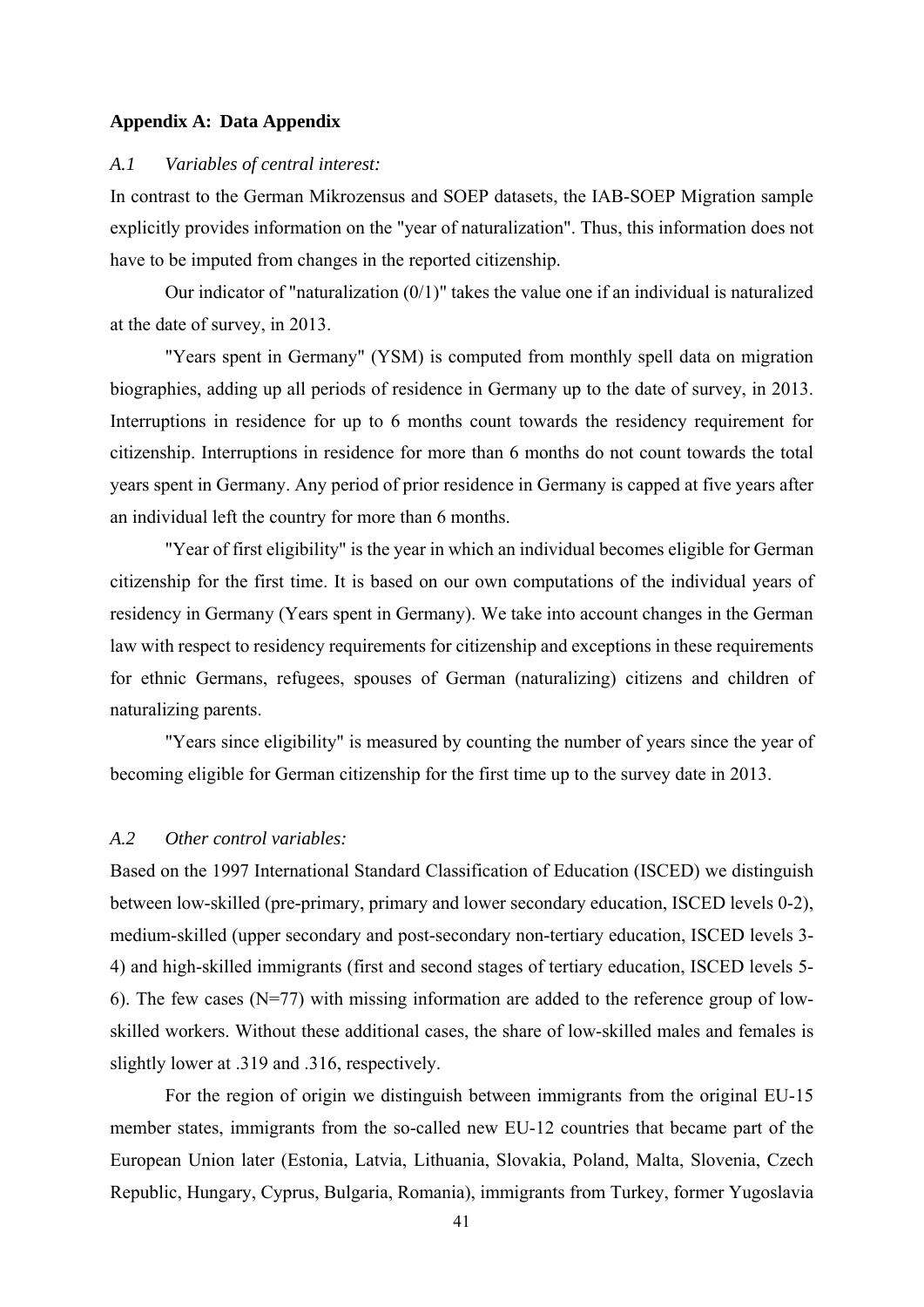(except Slovenia), the former Soviet Union (except the Baltic States), immigrants from other regions of origin (Asia, Africa, the Middle East, North and South America), and immigrants without citizenship (other).

## *A.3 Dependent variables:*

Indicators of labor market access (Panel A):

 "Employed (0/1)" takes the value one for all individuals who are in employment, whether they are employed full-time, part-time, marginally, or in an apprenticeship.

"Full-time employed (0/1)" is an indicator coded only for individuals in employment  $(emploved = 1)$  that takes the value one for individuals who are employed full-time.

"Registered unemployed (0/1)" takes the value one for all individuals who are registered as unemployed with the Federal Employment Agency.

Indicators of labor market success (Panel B):

 "Gross monthly earnings" are self-reported individual earnings from work in the last month before the date of the survey. These are gross earnings, i.e., before deduction of taxes and social security.

"Gross hourly wages" are computed from gross monthly earnings and working hours per week as stipulated in the individual's contract. We impute missing values in contracted working hours per week with reported actual working hours per week.

"White-collar job  $(0/1)$ " is an indicator for individuals in employment (employed = 1) that takes the value one for individuals who are industry or factory foremen/forewomen, salaried employees engaged in unskilled, skilled, or highly skilled activities, salaried employees with extensive managerial duties, civil servants, or trainees in trade or commerce.

"UB2-last year (0/1)" is an indicator that takes the value one if an individual/household received the means-tested unemployment benefit II at any time in the calendar year prior to the survey, i.e. in 2012.

 "UB2-last year (number of months)" represents the number of months in 2012 during which an individual/household received the means-tested unemployment benefit II. Indicators of investment into host-country-specific (human) capital (Panel C).

 "Education in Germany (0/1)" is an indicator for being in education or having completed education (attending a school or institution of higher education, completing an apprenticeship or vocational training, or participating in further education or training) in Germany at the date of the survey in 2013.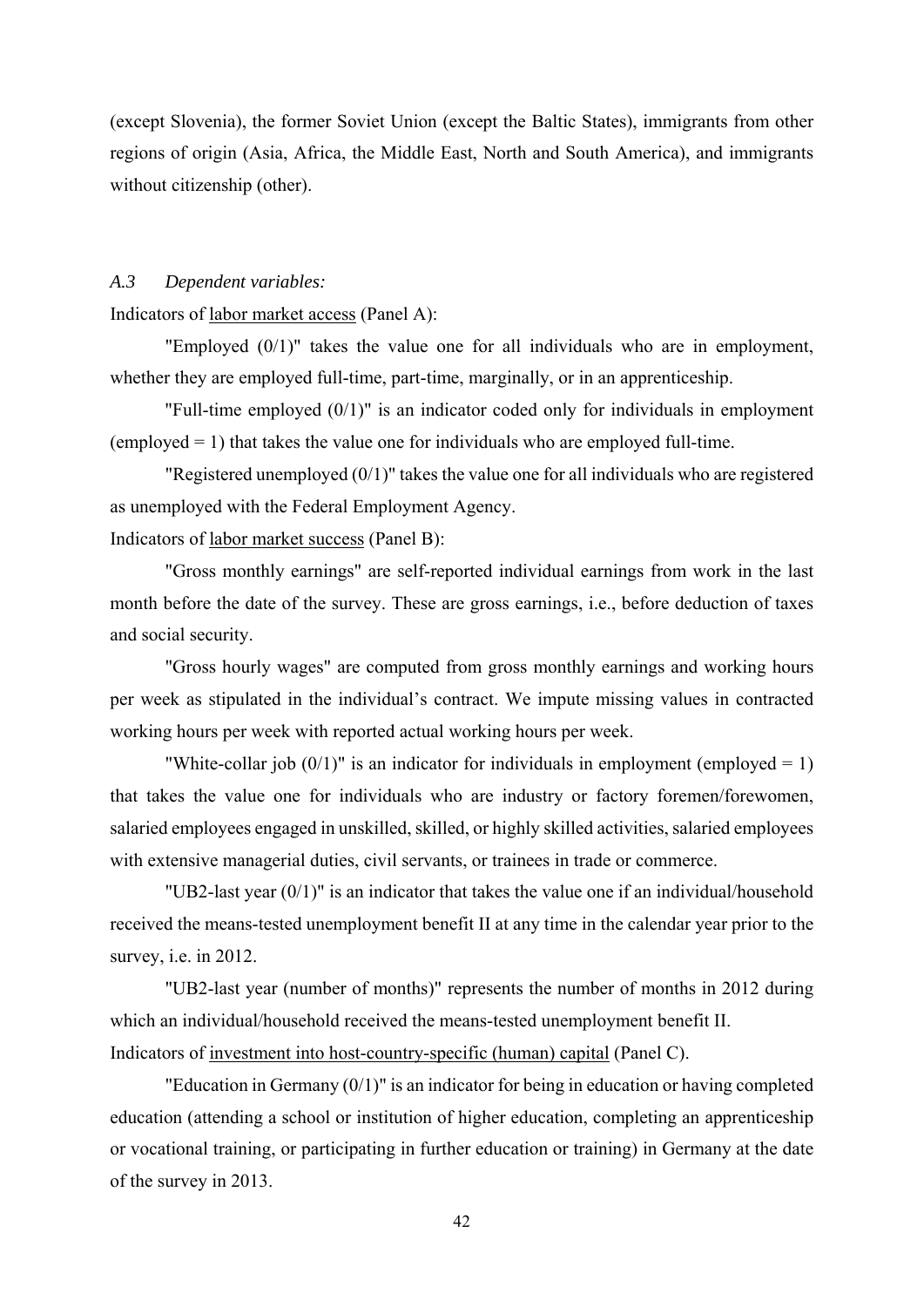Our German language proficiency measures are self-reported assessments of speaking, writing and reading abilities on a five-point scale (1=not at all, 2=badly, 3=okay, 4=well, 5=very well) as of the date of the survey in 2013. The "average score" outcome is a measure of overall German language skills and is computed for every individual as the mean of the scores in speaking, writing, and reading.

"Property owner (0/1)" is an indicator that takes the value one if an individual is the owner of their place of residence in Germany.

"Tenure (number of years)" is defined for individuals in employment (employed  $= 1$ ) and represents the duration of current employment measured in years. For self-employed individuals it is the duration of self-employed work.

"German partner (0/1)" is an indicator that is coded for those individuals who did not have a partner at the time of immigration. The indicators takes the value one if an individual found a native (German-born and German citizenship) partner after immigration. It takes on the value zero if the person either remained single or found a non-native (not German-born or not German citizenship) partner.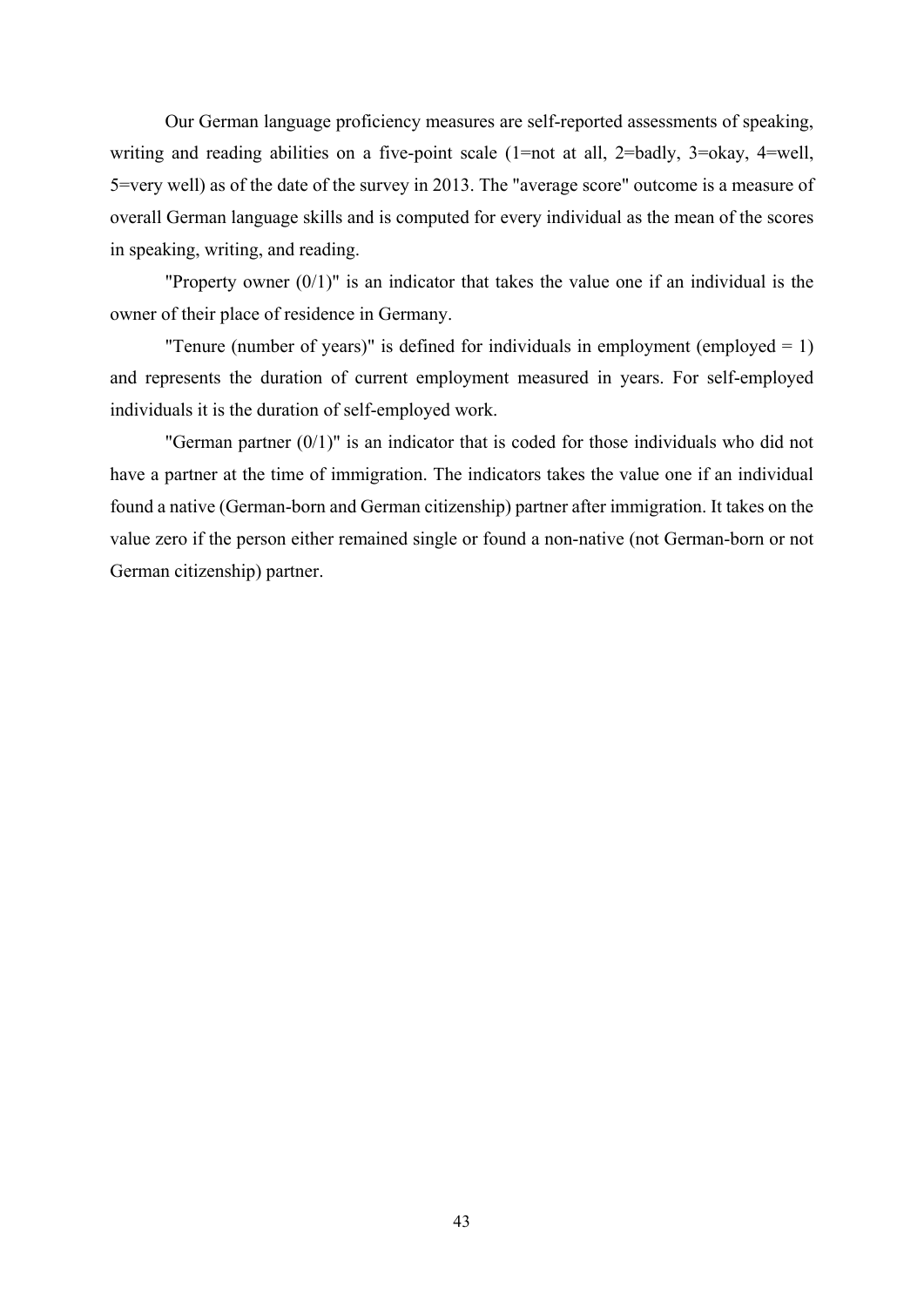# **Appendix B: Additional Results**

|                          | <b>Male</b>      | Female        |
|--------------------------|------------------|---------------|
|                          | Coeff.           | Coeff.        |
| Years since eligibility  | ***<br>0.0409    | $0.0475$ ***  |
| Age                      | ***<br>$-0.0257$ | $-0.0354$ *** |
| Age squared              | ***<br>0.0003    | ***<br>0.0004 |
| Years in Germany         | $-0.0038$        | $-0.0145$ **  |
| Years in Germany squared | ***<br>$-0.0003$ | $-0.0001$     |
| High-skilled             | $0.1148$ ***     | ***<br>0.0759 |
| Medium-skilled           | $***$<br>0.0539  | ***<br>0.0915 |
| Observations             | 1,541            | 1,818         |

## **Table B1: Linear regression of the naturalization outcome (first stage)**

**Note:** All estimations include a constant, 15 state indicators and 10 indicators for region of origin. Standard errors are robust to heteroskedasticity. \*\*\*: p<1%, \*\*:p<5%, \*:p<10%. **Source:** IAB-SOEP Migration Sample (2013).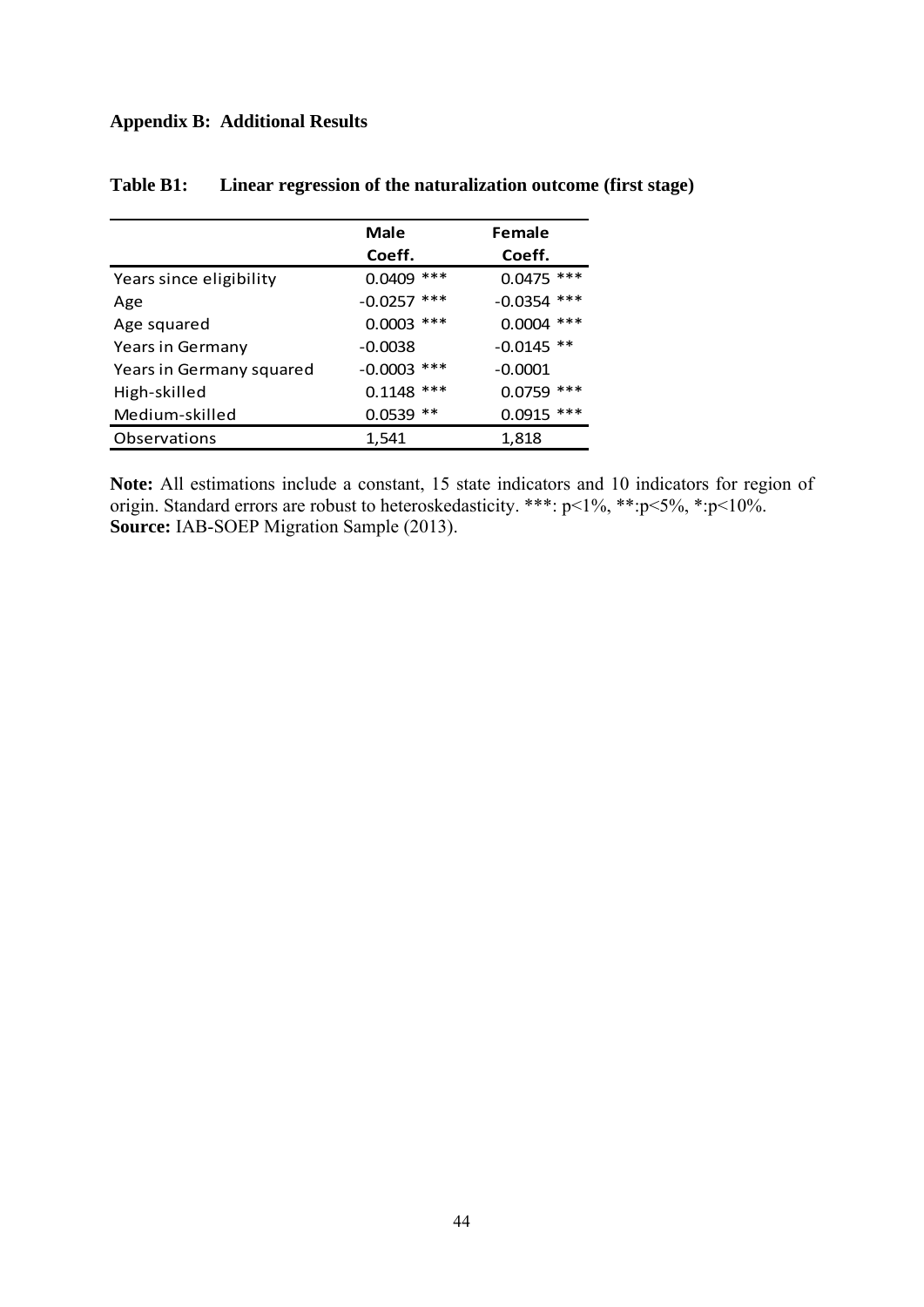|                                  | <b>Male</b>   |                           |              | Female        |             |                    |  |
|----------------------------------|---------------|---------------------------|--------------|---------------|-------------|--------------------|--|
| <b>Dependent Variable</b>        | <b>F-Stat</b> | $\boldsymbol{\mathsf{N}}$ | Coeff.       | <b>F-Stat</b> | $\mathsf N$ | Coeff.             |  |
|                                  |               |                           |              |               |             |                    |  |
| <b>A. Labor Market Access</b>    |               |                           |              |               |             |                    |  |
| Employed (0/1)                   | 50.3          | 1,541                     | 0.0530       | 92.4          | 1,818       | 0.0353             |  |
| Full-time employed (0/1)         | 35.3          | 1,168                     | 0.0748       | 66.0          | 1,075       | 0.0568             |  |
| Registered unemployed (0/1)      | 50.3          | 1,541                     | $-0.0652$    | 92.4          | 1,818       | $-0.1352$ **       |  |
| <b>B. Labor Market Success</b>   |               |                           |              |               |             |                    |  |
| In(gross hourly wage)            | 42.6          | 1,039                     | $-0.0051$    | 58.4          | 977         | 0.1293             |  |
| In(gross monthly earnings)       | 42.9          | 1,048                     | 0.0548       | 59.8          | 987         | 0.2492             |  |
| Permanent contract (0/1)         | 35.3          | 1,168                     | $0.2629$ *** | 66.0          | 1,073       | $0.3043$ ***       |  |
| White collar job $(0/1)$         | 35.3          | 1,168                     | $-0.2172$ ** | 66.0          | 1,075       | $-0.2313$ ***      |  |
| UB2-last year $(0/1)$            | 50.3          | 1,541                     | $-0.0166$    | 92.4          | 1,818       | $***$<br>$-0.2143$ |  |
| UB2-last year (number of months) | 50.3          | 1,540                     | $-0.2364$    | 92.4          | 1,818       | $-2.3660$ ***      |  |
| <b>C. Investment</b>             |               |                           |              |               |             |                    |  |
| Education in Germany (0/1)       | 50.2          | 1,539                     | 0.0858       | 92.4          | 1,818       | $-0.1280$ **       |  |
| Language skills (1=low, 5=high)  |               |                           |              |               |             |                    |  |
| Average score (1-5)              | 50.6          | 1,537                     | 0.1475       | 92.1          | 1,815       | $-0.0189$          |  |
| Speaking (1-5)                   | 50.6          | 1,537                     | $0.2102$ *   | 92.1          | 1,815       | $-0.0300$          |  |
| Writing $(1-5)$                  | 50.6          | 1,537                     | 0.1648       | 92.1          | 1,815       | 0.0254             |  |
| Reading (1-5)                    | 50.6          | 1,537                     | 0.0676       | 92.1          | 1,815       | $-0.0520$          |  |
| Property owner (0/1)             | 50.3          | 1,541                     | $0.1887$ *** | 92.4          | 1,818       | $0.1491**$         |  |
| Tenure (number of years)         | 34.9          | 1,165                     | 1.5694       | 66.9          | 1,071       | 2.5733 ***         |  |
| German partner (0/1)             | 23.8          | 844                       | $0.1501$ **  | 64.2          | 948         | 0.0332             |  |

# **Table B2: IV estimates of labor market outcomes on naturalization (0/1) instrumented by years since eligibility, as well as the quadratic and cubic of years since eligibility**

 **Note:** The table presents the F-statistic of the first stage regression (naturalization with the instruments 'years since eligibility' as well as the quadratic and cubic of 'years since eligibility'), estimated for the relevant number of observations as presented in the column labelled N, and the coefficient estimate of the naturalization effect in the second stage regression. Note that 8 years are added to the values of the instrument 'years since eligibility' to account for negative values before the quadratic and cubic terms are computed. The control variables are age, age squared, two education indicators, years since migration and its square, indicators federal state of residence, and region or country of origin. Standard errors are robust to heteroskedasticity. \*\*\*:  $p<1\%$ , \*\*:  $p<5\%$ , \*:  $p<10\%$ .